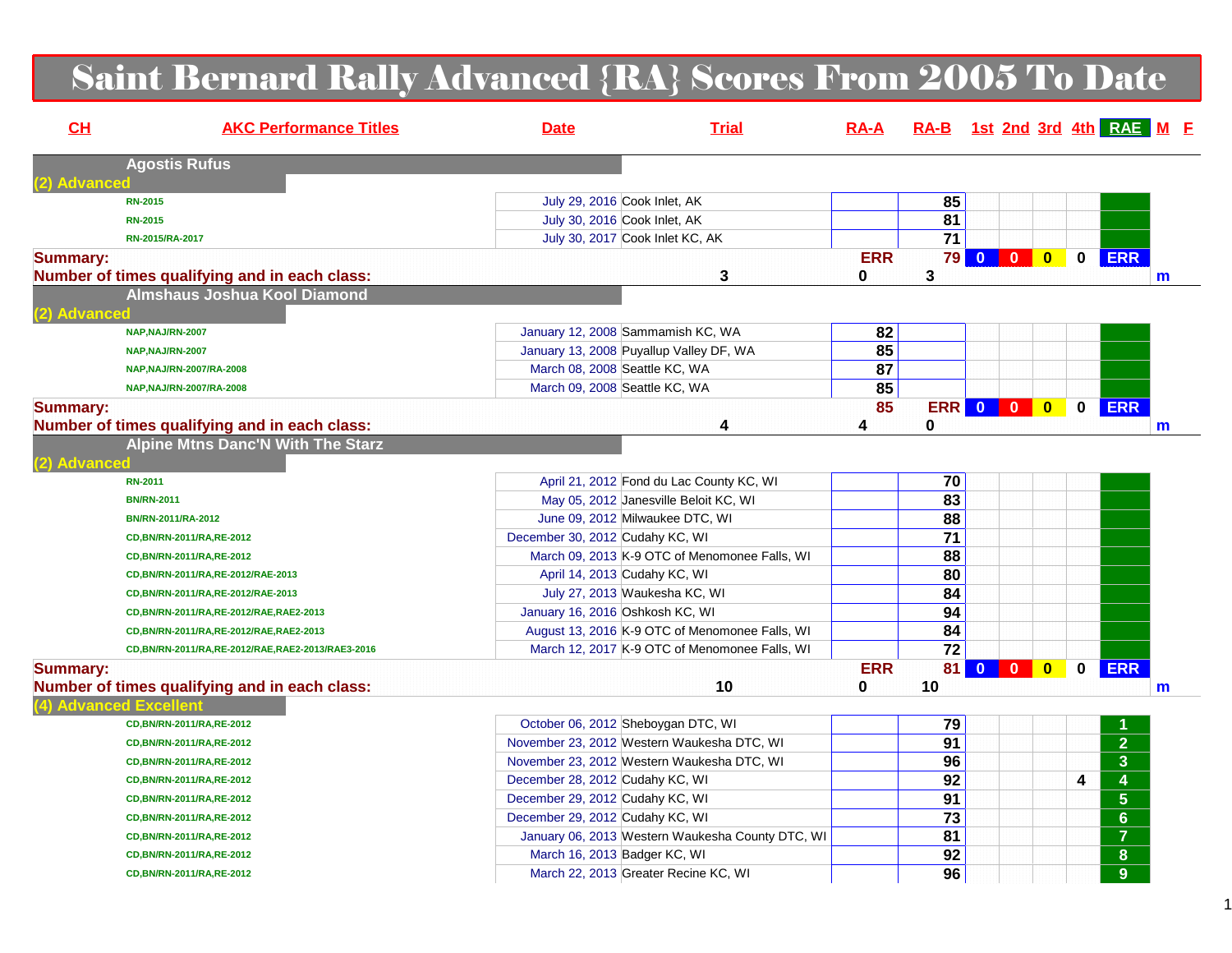| CH              | <b>AKC Performance Titles</b>                                                           | <b>Date</b>                  | <b>Trial</b>                                      | $RA-A$     | RA-B 1st 2nd 3rd 4th RAE M E |                         |                |                 |              |                 |   |
|-----------------|-----------------------------------------------------------------------------------------|------------------------------|---------------------------------------------------|------------|------------------------------|-------------------------|----------------|-----------------|--------------|-----------------|---|
|                 | CD, BN/RN-2011/RA, RE-2012/RAE-2013                                                     |                              | March 23, 2013 Greater Recine KC, WI              |            | 84                           |                         |                |                 |              | 10              |   |
|                 | CD, BN/RN-2011/RA, RE-2012/RAE-2013                                                     |                              | March 29, 2013 Lakeland DTC, WI                   |            | $\overline{97}$              |                         |                |                 |              | $\overline{11}$ |   |
|                 | CD, BN/RN-2011/RA, RE-2012/RAE-2013                                                     |                              | March 29, 2013 Lakeland DTC, WI                   |            | 90                           |                         |                |                 | 4            | $\overline{12}$ |   |
|                 | CD, BN/RN-2011/RA, RE-2012/RAE-2013                                                     |                              | April 14, 2013 Cudahy KC, WI                      |            | 84                           |                         |                |                 |              | $\overline{13}$ |   |
|                 | CD, BN/RN-2011/RA, RE-2012/RAE-2013                                                     |                              | June 08, 2013 Milwaukee DTC, WI                   |            | 84                           |                         |                |                 |              | $\overline{14}$ |   |
|                 | CD, BN/RN-2011/RA, RE-2012/RAE-2013                                                     |                              | June 09, 2013 Milwaukee DTC, WI                   |            | $\overline{73}$              |                         |                |                 |              | 15              |   |
|                 | CD, BN/RN-2011/RA, RE-2012/RAE-2013                                                     |                              | June 23, 2013 Western Waukesha County DTC, WI     |            | $\overline{92}$              |                         |                |                 |              | 16              |   |
|                 | CD, BN/RN-2011/RA, RE-2012/RAE-2013                                                     |                              | July 26, 2013 Waukesha KC, WI                     |            | 92                           |                         |                |                 | 4            | $\overline{17}$ |   |
|                 | CD, BN/RN-2011/RA, RE-2012/RAE-2013                                                     |                              | August 09, 2013 K-9 OTC of Menomonee Falls, WI    |            | $\overline{87}$              |                         |                | 3               |              | $\overline{18}$ |   |
|                 | CD, BN/RN-2011/RA, RE-2012/RAE-2013                                                     |                              | August 10, 2013 K-9 OTC of Menomonee Falls, WI    |            | 81                           |                         |                |                 | 4            | $\overline{19}$ |   |
|                 | CD, BN/RN-2011/RA, RE-2012/RAE, RAE2-2013                                               |                              | October 19, 2013 Badger Golden Retriever Club, WI |            | 94                           |                         |                |                 |              | $\overline{20}$ |   |
|                 | CD, BN/RN-2011/RA, RE-2012/RAE, RAE2-2013                                               |                              | October 20, 2013 Badger Golden Retriever Club, WI |            | 87                           |                         |                |                 |              | $\overline{21}$ |   |
|                 | CD, BN/RN-2011/RA, RE-2012/RAE, RAE2-2013                                               |                              | November 27, 2015 Western Waukesha County DTC, WI |            | $\overline{81}$              |                         |                |                 |              | $\overline{22}$ |   |
|                 | CD, BN/RN-2011/RA, RE-2012/RAE, RAE2-2013                                               |                              | January 09, 2016 Western Waukesha County DTC, WI  |            | 88                           |                         |                |                 |              | $\overline{23}$ |   |
|                 | CD,BN/RN-2011/RA,RE-2012/RAE,RAE2-2013                                                  |                              | January 10, 2016 Western Waukesha County DTC, WI  |            | $\overline{93}$              |                         |                |                 |              | $\overline{24}$ |   |
|                 | CD,BN/RN-2011/RA,RE-2012/RAE,RAE2-2013                                                  |                              | March 12, 2016 K-9 OTC of Menomonee Falls, WI     |            | 85                           |                         |                |                 |              | $\overline{25}$ |   |
|                 | CD, BN/RN-2011/RA, RE-2012/RAE, RAE2-2013                                               |                              | March 13, 2016 K-9 OTC of Menomonee Falls, WI     |            | 94                           |                         |                |                 |              | $\overline{26}$ |   |
|                 | CD, BN/RN-2011/RA, RE-2012/RAE, RAE2-2013                                               | March 19, 2016 Badger KC, WI |                                                   |            | 81                           |                         |                |                 |              | $\overline{27}$ |   |
|                 | CD, BN/RN-2011/RA, RE-2012/RAE, RAE2-2013                                               |                              | August 12, 2016 K-9 OTC of Menomonee Falls, WI    |            | 95                           |                         |                |                 |              | $\overline{28}$ |   |
|                 | CD, BN/RN-2011/RA, RE-2012/RAE, RAE2-2013                                               |                              | November 25, 2016 Western Waukesha County DTC, WI |            | 85                           |                         |                |                 |              | $\overline{29}$ |   |
|                 | CD, BN/RN-2011/RA, RE-2012/RAE, RAE2-2013/RAE3-2016                                     |                              | November 25, 2016 Western Waukesha County DTC, WI |            | 84                           |                         |                |                 |              | 30              |   |
|                 | CD,BN/RN-2011/RA,RE-2012/RAE,RAE2-2013/RAE3-2016                                        |                              | March 11, 2017 K-9 OTC of Menomonee Falls, WI     |            | 80                           |                         |                |                 |              | $\overline{31}$ |   |
| <b>Summary:</b> |                                                                                         |                              |                                                   | <b>ERR</b> | 87 <sup>1</sup>              | $\overline{\mathbf{0}}$ | $\overline{0}$ | $\overline{11}$ | 4            | 31              |   |
|                 | Number of times qualifying and in each class:<br>2006-CHAlta Vistas Highhope Vkings Row |                              | 31                                                | $\bf{0}$   | 31                           |                         |                |                 |              |                 | m |
| (2) Advanced    |                                                                                         |                              |                                                   |            |                              |                         |                |                 |              |                 |   |
|                 | 2006-CHCD/RN-2006                                                                       |                              | June 27, 2009 Lost Coast KC of CA, CA             |            | 70                           |                         |                |                 |              |                 |   |
|                 | 2006-CHCD/RN-2006                                                                       |                              | June 28, 2009 Lost Coast KC of CA, CA             |            | 74                           |                         |                |                 |              |                 |   |
|                 | 2006-CHCD/RN-2006/RA-2009                                                               |                              | July 19, 2009 Portland KC, OR                     |            | 93                           |                         |                |                 |              |                 |   |
| <b>Summary:</b> |                                                                                         |                              |                                                   | <b>ERR</b> |                              |                         | 79 0 0 0       |                 | 0            | <b>ERR</b>      |   |
|                 | Number of times qualifying and in each class:                                           |                              | 3                                                 | 0          | 3                            |                         |                |                 |              |                 |   |
| (2) Advanced    | 2001-CHBernegardens Payback                                                             |                              |                                                   |            |                              |                         |                |                 |              |                 |   |
|                 | 2001-CHCD/RN-2007                                                                       |                              | June 28, 2008 Lost Coast KC of CA, CA             |            | 92                           |                         |                |                 | 4            |                 |   |
|                 | 2001-CHCD/RN-2007                                                                       | July 05, 2008 Coos KC, OR    |                                                   |            | 86                           |                         | $\overline{2}$ |                 |              |                 |   |
|                 | 2001-CH CD/RN-2007/RA-2008                                                              | July 06, 2008 Coos KC, OR    |                                                   |            | 84                           | 1                       |                |                 |              |                 |   |
| <b>Summary:</b> |                                                                                         |                              |                                                   | <b>ERR</b> | 87                           | $\overline{1}$          | $\mathbf{1}$   | $\mathbf{0}$    | $\mathbf{1}$ | <b>ERR</b>      |   |

**Number of times qualifying and in each class:**

**Blue Collar Once To Every Woman (2) Advanced**

| <b>BN.CGC/RN-2015</b>    | October 11, 2015 Sooner State KC, OK    | 95 |  |  |  |
|--------------------------|-----------------------------------------|----|--|--|--|
| <b>BN,CGC/RN-2015</b>    | October 16, 2015 Springfield MO DTC, OK | 85 |  |  |  |
| <b>BN,CGC/RN,RA-2015</b> | October 17, 2015 Springfield MO DTC, OK | 93 |  |  |  |

<u>**3 1 3 1 1 1 3 1 1 1 3 1 1 1 1 3 1 1 1 1 1**</u>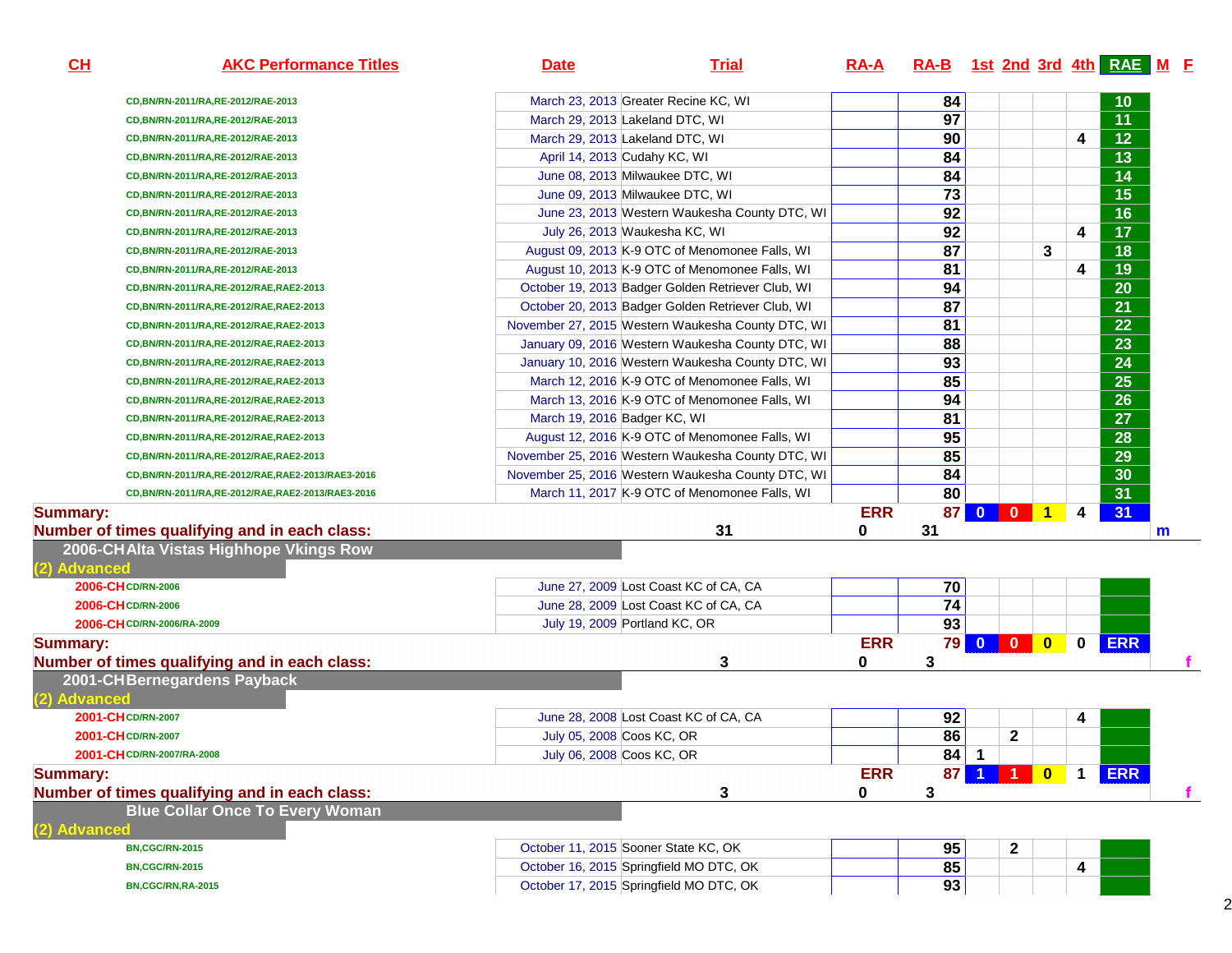| CH              | <b>AKC Performance Titles</b>                             | <b>Date</b>                     | <b>Trial</b>                                         | <u>RA-A</u> | RA-B 1st 2nd 3rd 4th RAE M E |                |                |                         |             |                         |              |
|-----------------|-----------------------------------------------------------|---------------------------------|------------------------------------------------------|-------------|------------------------------|----------------|----------------|-------------------------|-------------|-------------------------|--------------|
|                 | BN,CGC/RN,RA-2015                                         |                                 | October 18, 2015 Springfield MO DTC, OK              |             | 96                           |                |                |                         | 4           |                         |              |
|                 | BN,CGC/RN,RA-2015                                         | October 23, 2015 Tulsa DTC, OK  |                                                      |             | 100                          |                | 2              |                         |             |                         |              |
|                 | BN,CGC/RN,RA-2015                                         | October 23, 2015 Tulsa DTC, OK  |                                                      |             | 99                           |                |                |                         | 4           |                         |              |
| <b>Summary:</b> |                                                           |                                 |                                                      | <b>ERR</b>  | 95                           | $\mathbf{0}$   | $\vert$ 2      | $\bf{0}$                | 3           | <b>ERR</b>              |              |
|                 | Number of times qualifying and in each class:             |                                 | 6                                                    | 0           | 6                            |                |                |                         |             |                         | $\mathsf{m}$ |
|                 | 4) Advanced Excellent                                     |                                 |                                                      |             |                              |                |                |                         |             |                         |              |
|                 | BN,CGC/RN,RA-2015/RE-2016                                 |                                 | December 04, 2016 Miniature American Shepherd of US, |             | 98                           |                |                |                         |             |                         |              |
|                 | BN,CGC/RN,RA-2015/RE-2016                                 |                                 | December 04, 2016 Miniature American Shepherd of US, |             | 100                          | 1              |                |                         |             | $\overline{2}$          |              |
|                 | CD, BN, GN, CGC/RN, RA-2015/RE-2016                       |                                 | April 01, 2017 Oklahoma City OTC, OK                 |             | 97                           |                |                |                         | 4           | $\overline{\mathbf{3}}$ |              |
|                 | CD, BN, GN, CGC/RN, RA-2015/RE-2016                       |                                 | April 01, 2017 Oklahoma City OTC, OK                 |             | 98                           |                |                | 3                       |             |                         |              |
|                 | CD, BN, GN, CGC/RN, RA-2015/RE-2016                       |                                 | April 02, 2017 Oklahoma City OTC, OK                 |             | 90                           |                |                |                         |             | $\frac{4}{5}$           |              |
|                 | CD, BN, GN, CGC/RN, RA-2015/RE-2016                       |                                 | April 07, 2017 Tulsa DTC, OK                         |             | 99                           |                |                |                         | 4           | $\overline{6}$          |              |
|                 | CD, BN, GN, CGC/RN, RA-2015/RE-2016                       |                                 | April 07, 2017 Tulsa DTC, OK                         |             | 99                           |                | 2              |                         |             | $\overline{7}$          |              |
|                 | CD, BN, GN, CGC/RN, RA-2015/RE-2016                       |                                 | April 22, 2017 Kay-9 DTC of Ponca City, OK           |             | 98                           |                | $\mathbf{2}$   |                         |             | $\overline{\mathbf{8}}$ |              |
|                 | CD, BN, GN, CGC/RN, RA-2015/RE-2016                       |                                 | April 23, 2017 Kay-9 DTC of Ponca City, OK           |             | 99                           | 1              |                |                         |             | $\overline{9}$          |              |
|                 | CD,BN,GN,CGC/RN,RA-2015/RE-2016/RAE-2017                  | October 27, 2017 Tulsa DTC, OK  |                                                      |             | 98                           |                |                |                         |             | $\overline{10}$         |              |
|                 | CD,BN,GN,CGC/RN,RA-2015/RE-2016/RAE-2017                  | October 27, 2017 Tulsa DTC, OK  |                                                      |             | 98                           |                |                |                         |             | 11                      |              |
|                 | CD,BN,GN,CGC,FDC/RN,RA-2015/RE-2016/RAE-2017              |                                 | March 31, 2018 Oklahoma City OTC, OK                 |             | 98                           |                | $\mathbf{2}$   |                         |             | 12 <sub>2</sub>         |              |
|                 | CD,BN,GN,CGC,FDC/RN,RA-2015/RE-2016/RAE-2017              |                                 | March 31, 2018 Oklahoma City OTC, OK                 |             | $\overline{97}$              |                | $\overline{2}$ |                         |             | 13                      |              |
|                 | CD,BN,GN,CGC,FDC/RN,RA-2015/RE-2016/RAE-2017              |                                 | April 01, 2018 Oklahoma City OTC, OK                 |             | 100                          |                |                |                         | 4           | 14                      |              |
|                 | CD,BN,GN,CGC,FDC/RN,RA-2015/RE-2016/RAE-2017              |                                 | April 06, 2018 Tulsa DTC, OK                         |             | 100                          |                |                |                         | 4           | 15                      |              |
|                 | CD,BN,GN,CGC,FDC/RN,RA-2015/RE-2016/RAE-2017              |                                 | April 06, 2018 Tulsa DTC, OK                         |             | 96                           |                |                |                         |             | 16                      |              |
|                 | CD,BN,GN,CGC,FDC/RN,RA-2015/RE-2016/RAE-2017              |                                 | April 21, 2018 Kay-9 DTC of Ponca City, OK           |             | 100                          | 1              |                |                         |             | 17                      |              |
|                 | CD,BN,GN,CGC,FDC/RN,RA-2015/RE-2016/RAE-2017              |                                 | April 22, 2018 Kay-9 DTC of Ponca City, OK           |             | 100                          | 1              |                |                         |             | 18                      |              |
|                 | CD,BN,GN,CGC,FDC/RN,RA-2015/RE-2016/RAE-2017/RM-2018      |                                 | September 17, 2018 SBC of America Regional, OR       |             | 78                           | $\mathbf{1}$   |                |                         |             | 19                      |              |
|                 | CD,BN,GN,CGC,FDC/RN,RA-2015/RE-2016/RAE-2017/RM,RAE2-2018 |                                 | September 18, 2018 SBC of America Regional, OR       |             | 97                           | $\mathbf 1$    |                |                         |             | 20                      |              |
|                 | CD,BN,GN,CGC,FDC/RN,RA-2015/RE-2016/RAE-2017/RM,RAE2-2018 |                                 | September 20, 2018 SBC of America #80/45/14 OR       |             | 96                           | $\mathbf 1$    |                |                         |             | 21                      |              |
| <b>Summary:</b> |                                                           |                                 |                                                      | <b>ERR</b>  | 97                           | $\overline{7}$ | $\overline{4}$ | $\blacktriangleleft$    | 4           | 21                      |              |
|                 | Number of times qualifying and in each class:             |                                 | 21                                                   | 0           | 21                           |                |                |                         |             |                         | m            |
| (2) Advanced    | <b>Cache Retreat-Sky Walker H-N</b>                       |                                 |                                                      |             |                              |                |                |                         |             |                         |              |
|                 | <b>ThD,CGC,RN-2012</b>                                    |                                 | July 20, 2013 Central Indiana Shetland, IN           | 82          |                              |                |                | 3                       |             |                         |              |
|                 | <b>ThD,CGC,RN-2012</b>                                    |                                 | September 21, 2013 KC of Columbus, IN                | 84          |                              |                |                | 3                       |             |                         |              |
|                 | ThD,CGC,RN-2012/RA-2013                                   |                                 | September 22, 2013 KC of Columbus, IN                | 81          |                              | 1              |                |                         |             |                         |              |
| <b>Summary:</b> |                                                           |                                 |                                                      | 82          | <b>ERR</b> 1 0               |                |                | $\overline{\mathbf{2}}$ | 0           | <b>ERR</b>              |              |
|                 | Number of times qualifying and in each class:             |                                 | 3                                                    | 3           | 0                            |                |                |                         |             |                         |              |
|                 | <b>Clementine Rose</b>                                    |                                 |                                                      |             |                              |                |                |                         |             |                         |              |
| (2) Advanced    |                                                           |                                 |                                                      |             |                              |                |                |                         |             |                         |              |
|                 | <b>RN-2014</b>                                            |                                 | February 20, 2015 South Plains OTC of Lubbock, TX    | 94          |                              | 1              |                |                         |             |                         |              |
|                 | <b>RN-2014</b>                                            |                                 | April 25, 2015 Amarillo OTC, TX                      | 73          |                              |                |                |                         | 4           |                         |              |
|                 | RN-2014/RA-2015                                           | November 01, 2015 Concho KC, TX |                                                      | 86          |                              |                |                | 3                       |             |                         |              |
| <b>Summary:</b> |                                                           |                                 |                                                      | 84          | <b>ERR</b> 1 0               |                |                | $\mathbf{1}$            | $\mathbf 1$ | ERR                     |              |
|                 | Number of times qualifying and in each class:             |                                 | 3                                                    | 3           | 0                            |                |                |                         |             |                         | $\mathbf{f}$ |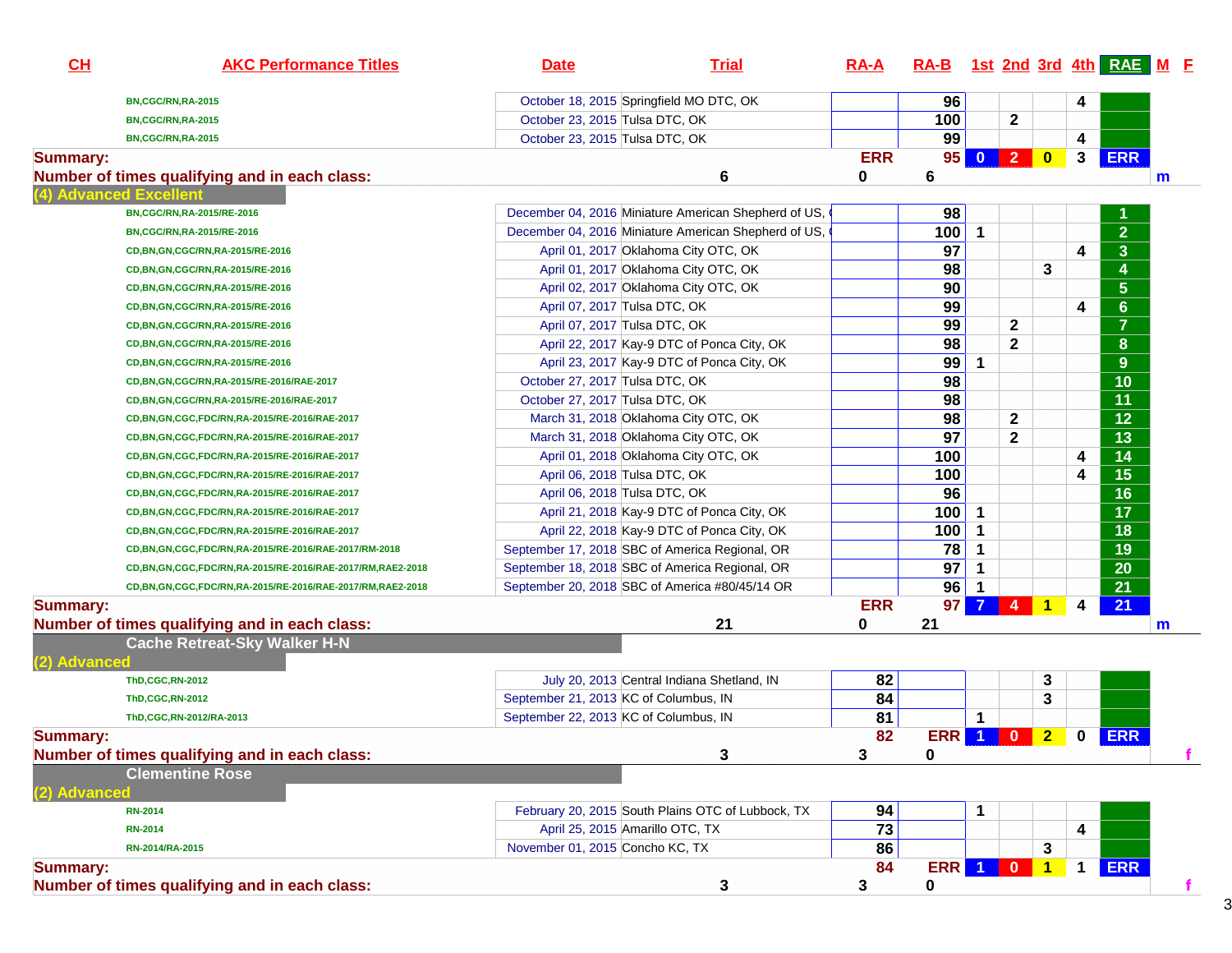| CL                     | <b>AKC Performance Titles</b>                                      | <b>Date</b>                               | <b>Trial</b>                                                                        | $RA-A$     |                 |                          |                                                                                   |             | RA-B 1st 2nd 3rd 4th RAE M E |   |
|------------------------|--------------------------------------------------------------------|-------------------------------------------|-------------------------------------------------------------------------------------|------------|-----------------|--------------------------|-----------------------------------------------------------------------------------|-------------|------------------------------|---|
| (2) Advanced           | <b>Cloud Nine Inspired Noelle</b>                                  |                                           |                                                                                     |            |                 |                          |                                                                                   |             |                              |   |
|                        | <b>CD/RN-2007</b>                                                  | April 12, 2008 Harrisburg KC, PA          |                                                                                     |            | 82              |                          |                                                                                   |             |                              |   |
| <b>Summary:</b>        |                                                                    |                                           |                                                                                     | <b>ERR</b> |                 | 82 0                     | $\mathbf{0}$<br>$\bullet$                                                         | $\mathbf 0$ | <b>ERR</b>                   |   |
|                        | Number of times qualifying and in each class:                      |                                           | 1                                                                                   | 0          | 1               |                          |                                                                                   |             |                              |   |
| (2) Advanced           | 2014-CHCountry Havens Deluxor of Kings Row                         |                                           |                                                                                     |            |                 |                          |                                                                                   |             |                              |   |
| 2014-CHRN-2015         |                                                                    | November 22, 2015 San Joaquin KC, CA      |                                                                                     | 73         |                 |                          |                                                                                   |             |                              |   |
| <b>Summary:</b>        |                                                                    |                                           |                                                                                     | 73         |                 | ERR 0 0                  | $\bullet$                                                                         | $\mathbf 0$ | <b>ERR</b>                   |   |
|                        | Number of times qualifying and in each class:                      |                                           | 1                                                                                   | 1          | 0               |                          |                                                                                   |             |                              | m |
|                        | <b>Eastgates Freckeld Baroness</b>                                 |                                           |                                                                                     |            |                 |                          |                                                                                   |             |                              |   |
| (2) Advanced           |                                                                    |                                           |                                                                                     |            |                 |                          |                                                                                   |             |                              |   |
|                        | <b>CD/RN-2008</b>                                                  |                                           | October 08, 2010 SBC of America #72/37/6 MO                                         |            | 83              | $\mathbf 1$              |                                                                                   |             |                              |   |
|                        | <b>CD/RN-2008</b>                                                  | November 06, 2010 Sawnee Mt. KC of GA, GA |                                                                                     |            | 95              |                          |                                                                                   |             |                              |   |
|                        | CD/RN-2008/RA-2010                                                 | November 07, 2010 Sawnee Mt. KC of GA, GA |                                                                                     |            | 97              |                          | 3                                                                                 |             |                              |   |
| <b>Summary:</b>        |                                                                    |                                           |                                                                                     | <b>ERR</b> | 92 <sub>1</sub> | $\blacktriangleleft$     |                                                                                   | $\mathbf 0$ | <b>ERR</b>                   |   |
|                        | Number of times qualifying and in each class:                      |                                           | 3                                                                                   | 0          | 3               |                          |                                                                                   |             |                              |   |
|                        | <b>Eastgates Remember The Knight</b>                               |                                           |                                                                                     |            |                 |                          |                                                                                   |             |                              |   |
| (2) Advanced           |                                                                    |                                           |                                                                                     |            |                 |                          |                                                                                   |             |                              |   |
|                        | <b>CD/RN-2006</b>                                                  | February 17, 2006 Hendersonville KC, SC   |                                                                                     |            | 86              |                          |                                                                                   |             |                              |   |
|                        | <b>CD/RN-2006</b>                                                  | February 19, 2006 Spartanburg KC, GA      |                                                                                     |            | 91              |                          |                                                                                   |             |                              |   |
|                        | <b>CD/RN,RA-2006</b>                                               | April 13, 2006 Valdosta KC, GA            |                                                                                     |            | $\overline{97}$ |                          |                                                                                   |             |                              |   |
| <b>Summary:</b>        |                                                                    |                                           |                                                                                     | <b>ERR</b> | 91              | $\overline{\mathbf{0}}$  | $\bullet$<br>$\bullet$                                                            |             | 0 ERR                        |   |
|                        | Number of times qualifying and in each class:                      |                                           | 3                                                                                   | 0          | 3               |                          |                                                                                   |             |                              | m |
|                        | <b>Echos Utmost</b>                                                |                                           |                                                                                     |            |                 |                          |                                                                                   |             |                              |   |
| (2) Advanced           |                                                                    |                                           |                                                                                     |            |                 |                          |                                                                                   |             |                              |   |
|                        | VCD2, UD, TDX/RN-2006                                              | June 23, 2007 Napa Valley DTC, CA         |                                                                                     |            | 94<br>100       | $\mathbf 1$              |                                                                                   |             |                              |   |
|                        | VCD2, UD, TDX/RN-2006                                              |                                           | June 24, 2007 Deep Peninsula DTC, CA<br>August 17, 2007 Lake County KC of N. Ca, CA |            | 99              |                          | $\mathbf{2}$                                                                      |             |                              |   |
|                        | VCD2, UD, TDX/RN-2006/RA-2007<br>VCD2, UD, TDX/RN-2006/RA, RE-2007 | November 10, 2007 Wine Country KC, CA     |                                                                                     |            | 99              |                          | $\overline{2}$                                                                    |             |                              |   |
| <b>Summary:</b>        |                                                                    |                                           |                                                                                     | <b>ERR</b> | 98 <sub>1</sub> | $\blacktriangleleft$     | $\overline{2}$<br>$\bullet$                                                       |             | $0$ ERR                      |   |
|                        | Number of times qualifying and in each class:                      |                                           | 4                                                                                   | 0          | 4               |                          |                                                                                   |             |                              |   |
| (4) Advanced Excellent |                                                                    |                                           |                                                                                     |            |                 |                          |                                                                                   |             |                              |   |
|                        | VCD2, UD, TDX/RN-2006/RA, RE-2007                                  | November 25, 2007 San Joaquin KC, CA      |                                                                                     |            | 92              |                          | 3                                                                                 |             |                              |   |
| <b>Summary:</b>        |                                                                    |                                           |                                                                                     | <b>ERR</b> |                 | $92$ 0<br>$\blacksquare$ | $\mathbf{1}$                                                                      | $\mathbf 0$ |                              |   |
|                        | Number of times qualifying and in each class:                      |                                           | 1                                                                                   | 0          | 1               |                          |                                                                                   |             |                              |   |
|                        | <b>Echos Whos On First</b>                                         |                                           |                                                                                     |            |                 |                          |                                                                                   |             |                              |   |
| (2) Advanced           |                                                                    |                                           |                                                                                     |            |                 |                          |                                                                                   |             |                              |   |
|                        | <b>CD/RN-2009</b>                                                  | May 23, 2010 Oakland DTC, CA              |                                                                                     |            | 77              |                          |                                                                                   |             |                              |   |
| <b>Summary:</b>        |                                                                    |                                           |                                                                                     | <b>ERR</b> |                 | $77$ 0                   | $\begin{array}{ c c c c c }\n\hline\n\text{o} & \text{o} & \text{o}\n\end{array}$ |             | 0 ERR                        |   |
|                        | Number of times qualifying and in each class:                      |                                           | 1                                                                                   | 0          | 1               |                          |                                                                                   |             |                              | m |
|                        | 2007-CHEchos Xtra Sweetie V Eddy                                   |                                           |                                                                                     |            |                 |                          |                                                                                   |             |                              |   |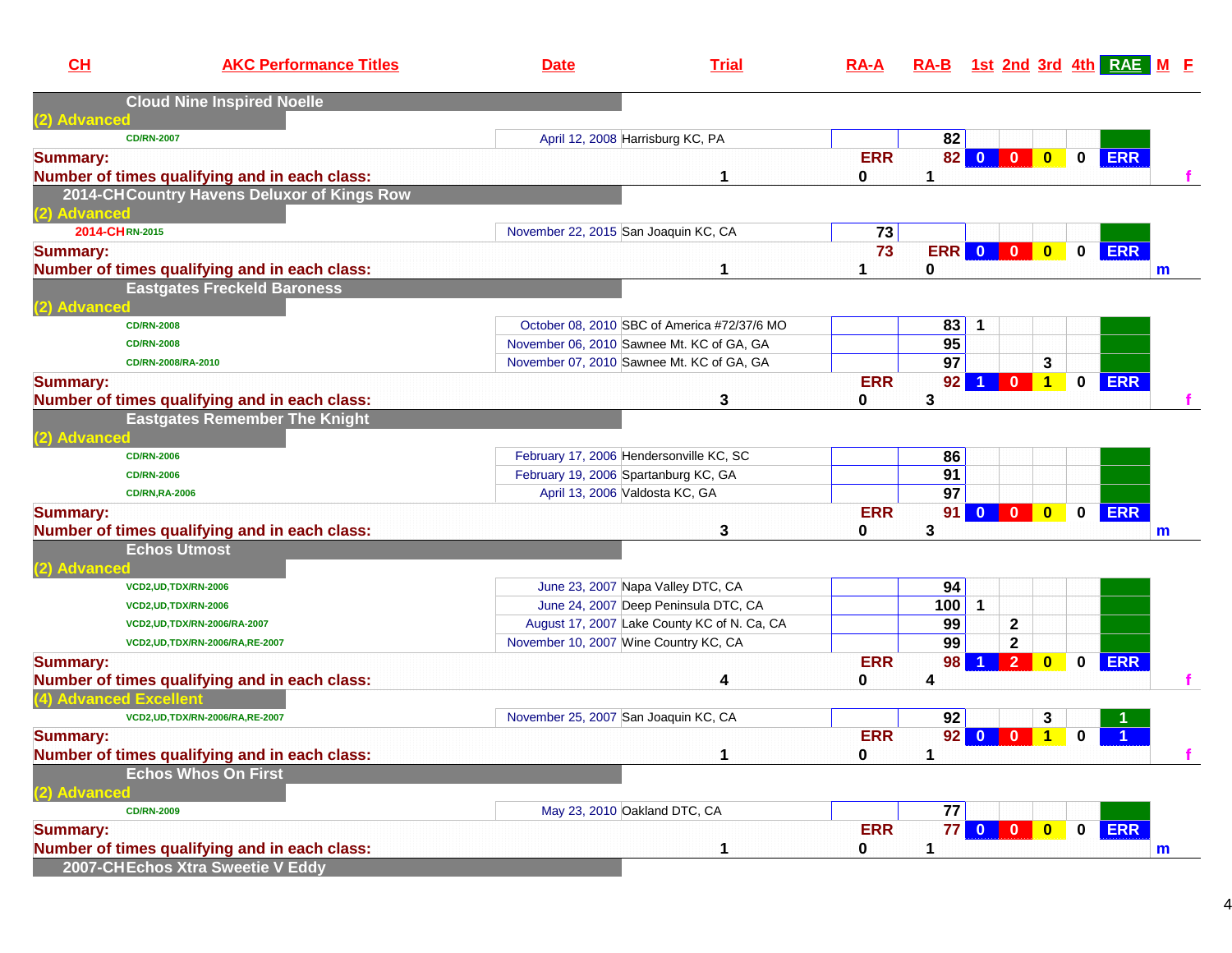| CL              | <b>AKC Performance Titles</b>                 | <b>Date</b>                               | <b>Trial</b>                                  | $RA-A$          | RA-B 1st 2nd 3rd 4th RAE M E |                |                                      |              |            |   |
|-----------------|-----------------------------------------------|-------------------------------------------|-----------------------------------------------|-----------------|------------------------------|----------------|--------------------------------------|--------------|------------|---|
| dvanced         |                                               |                                           |                                               |                 |                              |                |                                      |              |            |   |
|                 | 2007-CHCD/RN-2006                             |                                           | August 02, 2008 DTC of Salinas Valley, CA     |                 | 92                           |                |                                      |              |            |   |
|                 | 2007-CHCD/RN-2006                             |                                           | August 14, 2008 Lake County KC of N. Ca, CA   |                 | 100                          |                | $\mathbf{2}$                         |              |            |   |
|                 | 2007-CHCD/RN-2006/RA-2008                     | August 18, 2008 Mensona KC, CA            |                                               |                 | 98                           |                | $\mathbf{2}$                         |              |            |   |
| <b>Summary:</b> |                                               |                                           |                                               | <b>ERR</b>      | 97                           | $\mathbf{0}$   | $\overline{2}$<br>$\mathbf{0}$       | $\mathbf 0$  | <b>ERR</b> |   |
|                 | Number of times qualifying and in each class: |                                           | 3                                             | 0               | 3                            |                |                                      |              |            |   |
| <b>Advanced</b> | <b>Elbas Carrina V Arrowhead</b>              |                                           |                                               |                 |                              |                |                                      |              |            |   |
|                 | <b>RN-2005</b>                                |                                           | May 25, 2007 Glouchester KC of Virginia, VA   |                 | 93                           |                |                                      |              |            |   |
|                 | <b>RN-2005</b>                                |                                           | May 26, 2007 Glouchester KC of Virginia, VA   |                 | 70                           |                |                                      |              |            |   |
|                 | RN-2005/RA-2007                               | May 27, 2007 Merrimac KC, VA              |                                               |                 | 85                           |                |                                      |              |            |   |
| <b>Summary:</b> | Number of times qualifying and in each class: |                                           | 3                                             | <b>ERR</b><br>0 | 83<br>3                      | $\mathbf{0}$   | $\mathbf{0}$<br>$\mathbf{0}$         | $\mathbf 0$  | <b>ERR</b> |   |
| (2) Advanced    | 2013-CHExcaliburs Lady of The Lake            |                                           |                                               |                 |                              |                |                                      |              |            |   |
|                 | 2013-CHCD/RN-2014                             |                                           | October 02, 2015 SBC of America #77/42/11 NM  |                 | 89                           |                |                                      | 4            |            |   |
|                 | 2013-CHCD/RN-2014                             |                                           | October 20, 2017 SBC of America #79/44/13 PA  |                 | 92                           |                | $\mathbf 2$                          |              |            |   |
| <b>Summary:</b> | Number of times qualifying and in each class: |                                           | 2                                             | <b>ERR</b><br>0 | 91<br>$\mathbf 2$            | $\mathbf{0}$   | $\blacktriangleleft$<br>$\bf{0}$     | $\mathbf{1}$ | <b>ERR</b> |   |
| <b>Advanced</b> | <b>Excaliburs Muse</b>                        |                                           |                                               |                 |                              |                |                                      |              |            |   |
|                 | <b>CD/RN-2014</b>                             |                                           | January 30, 2015 Sawnee Mountain KC of GA, GA |                 | 99                           | $\mathbf 1$    |                                      |              |            |   |
|                 | <b>CD/RN-2014</b>                             |                                           | January 31, 2015 Conyers KC of Georgia, GA    |                 | 98                           |                |                                      | 3            |            |   |
|                 | CD/RN-2014/RA-2015                            | February 01, 2015 Lawrenceville KC, GA    |                                               |                 | $100$ 1                      |                |                                      |              |            |   |
| <b>Summary:</b> | Number of times qualifying and in each class: |                                           | 3                                             | <b>ERR</b><br>0 | 99<br>3                      | $\overline{2}$ | $\blacktriangleleft$<br>$\mathbf{0}$ | $\bf{0}$     | <b>ERR</b> |   |
| <b>Advanced</b> | <b>Fremonts Dinglehoofer</b>                  |                                           |                                               |                 |                              |                |                                      |              |            |   |
|                 | <b>RN-2007</b>                                | September 27, 2007 Finger Lakes KC, NY    |                                               |                 | 89                           |                |                                      |              |            |   |
|                 | <b>RN-2007</b>                                | September 28, 2007 Elmira KC, NY          |                                               |                 | 92                           |                |                                      |              |            |   |
|                 | <b>RN,RA-2007</b>                             | September 29, 2007 Onondaga KA, NY        |                                               |                 | 88                           |                |                                      |              |            |   |
| <b>Summary:</b> | Number of times qualifying and in each class: |                                           | 3                                             | <b>ERR</b><br>0 | 90 <sub>1</sub><br>3         | $\mathbf{0}$   | $\mathbf{0}$<br>$\mathbf{0}$         | $\bf{0}$     | <b>ERR</b> | m |
| (2) Advanced    | <b>Fremonts Very Ve Vee Dee</b>               |                                           |                                               |                 |                              |                |                                      |              |            |   |
|                 | <b>RN-2005</b>                                | October 01, 2005 Finger Lakes KC, NY      |                                               |                 | 77                           |                |                                      |              |            |   |
|                 | <b>RN-2005</b>                                |                                           | October 21, 2005 SBC of America #67/32/1 PA   |                 | 91                           | $\mathbf 1$    |                                      |              |            |   |
|                 | <b>RN,RA-2005</b>                             | November 17, 2005 Central New York KC, NY |                                               |                 | 98                           |                |                                      |              |            |   |
| <b>Summary:</b> | Number of times qualifying and in each class: |                                           | 3                                             | <b>ERR</b><br>0 | 89<br>3                      |                | $\mathbf{0}$<br>$\mathbf{0}$         | $\mathbf 0$  | <b>ERR</b> |   |
|                 | <b>Advanced Excellent</b>                     |                                           |                                               |                 |                              |                |                                      |              |            |   |
|                 | RN, RA-2005/RE-2006                           | September 03, 2006 Morris Hills DTC, NJ   |                                               |                 | 93                           |                |                                      |              |            |   |
|                 | RN, RA-2005/RE-2006                           |                                           | September 04, 2006 Schooleys Mountain KC, NJ  |                 | 91                           |                |                                      |              |            |   |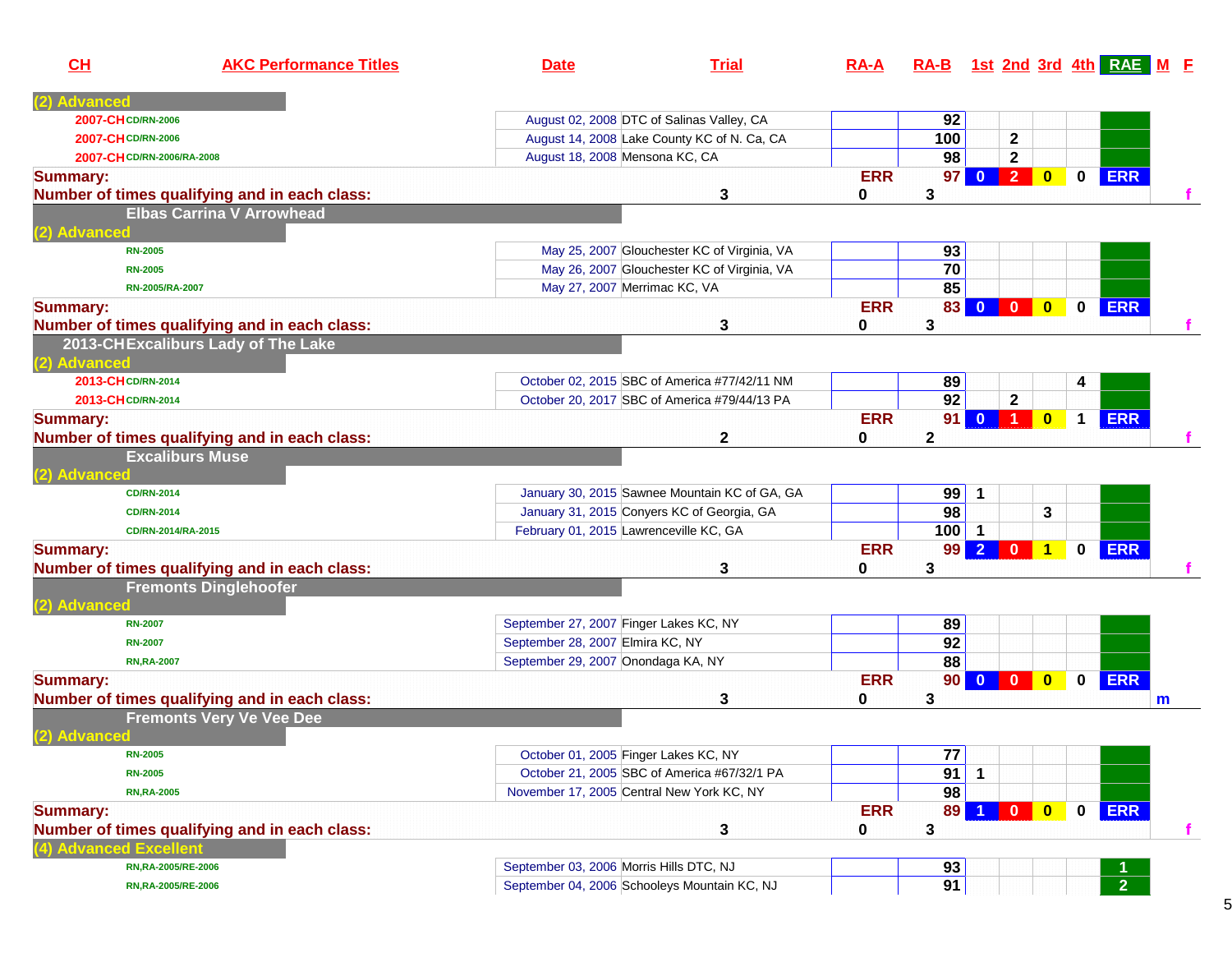| CH                     | <b>AKC Performance Titles</b>                       | <b>Date</b>                               | <b>Trial</b>                                   | $RA-A$          | RA-B 1st 2nd 3rd 4th RAE M E |                                         |          |             |                 |  |
|------------------------|-----------------------------------------------------|-------------------------------------------|------------------------------------------------|-----------------|------------------------------|-----------------------------------------|----------|-------------|-----------------|--|
|                        | RN, RA-2005/RE-2006                                 | October 12, 2006 Palisades KC, NJ         |                                                |                 | 95                           |                                         |          |             | 3               |  |
|                        | RN, RA-2005/RE-2006                                 |                                           | October 13, 2006 Monticello New York KC, NY    |                 | 86                           |                                         |          |             | 4               |  |
|                        | RN, RA-2005/RE-2006                                 | October 14, 2006 Palisades KC, NJ         |                                                |                 | 95                           |                                         |          |             | $5\phantom{.0}$ |  |
|                        | RN, RA-2005/RE-2006                                 | October 15, 2006 Ramapo KC, NJ            |                                                |                 | 92                           |                                         |          |             | $6\phantom{a}$  |  |
|                        | RN, RA-2005/RE-2006                                 | November 04, 2006 Back Mountain KC, PA    |                                                |                 | 96                           |                                         |          |             | $\overline{7}$  |  |
|                        | RN, RA-2005/RE-2006                                 | November 05, 2006 Back Mountain KC, PA    |                                                |                 | 93                           |                                         |          |             | 8               |  |
|                        | RN,RA-2005/RE-2006                                  | November 18, 2006 Susque Nango KC, NY     |                                                |                 | 98                           |                                         |          |             | 9               |  |
|                        | RN,RA-2005/RE,RAE-2006                              | November 19, 2006 Chenango Valley KC, NY  |                                                |                 | 94                           |                                         |          |             | 10              |  |
| <b>Summary:</b>        | Number of times qualifying and in each class:       |                                           | 10                                             | <b>ERR</b><br>0 | 93<br>10                     | $\mathbf{0}$<br>$\overline{\mathbf{0}}$ | $\bf{0}$ | 0           | 10              |  |
|                        | 2021-CHFuzzy Bears Amore'                           |                                           |                                                |                 |                              |                                         |          |             |                 |  |
| (2) Advanced           |                                                     |                                           |                                                |                 |                              |                                         |          |             |                 |  |
|                        | 2021-CHTKE, ATT, CGCA, VHMA/RN-2020                 | October 11, 2020 Souhegan KC, NH          |                                                | 71              |                              | 1                                       |          |             |                 |  |
|                        | 2021-CH See Performance DB For All Titles           | April 09, 2021 AKC Virtual Rally          |                                                |                 | 78                           |                                         |          |             |                 |  |
|                        | 2021-CH See Performance DB For All Titles           |                                           | April 16, 2021 SBC of America #82/47/16 PA     | 79              |                              | $\mathbf 1$                             |          |             |                 |  |
|                        | 2021-CH See Performance DB For All Titles           | October 15, 2021 Souhehan KC, NH          |                                                |                 | 71                           |                                         |          |             |                 |  |
|                        | 2021-CH See Performance DB For All Titles           | October 16, 2021 Souhehan KC, NH          |                                                |                 | 83                           |                                         |          |             |                 |  |
| <b>Summary:</b>        | Number of times qualifying and in each class:       |                                           | 5                                              | 75<br>2         | 77<br>3                      | $2 \ 0$                                 | $\bf{0}$ | $\mathbf 0$ | <b>ERR</b><br>m |  |
| (4) Advanced Excellent |                                                     |                                           |                                                |                 |                              |                                         |          |             |                 |  |
|                        | 2021-CH See Performance DB For All Titles           |                                           | September 28, 2021 SBC of America Regional, UT |                 | 79                           | 2                                       |          |             |                 |  |
|                        | 2021-CH See Performance DB For All Titles           | October 17, 2021 Souhehan KC, NH          |                                                |                 | 98                           |                                         |          |             | $\overline{2}$  |  |
|                        | 2021-CH See Performance DB For All Titles           | November 27, 2021 Windham County KC, NH   |                                                |                 | 92                           |                                         |          |             | 3               |  |
|                        | 2021-CH See Performance DB For All Titles           | November 29, 2021 Holyoke KC, NH          |                                                |                 | 82                           |                                         |          |             | 4               |  |
|                        | 2021-CH See Performance DB For All Titles           | April 09, 2022 Trap Falls KC, MA          |                                                |                 | 85                           |                                         |          |             | $5\phantom{.0}$ |  |
|                        | 2021-CH See Performance DB For All Titles           | April 10, 2022 Trap Falls KC, MA          |                                                |                 | 93                           |                                         |          |             | $\bf 6$         |  |
| <b>Summary:</b>        |                                                     |                                           |                                                | <b>ERR</b>      | 88                           | $\mathbf{0}$<br>$\blacktriangleleft$    | $\bf{0}$ | $\mathbf 0$ | 6 <sup>1</sup>  |  |
|                        | Number of times qualifying and in each class:       |                                           | 6                                              | 0               | 6                            |                                         |          |             | m               |  |
| (2) Advanced           | <b>Howe Ranch Golden Sam-R-I</b>                    |                                           |                                                |                 |                              |                                         |          |             |                 |  |
|                        | <b>CD/RN-2011</b>                                   | August 20, 2011 Olympic KC, WA            |                                                |                 | 93                           |                                         |          |             |                 |  |
|                        | <b>CD/RN-2011</b>                                   | August 21, 2011 Olympic KC, WA            |                                                |                 | 93                           |                                         |          |             |                 |  |
|                        | <b>CD/RN, RA-2011</b>                               | September 03, 2011 Longview Kelso KC, WA  |                                                |                 | 72                           |                                         |          |             |                 |  |
|                        | CD, BN, GN/RN, RA, RE-2011/RAE-2012                 | August 16, 2013 Reno KC, NV               |                                                |                 |                              |                                         |          |             | 14              |  |
|                        | CD,BN,GN/RN,RA,RE-2011/RAE-2012/RAE2-2014/RAE3-2016 | January 21, 2017 Portland DOC, OR         |                                                |                 | 84                           |                                         |          |             |                 |  |
| <b>Summary:</b>        | Number of times qualifying and in each class:       |                                           | 5                                              | <b>ERR</b><br>0 | 4                            | 86 0 0 0 0 0                            |          |             | $-14$<br>m      |  |
|                        | (4) Advanced Excellent                              |                                           |                                                |                 |                              |                                         |          |             |                 |  |
|                        | CD, BN/RN, RA, RE-2011                              | August 17, 2012 Reno KC, NV               |                                                |                 | 79                           |                                         |          |             |                 |  |
|                        | <b>CD, BN/RN, RA, RE-2011</b>                       | August 17, 2012 Reno KC, NV               |                                                |                 | $\overline{97}$              |                                         |          |             | $\overline{2}$  |  |
|                        | CD, BN, GN/RN, RA, RE-2011                          | September 01, 2012 Longview Kelso KC, WA  |                                                |                 | 87                           |                                         |          |             | $\mathbf{3}$    |  |
|                        | CD, BN, GN/RN, RA, RE-2011                          | September 29, 2012 Columbia Basin DTC, WA |                                                |                 | 90                           |                                         |          |             | 4               |  |
|                        | CD, BN, GN/RN, RA, RE-2011                          | September 30, 2012 Columbia Basin DTC, WA |                                                |                 | 90                           |                                         |          |             | $5\phantom{.0}$ |  |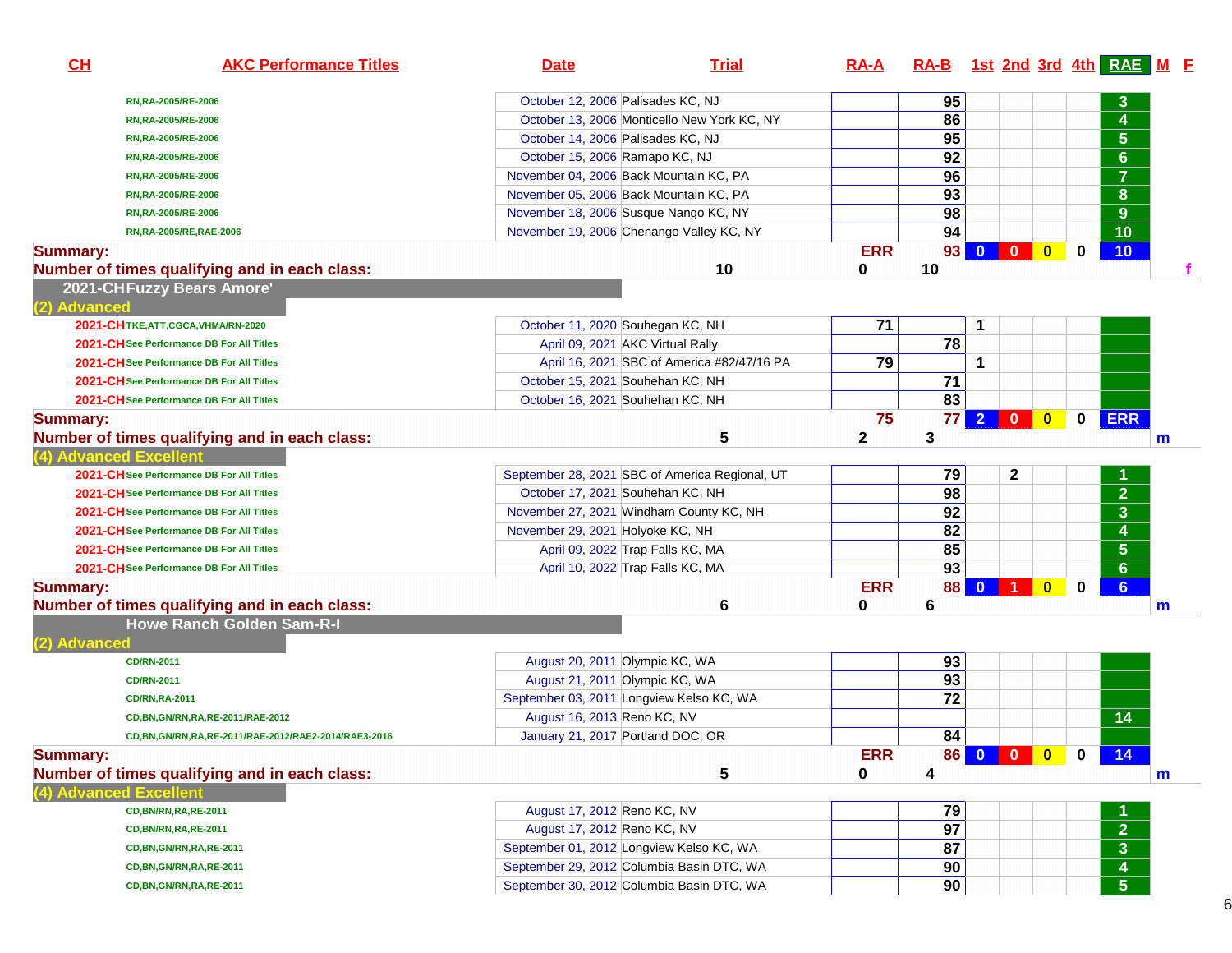**CD,BN,GN/RN,RA,RE-2011CD,BN,GN/RN,RA,RE-2011CD,BN,GN/RN,RA,RE-2011CD,BN,GN/RN,RA,RE-2011CD,BN,GN/RN,RA,RE-2011/RAE-2012CD,BN,GN/RN,RA,RE-2011/RAE-2012CD,BN,GN/RN,RA,RE-2011/RAE-2012CD,BN,GN/RN,RA,RE-2011/RAE-2012CD,BN,GN/RN,RA,RE-2011/RAE-2012CD,BN,GN/RN,RA,RE-2011/RAE-2012CD,BN,GN/RN,RA,RE-2011/RAE-2012CD,BN,GN/RN,RA,RE-2011/RAE-2012CD,BN,GN/RN,RA,RE-2011/RAE-2012CD,BN,GN/RN,RA,RE-2011/RAE-2012CD,BN,GN/RN,RA,RE-2011/RAE-2012/RAE2-2014CD,BN,GN/RN,RA,RE-2011/RAE-2012/RAE2-2014CD,BN,GN/RN,RA,RE-2011/RAE-2012/RAE2-2014CD,BN,GN/RN,RA,RE-2011/RAE-2012/RAE2-2014CD,BN,GN/RN,RA,RE-2011/RAE-2012/RAE2-2014CD,BN,GN/RN,RA,RE-2011/RAE-2012/RAE2-2014CD,BN,GN/RN,RA,RE-2011/RAE-2012/RAE2-2014CD,BN,GN/RN,RA,RE-2011/RAE-2012/RAE2-2014CD,BN,GN/RN,RA,RE-2011/RAE-2012/RAE2-2014CD,BN,GN/RN,RA,RE-2011/RAE-2012/RAE2-2014CD,BN,GN/RN,RA,RE-2011/RAE-2012/RAE2-2014CD,BN,GN/RN,RA,RE-2011/RAE-2012/RAE2-2014/RAE3-2016CD,BN,GN/RN,RA,RE-2011/RAE-2012/RAE2-2014/RAE3-2016CD,BN,GN/RN,RA,RE-2011/RAE-2012/RAE2-2014/RAE3-2016CD,BN,GN/RN,RA,RE-2011/RAE-2012/RAE2-2014/RAE3-2016CD,BN,GN/RN,RA,RE-2011/RAE-2012/RAE2-2014/RAE3-2016CD,BN,GN/RN,RA,RE-2011/RAE-2012/RAE2-2014/RAE3-2016CD,BN,GN/RN,RA,RE-2011/RAE-2012/RAE2-2014/RAE3-2016CD,BN,GN/RN,RA,RE-2011/RAE-2012/RAE2-2014/RAE3-2016CD,BN,GN/RN,RA,RE-2011/RAE-2012/RAE2-2014/RAE3-2016CD,BN,GN/RN,RA,RE-2011/RAE-2012/RAE2-2014/RAE4-2016CD,BN,GN/RN,RA,RE-2011/RAE-2012/RAE2-2014/RAE4-2016CD,BN,GN/RN,RA,RE-2011/RAE-2012/RAE2-2014/RAE4-2016CD,BN,GN/RN,RA,RE-2011/RAE-2012/RAE2-2014/RAE4-2016CD,BN,GN/RN,RA,RE-2011/RAE-2012/RAE2-2014/RAE4-2016CD,BN,GN/RN,RA,RE-2011/RAE-2012/RAE2-2014/RAE4-2016CD,BN,GN/RN,RA,RE-2011/RAE-2012/RAE2-2014/RAE4-2016CD,BN,GN/RN,RA,RE-2011/RAE-2012/RAE2-2014/RAE4-2016CD,BN,GN/RN,RA,RE-2011/RAE-2012/RAE2-2014/RAE4-2016**

 **AKC Performance Titles Date Trial RA-A RA-B 1st 2nd 3rd 4th RAE <sup>M</sup> <sup>F</sup>** October 12, 2012 Idaho Capital City KC, ID**b 1 96 1 4 6**  October 13, 2012 Lizard Butte KC, ID**b 98** 2 7 October 14, 2012 Lizard Butte KC, ID**D 1 1 1 1 1 1 1 1 1**  October 27, 2012 Vancouver KC, WA **100 4 9**  October 28, 2012 Vancouver KC, WA **95 10**  July 12, 2013 Mount Rainier WDC, WAA **97 2 11**  July 13, 2013 Timberland Valley DFA, WA<u>A **97** 12</u> July 14, 2013 Timberland Valley DFA, WAA **85 13**  August 16, 2013 Reno KC, NV **98 14**  August 31, 2013 Longview Kelso KC, WA<u>A a contract to  $\begin{array}{|c|c|c|c|c|}\hline \text{A} & \text{B5} & \text{A} & \text{B6} \ \hline \end{array}$ </u> August 15, 2014 Reno KC, NV **79 16**  August 15, 2014 Reno KC, NV **88 17**  August 16, 2014 Reno KC, NV **91 18**  November 14, 2014 Umpqua KC, OR **87 4 19**  November 15, 2014 Rogue Valley KC, OR **98 2 20**  November 16, 2014 Rogue Valley KC, ORR 21 2 21 June 24, 2016 Clackamas KC, ORR 22 June 25, 2016 Clackamas KC, ORR 23 June 26, 2016 Clackamas KC, ORR 24 July 23, 2016 Portland DOC, ORR 25 July 24, 2016 Portland KC, ORR 26 August 20, 2016 Olympic KC, WAA 27 September 03, 2016 Longview Kelso KC, WA<u>A a contract the set of the set of the set of the set of the set of the set of the set of the set of the set of the set of the set of the set of the set of the set of the set of the set of the set of the set of the set of</u> October 29, 2016 Vancouver KC, WA **95 29**  October 30, 2016 Vancouver KC, WA<u>A 30</u> November 19, 2016 Whidbey Island KC, WAA **86 31**  November 20, 2016 Whidbey Island KC, WA<u>A **94** 32</u> December 03, 2016 Willamette Toy Dog Fanciers, ORR **90 33**  December 03, 2016 Greater Clark County KC, ORR<sub>2</sub> 34 December 04, 2016 Willamette Toy Dog Fanciers, ORR 35 December 04, 2016 Greater Clark County KC, OR **78 36**  January 19, 2017 Tualatin KC, OR **79 37**  January 20, 2017 DFA or Oregon, ORR<sub>2</sub> 589 38 January 22, 2017 Tualatin KC, OR **95 39**  February 25, 2017 Linn County KC, OR **98 40**  April 28, 2017 Sherwood DTC, OR **96 41**  April 29, 2017 Sherwood DTC, OR**85 1 42**  April 30, 2017 Sherwood DTC, ORR **94 1 43**  June 23, 2017 Clackamas KC, ORR **96 44**  June 24, 2017 Clackamas KC, ORR **92** 3 45 June 25, 2017 Clackamas KC, ORR **90 2 46**  July 22, 2017 Portland DOC, OR **97 4 47**  July 23, 2017 Portland KC, OR**R 1 97 1 3 48** 

7

**CH**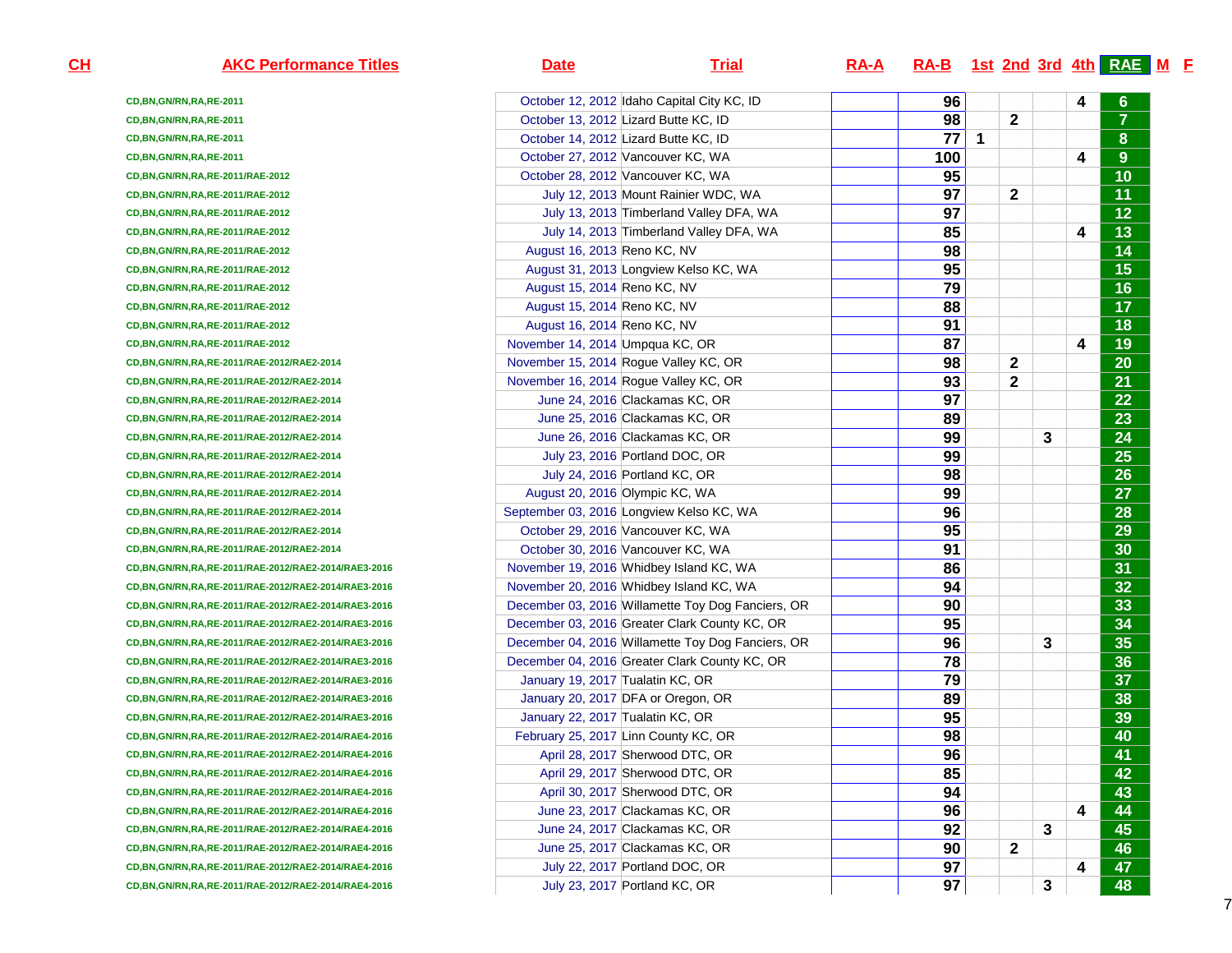| CL              | <b>AKC Performance Titles</b>                                           | <b>Date</b>                          | <b>Trial</b>                                    | $RA-A$          |                 | RA-B 1st 2nd 3rd 4th RAE M F      |                      |             |                         |              |
|-----------------|-------------------------------------------------------------------------|--------------------------------------|-------------------------------------------------|-----------------|-----------------|-----------------------------------|----------------------|-------------|-------------------------|--------------|
|                 | CD, BN, GN/RN, RA, RE-2011/RAE-2012/RAE2-2014/RAE4-2016                 | August 19, 2017 Olympic KC, WA       |                                                 |                 | 97              |                                   |                      |             | 49                      |              |
|                 | CD,BN,GN/RN,RA,RE-2011/RAE-2012/RAE2-2014/RAE4-2016/RAE5-2017           | August 20, 2017 Olympic KC, WA       |                                                 |                 | 91              |                                   |                      |             | $\overline{50}$         |              |
| <b>Summary:</b> | Number of times qualifying and in each class:                           |                                      | 50                                              | <b>ERR</b><br>0 | 92<br>50        | $5\phantom{1}$                    | $\blacktriangleleft$ | 6           | 50                      | m            |
| (2) Advanced    | I Like Ike                                                              |                                      |                                                 |                 |                 |                                   |                      |             |                         |              |
|                 | <b>CD/RN-2006</b>                                                       | October 07, 2006 Hamilton DTC, OH    |                                                 |                 | 89              |                                   |                      |             |                         |              |
|                 | <b>CD/RN-2006</b>                                                       | October 08, 2006 Hamilton DTC, OH    |                                                 |                 | 94              |                                   |                      |             |                         |              |
|                 | <b>CD/RN,RA-2006</b>                                                    |                                      | October 28, 2006 Greater Louisville TC, KY      |                 | 91              |                                   |                      |             |                         |              |
| <b>Summary:</b> | Number of times qualifying and in each class:                           |                                      | 3                                               | <b>ERR</b><br>0 | 91<br>3         | $\blacksquare$<br>$\mathbf{0}$    | $\bf{0}$             | $\mathbf 0$ | <b>ERR</b>              | m            |
|                 | (4) Advanced Excellent                                                  |                                      |                                                 |                 |                 |                                   |                      |             |                         |              |
|                 | CD/RN,RA-2006/RE-2007                                                   |                                      | September 28, 2007 SBC of America #69/34/3 OH   |                 | 95              | - 1                               |                      |             |                         |              |
| <b>Summary:</b> | Number of times qualifying and in each class:                           |                                      | 1                                               | <b>ERR</b><br>0 | 95 <br>1        | $\mathbf{0}$                      | $\bullet$            | $\bf{0}$    |                         | $\mathsf{m}$ |
| (2) Advanced    | <b>Ikes Legacy Hector</b>                                               |                                      |                                                 |                 |                 |                                   |                      |             |                         |              |
|                 | <b>BN/RN-2013</b>                                                       | February 16, 2014 Hamilton DTC, IN   |                                                 |                 | 97              |                                   |                      |             |                         |              |
|                 | <b>BN/RN-2013</b>                                                       | February 16, 2014 Hamilton DTC, IN   |                                                 |                 | 96              |                                   |                      |             |                         |              |
|                 | BN/RN-2013/RA-2014                                                      |                                      | March 08, 2014 Queen City DTC, OH               |                 | 94              |                                   |                      |             |                         |              |
|                 | BN/RN-2013/RA-2014                                                      |                                      | March 09, 2014 Queen City DTC, OH               |                 | $\overline{92}$ |                                   |                      |             |                         |              |
| <b>Summary:</b> |                                                                         |                                      |                                                 | <b>ERR</b>      | 95              | $0 \quad 0$                       | $\mathbf{0}$         | $\mathbf 0$ | <b>ERR</b>              |              |
|                 | Number of times qualifying and in each class:<br>(4) Advanced Excellent |                                      | 4                                               | 0               | 4               |                                   |                      |             |                         | m            |
|                 | CD, BN, PCD/RN-2013/RA, RE-2014                                         | October 03, 2014 Hamilton DTC, IN    |                                                 |                 | 89              |                                   |                      |             |                         |              |
|                 | CD, BN, PCD/RN-2013/RA, RE-2014                                         |                                      | November 15, 2014 GSD of Greater Cincinnati, OH |                 | 85              |                                   |                      |             | $\overline{2}$          |              |
|                 | CD, BN, PCD/RN-2013/RA, RE-2014                                         | February 15, 2015 Hamilton DTC, IN   |                                                 |                 | 92              |                                   |                      |             | $\overline{\mathbf{3}}$ |              |
|                 | CD, BN, PCD/RN-2013/RA, RE-2014                                         |                                      | August 15, 2015 Queen City DTC, OH              |                 | $\overline{91}$ |                                   |                      |             | $\overline{\bf{4}}$     |              |
|                 | CD, BN, PCD/RN-2013/RA, RE-2014                                         |                                      | August 16, 2015 Queen City DTC, OH              |                 | 91              |                                   |                      |             | $\overline{\mathbf{5}}$ |              |
|                 | CD, BN, PCD/RN-2013/RA, RE-2014                                         | October 18, 2015 Dayton DTC, OH      |                                                 |                 | $\overline{93}$ |                                   |                      |             | 6 <sup>1</sup>          |              |
|                 | CD, BN, PCD/RN-2013/RA, RE-2014                                         | November 28, 2015 Queen City DTC, OH |                                                 |                 | 89              |                                   |                      |             | $\overline{7}$          |              |
|                 | CD, BN, PCD/RN-2013/RA, RE-2014                                         | November 29, 2015 Queen City DTC, OH |                                                 |                 | 85              |                                   |                      |             | 8                       |              |
|                 | CD, BN, PCD/RN-2013/RA, RE-2014                                         | February 21, 2016 Hamilton DTC, IN   |                                                 |                 | 93              |                                   |                      |             | 9                       |              |
|                 | CD, BN, PCD/RN-2013/RA, RE-2014/RAE-2016                                |                                      | March 12, 2016 Queen City DTC, OH               |                 | 89              |                                   |                      |             | $\overline{10}$         |              |
| <b>Summary:</b> | Number of times qualifying and in each class:                           |                                      | 10                                              | <b>ERR</b><br>0 | 10              | $90$ 0<br>$\overline{\mathbf{0}}$ | $\bf{0}$             | 0           | 10                      | m            |
| (2) Advanced    | <b>Jamelles Porsche Is Going Places</b>                                 |                                      |                                                 |                 |                 |                                   |                      |             |                         |              |
|                 | <b>RN-2012</b>                                                          |                                      | January 20, 2013 Ventura County DFA, CA         | 96              |                 |                                   |                      |             |                         |              |
|                 | <b>RN-2012</b>                                                          |                                      | March 30, 2013 Kern County KC, CA               | $\overline{77}$ |                 |                                   |                      |             |                         |              |
|                 | RN-2012/RA-2013                                                         |                                      | March 31, 2013 Kern County KC, CA               | 75              |                 |                                   |                      | 4           |                         |              |
| <b>Summary:</b> |                                                                         |                                      |                                                 | 83              |                 | <b>ERR 0 0</b>                    | $\bf{0}$             | $\mathbf 1$ | <b>ERR</b>              |              |
|                 | Number of times qualifying and in each class:                           |                                      | $\mathbf 3$                                     | 3               | $\mathbf 0$     |                                   |                      |             |                         | $\mathbf{f}$ |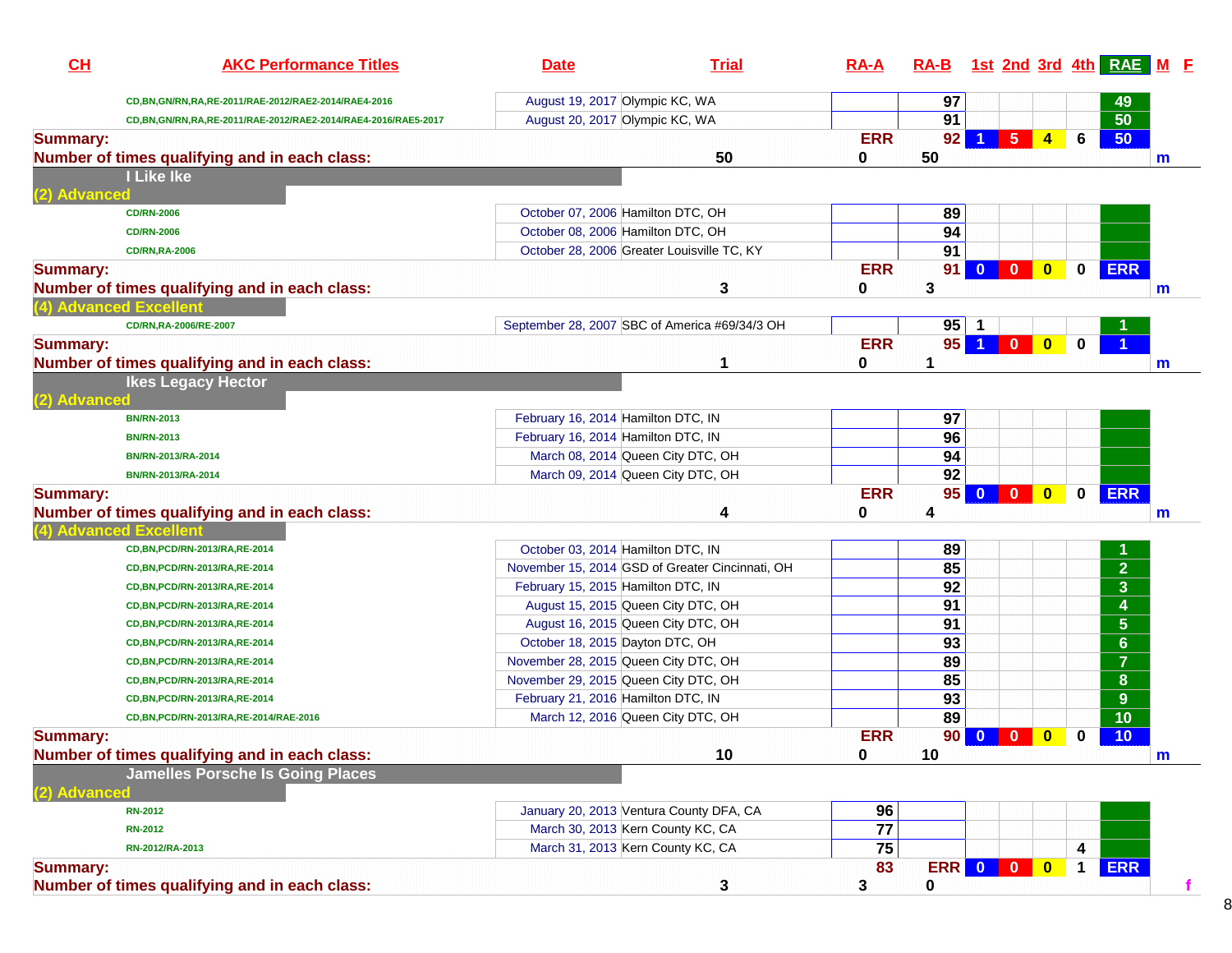| CH              | <b>AKC Performance Titles</b>                    | <b>Date</b>                      | <b>Trial</b>                                      | <b>RA-A</b> | RA-B 1st 2nd 3rd 4th RAE M E |                         |                |              |             |                |              |
|-----------------|--------------------------------------------------|----------------------------------|---------------------------------------------------|-------------|------------------------------|-------------------------|----------------|--------------|-------------|----------------|--------------|
|                 | <b>James P Sullivan</b>                          |                                  |                                                   |             |                              |                         |                |              |             |                |              |
| <b>Advanced</b> |                                                  |                                  |                                                   |             |                              |                         |                |              |             |                |              |
|                 | See Performance DB For All Titles                |                                  | September 27, 2021 SBC of America Regional, UT    |             | 89                           |                         | 2              |              |             |                |              |
|                 | See Performance DB For All Titles                |                                  | September 28, 2021 SBC of America Regional, UT    |             | 86                           | $\mathbf{1}$            |                |              |             |                |              |
|                 | See Performance DB For All Titles                |                                  | September 30, 2021 SBC of America #83/48/17 PA    |             | 79                           |                         | $\mathbf{2}$   |              |             |                |              |
| <b>Summary:</b> |                                                  |                                  |                                                   | <b>ERR</b>  | 85                           |                         | $\overline{2}$ | $\mathbf{0}$ |             | 0 ERR          |              |
|                 | Number of times qualifying and in each class:    |                                  | 3                                                 | 0           | 3                            |                         |                |              |             |                | $\mathsf{m}$ |
|                 | 1) Advanced Excellent                            |                                  |                                                   |             |                              |                         |                |              |             |                |              |
|                 | See Performance DB For All Titles                | November 29, 2021 Holyoke KC, NH |                                                   |             | 79                           |                         |                |              |             |                |              |
|                 | See Performance DB For All Titles                | December 11, 2021 Eastern DC, NH |                                                   |             | 82                           |                         |                |              |             | $\overline{2}$ |              |
|                 | See Performance DB For All Titles                |                                  | April 09, 2022 Trap Falls KC, MA                  |             | 85                           |                         |                |              |             | 3 <sup>2</sup> |              |
|                 | See Performance DB For All Titles                |                                  | April 10, 2022 Trap Falls KC, MA                  |             | 95                           |                         |                |              |             | 4              |              |
| <b>Summary:</b> |                                                  |                                  |                                                   | <b>ERR</b>  | 85                           | $\overline{\mathbf{0}}$ | $\mathbf{0}$   | $\bf{0}$     | $\bf{0}$    | $\overline{4}$ |              |
|                 | Number of times qualifying and in each class:    |                                  | 4                                                 | 0           | 4                            |                         |                |              |             |                | m            |
| (2) Advanced    | 2011-CHKashis Captain Jack                       |                                  |                                                   |             |                              |                         |                |              |             |                |              |
|                 | 2011-CHRN-2011                                   | February 10, 2012 Hoosier KC, IN |                                                   |             | 81                           |                         |                |              | 4           |                |              |
|                 | 2011-CHRN-2011                                   |                                  | December 08, 2012 OTC of Greater Lansing, MI      |             | $\overline{77}$              |                         | $\mathbf 2$    |              |             |                |              |
|                 | 2011-CHRN-2011/RA-2012                           |                                  | December 09, 2012 OTC of Greater Lansing, MI      |             | $\overline{72}$              |                         |                |              |             |                |              |
| <b>Summary:</b> |                                                  |                                  |                                                   | <b>ERR</b>  | 77                           | $\mathbf{0}$            |                | $\bf{0}$     | $\mathbf 1$ | <b>ERR</b>     |              |
|                 | Number of times qualifying and in each class:    |                                  | 3                                                 | 0           | 3                            |                         |                |              |             |                | $\mathsf{m}$ |
|                 | (4) Advanced Excellent                           |                                  |                                                   |             |                              |                         |                |              |             |                |              |
|                 | 2011-CHBN,RN-2011/RA-2012                        |                                  | June 23, 2013 Macomb KC, MI                       |             | 91                           |                         |                |              |             |                |              |
|                 | 2011-CHBN,RN-2011/RA-2012                        | August 03, 2013 Jaxon KC, MI     |                                                   |             | 84                           |                         |                |              |             | 2 <sup>1</sup> |              |
|                 | 2011-CHBN,RN-2011/RA-2012                        |                                  | August 10, 2013 OTC of Greater Lansing, MI        |             | 83                           |                         |                |              |             | 3 <sup>2</sup> |              |
| <b>Summary:</b> |                                                  |                                  |                                                   | <b>ERR</b>  | 86                           | $\mathbf{0}$            | $\mathbf 0$    | $\mathbf{0}$ | $\bf{0}$    | $\overline{3}$ |              |
|                 | Number of times qualifying and in each class:    |                                  | 3                                                 | 0           | 3                            |                         |                |              |             |                | m            |
|                 | <b>Kings Mills Jazzabelle</b>                    |                                  |                                                   |             |                              |                         |                |              |             |                |              |
| (2) Advanced    |                                                  |                                  |                                                   |             |                              |                         |                |              |             |                |              |
|                 | <b>RN-2012</b>                                   |                                  | October 06, 2012 Sheboygan DTC, WI                |             | 95                           |                         | 2              |              |             |                |              |
|                 | <b>RN-2012</b>                                   |                                  | November 23, 2012 Western Waukesha County DTC, WI |             | 95                           |                         |                |              |             |                |              |
|                 | <b>RN, RA-2012</b>                               |                                  | November 23, 2012 Western Waukesha County DTC, WI |             | 85                           |                         |                |              |             |                |              |
|                 | CD,BN/RN,RA,RE-2012                              |                                  | March 10, 2013 K-9 OTC of Menomonee Falls, WI     |             | 75                           |                         |                |              |             |                |              |
|                 | CD,BN/RN,RA,RE-2012                              |                                  | July 27, 2013 Waukesha KC, WI                     |             | 94                           |                         | 2              |              |             |                |              |
|                 | CD, BN/RN, RA, RE-2012                           |                                  | August 09, 2013 K-9 OTC of Menomonee Falls, WI    |             | 94                           |                         | $\mathbf{2}$   |              |             |                |              |
|                 | CD, BN/RN, RA, RE-2012                           |                                  | October 20, 2013 Badger Golden Retriever Club, WI |             | 80                           |                         |                |              |             |                |              |
|                 | CD,BN/RN,RA,RE-2012/RAE-2013/RAE2-2016/RAE3-2017 |                                  | October 20, 2017 SBC of America #79/44/13 PA      |             | 100                          | - 1                     |                |              |             |                |              |
| <b>Summary:</b> |                                                  |                                  |                                                   | <b>ERR</b>  | 90 <sub>1</sub>              |                         | 3 <sup>2</sup> | $\mathbf{0}$ |             | 0 ERR          |              |
|                 | Number of times qualifying and in each class:    |                                  | 8                                                 | 0           | 8                            |                         |                |              |             |                |              |
|                 | 4) Advanced Excellent                            |                                  |                                                   |             |                              |                         |                |              |             |                |              |
|                 | CD, BN/RN, RA, RE-2012                           |                                  | March 09, 2013 K-9 OTC of Menomonee Falls, WI     |             | 72                           |                         |                |              |             |                |              |
|                 | CD, BN/RN, RA, RE-2012                           |                                  | April 14, 2013 Cudahy KC, WI                      |             | 92                           |                         |                |              | 4           | $\overline{2}$ |              |
|                 | <b>CD,BN/RN,RA,RE-2012</b>                       |                                  | April 14, 2013 Cudahy KC, WI                      |             | 90                           |                         |                |              |             | 3 <sup>2</sup> |              |
|                 |                                                  |                                  |                                                   |             |                              |                         |                |              |             |                |              |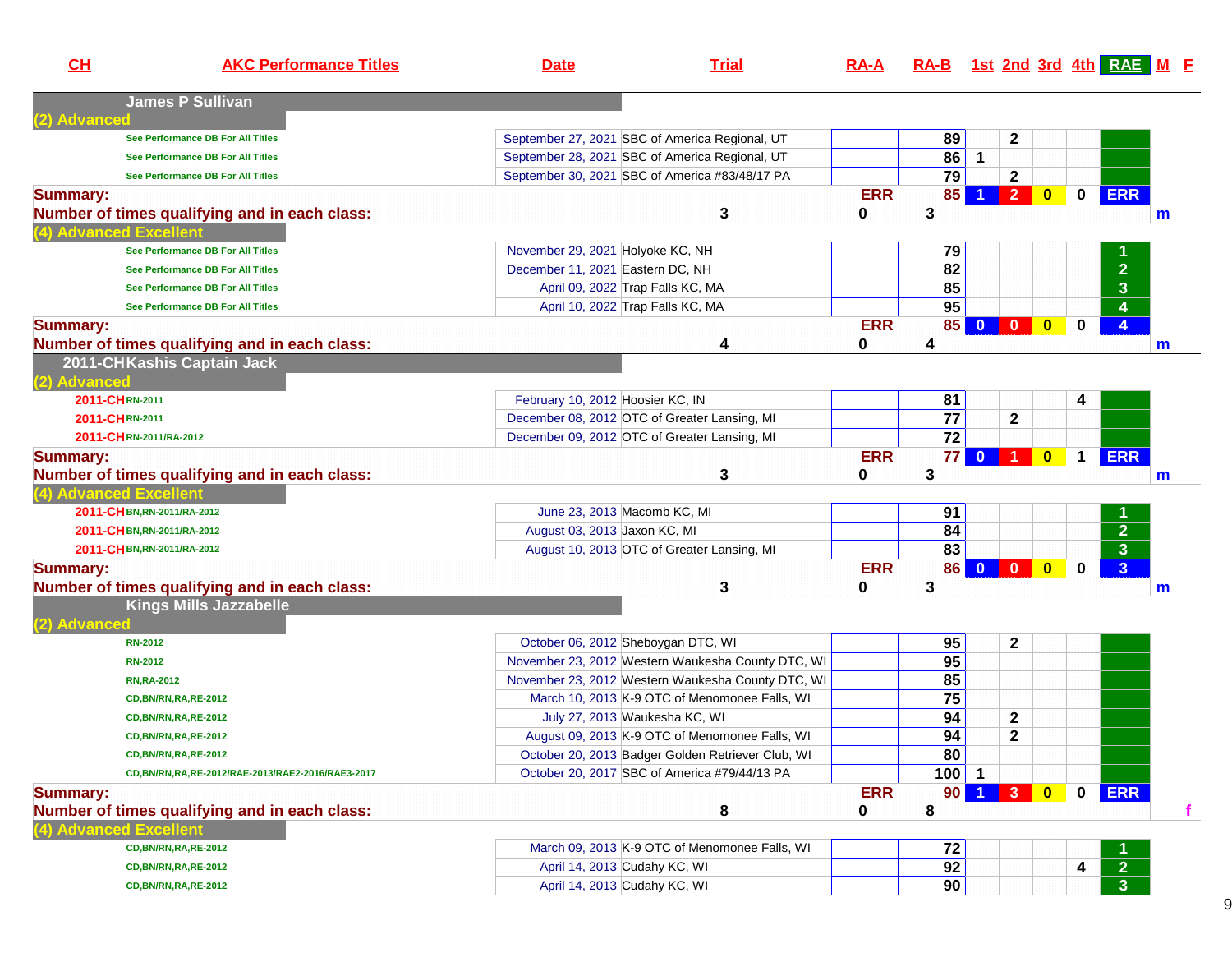| <u>СН</u>                 | <b>AKC Performance Titles</b>                    | <b>Date</b>                      | <b>Trial</b>                                      | <u>RA-A</u>     |     |      |                         |                |                | $RA-B$ 1st 2nd 3rd 4th RAE M E |
|---------------------------|--------------------------------------------------|----------------------------------|---------------------------------------------------|-----------------|-----|------|-------------------------|----------------|----------------|--------------------------------|
|                           | CD, BN/RN, RA, RE-2012                           |                                  | June 08, 2013 Milwaukee DTC, WI                   |                 | 97  |      |                         |                | 4              |                                |
|                           | CD, BN/RN, RA, RE-2012                           |                                  | June 09, 2013 Milwaukee DTC, WI                   |                 | 96  |      | $\mathbf{2}$            |                |                | 5                              |
|                           | CD, BN/RN, RA, RE-2012                           |                                  | June 23, 2013 Western Waukesha County DTC, WI     |                 | 95  |      |                         |                | 4              | $6\phantom{a}$                 |
|                           | CD, BN/RN, RA, RE-2012                           |                                  | July 26, 2013 Waukesha KC, WI                     |                 | 91  |      |                         |                |                | $\overline{7}$                 |
|                           | CD, BN/RN, RA, RE-2012                           |                                  | October 19, 2013 Badger Golden Retriever Club, WI |                 | 94  |      |                         |                | 4              | ${\bf 8}$                      |
|                           | CD, BN/RN, RA, RE-2012                           |                                  | November 29, 2013 Western Waukesha County DTC, WI |                 | 97  |      |                         |                |                | 9                              |
|                           | CD, BN/RN, RA, RE-2012/RAE-2013                  |                                  | November 29, 2013 Western Waukesha County DTC, WI |                 | 91  |      |                         |                |                | 10                             |
|                           | CD, BN/RN, RA, RE-2012/RAE-2013                  | December 29, 2013 Cudahy KC, WI  |                                                   |                 | 87  |      |                         | 3              |                | 11                             |
|                           | CD, BN/RN, RA, RE-2012/RAE-2013                  |                                  | March 12, 2016 K-9 OTC of Menomonee Falls, WI     |                 | 95  |      |                         |                |                | 12                             |
|                           | CD, BN/RN, RA, RE-2012/RAE-2013                  |                                  | March 13, 2016 K-9 OTC of Menomonee Falls, WI     |                 | 98  |      |                         |                |                | 14                             |
|                           | CD, BN/RN, RA, RE-2012/RAE-2013                  |                                  | August 12, 2016 K-9 OTC of Menomonee Falls, WI    |                 | 99  |      |                         |                | 4              | 15                             |
|                           | CD, BN/RN, RA, RE-2012/RAE-2013                  |                                  | August 12, 2016 K-9 OTC of Menomonee Falls, WI    |                 | 88  |      |                         |                |                | 15                             |
|                           | CD, BN/RN, RA, RE-2012/RAE-2013                  |                                  | August 13, 2016 K-9 OTC of Menomonee Falls, WI    |                 | 98  |      |                         |                |                | 16                             |
|                           | CD, BN/RN, RA, RE-2012/RAE-2013                  |                                  | August 13, 2016 K-9 OTC of Menomonee Falls, WI    |                 | 95  |      |                         |                |                | 16                             |
|                           | CD, BN/RN, RA, RE-2012/RAE-2013                  |                                  | November 25, 2016 Western Waukesha County DTC, WI |                 | 95  |      |                         |                |                | 17                             |
|                           | CD, BN/RN, RA, RE-2012/RAE-2013                  |                                  | November 25, 2016 Western Waukesha County DTC, WI |                 | 97  |      |                         |                | 4              | 18                             |
|                           | CD, BN/RN, RA, RE-2012/RAE-2013                  | December 03, 2016 Badger KC, WI  |                                                   |                 | 96  |      | $\mathbf{2}$            |                |                | 19                             |
|                           | CD, BN/RN, RA, RE-2012/RAE-2013                  | December 17, 2016 Oshkosh KC, WI |                                                   |                 | 99  |      | $\mathbf{2}$            |                |                | 20                             |
|                           | CD, BN/RN, RA, RE-2012/RAE-2013/RAE2-2016        |                                  | March 11, 2017 K-9 OTC of Memomonee Falls, WI     |                 | 93  |      |                         |                |                | 21                             |
|                           | CD, BN/RN, RA, RE-2012/RAE-2013/RAE2-2016        |                                  | March 12, 2017 K-9 OTC of Memomonee Falls, WI     |                 | 89  |      |                         |                |                | 22                             |
|                           | CD, BN/RN, RA, RE-2012/RAE-2013/RAE2-2016        |                                  | May 20, 2017 Oshkosh KC, WI                       |                 | 100 |      | $\mathbf{2}$            |                |                | 23                             |
|                           | CD, BN/RN, RA, RE-2012/RAE-2013/RAE2-2016        |                                  | May 21, 2017 Oshkosh KC, WI                       |                 | 99  |      |                         |                |                | 24                             |
|                           | CD, BN/RN, RA, RE-2012/RAE-2013/RAE2-2016        |                                  | June 11, 2017 Milwaukee DTC, WI                   |                 | 88  |      |                         |                |                | 25                             |
|                           | CD, BN/RN, RA, RE-2012/RAE-2013/RAE2-2016        |                                  | June 30, 2017 Kettle Moraine KC, WI               |                 | 86  |      |                         |                | 4              | 26                             |
|                           | CD, BN/RN, RA, RE-2012/RAE-2013/RAE2-2016        |                                  | July 28, 2017 Waukesha KC, WI                     |                 | 100 |      |                         | 3              |                | 27                             |
|                           | CD, BN/RN, RA, RE-2012/RAE-2013/RAE2-2016        |                                  | August 18, 2017 K-9 OTC of Menomone Falls, WI     |                 | 98  |      |                         | 3              |                | 28                             |
|                           | CD, BN/RN, RA, RE-2012/RAE-2013/RAE2-2016        |                                  | August 19, 2017 K-9 OTC of Menomone Falls, WI     |                 | 88  |      |                         |                |                | 29                             |
|                           | CD,BN/RN,RA,RE-2012/RAE-2013/RAE2-2016/RAE3-2017 |                                  | August 19, 2017 K-9 OTC of Menomone Falls, WI     |                 | 90  |      |                         |                |                | 30                             |
|                           | CD,BN/RN,RA,RE-2012/RAE-2013/RAE2-2016/RAE3-2017 |                                  | November 24, 2017 Western Waukesha County DTC, WI |                 | 96  |      | $\mathbf{2}$            |                |                | 31                             |
|                           | CD,BN/RN,RA,RE-2012/RAE-2013/RAE2-2016/RAE3-2017 |                                  | November 24, 2017 Western Waukesha County DTC, WI |                 | 90  |      | $\mathbf{2}$            |                |                | 32 <sub>2</sub>                |
| <b>Summary:</b>           |                                                  |                                  |                                                   | <b>ERR</b>      |     | 93 0 | 6 <sup>1</sup>          | 3 <sup>2</sup> | $\overline{7}$ | 32 <sub>2</sub>                |
|                           | Number of times qualifying and in each class:    |                                  | 33                                                | 0               | 33  |      |                         |                |                |                                |
|                           | <b>Lil' Jons Fremonts Finola</b>                 |                                  |                                                   |                 |     |      |                         |                |                |                                |
| (2) Advanced              |                                                  |                                  |                                                   |                 |     |      |                         |                |                |                                |
|                           | <b>CD/RN-2005</b>                                |                                  | April 03, 2005 Onondaga KA, NY                    |                 | 70  |      |                         |                |                |                                |
|                           | <b>CD/RN-2005</b>                                |                                  | April 23, 2005 Lower Bucks DTC, PA                |                 | 89  |      |                         |                |                |                                |
|                           | <b>CD/RN,RA-2005</b>                             |                                  | May 21, 2005 Allentown DTC, PA                    |                 | 96  |      |                         |                |                |                                |
| <b>Summary:</b>           | Number of times qualifying and in each class:    |                                  | 3                                                 | <b>ERR</b><br>0 | 3   | 85 0 | $\overline{\mathbf{0}}$ | $\bullet$      | 0              | <b>ERR</b>                     |
| <b>Advanced Excellent</b> |                                                  |                                  |                                                   |                 |     |      |                         |                |                |                                |
|                           | <b>CD/RN,RA,RE-2005</b>                          |                                  | August 11, 2006 Penn Ridge KC, PA                 |                 | 94  |      |                         |                |                |                                |
|                           | <b>CD/RN,RA,RE-2005</b>                          |                                  | September 03, 2006 Morris Hills DTC, NJ           |                 | 94  |      |                         |                |                | $\overline{2}$                 |
|                           | <b>CD/RN,RA,RE-2005</b>                          |                                  | September 04, 2006 Schooleys Mountain KC, NJ      |                 | 92  |      |                         |                |                | $\overline{3}$                 |
|                           |                                                  |                                  |                                                   |                 |     |      |                         |                |                |                                |

### **CH**

#### 10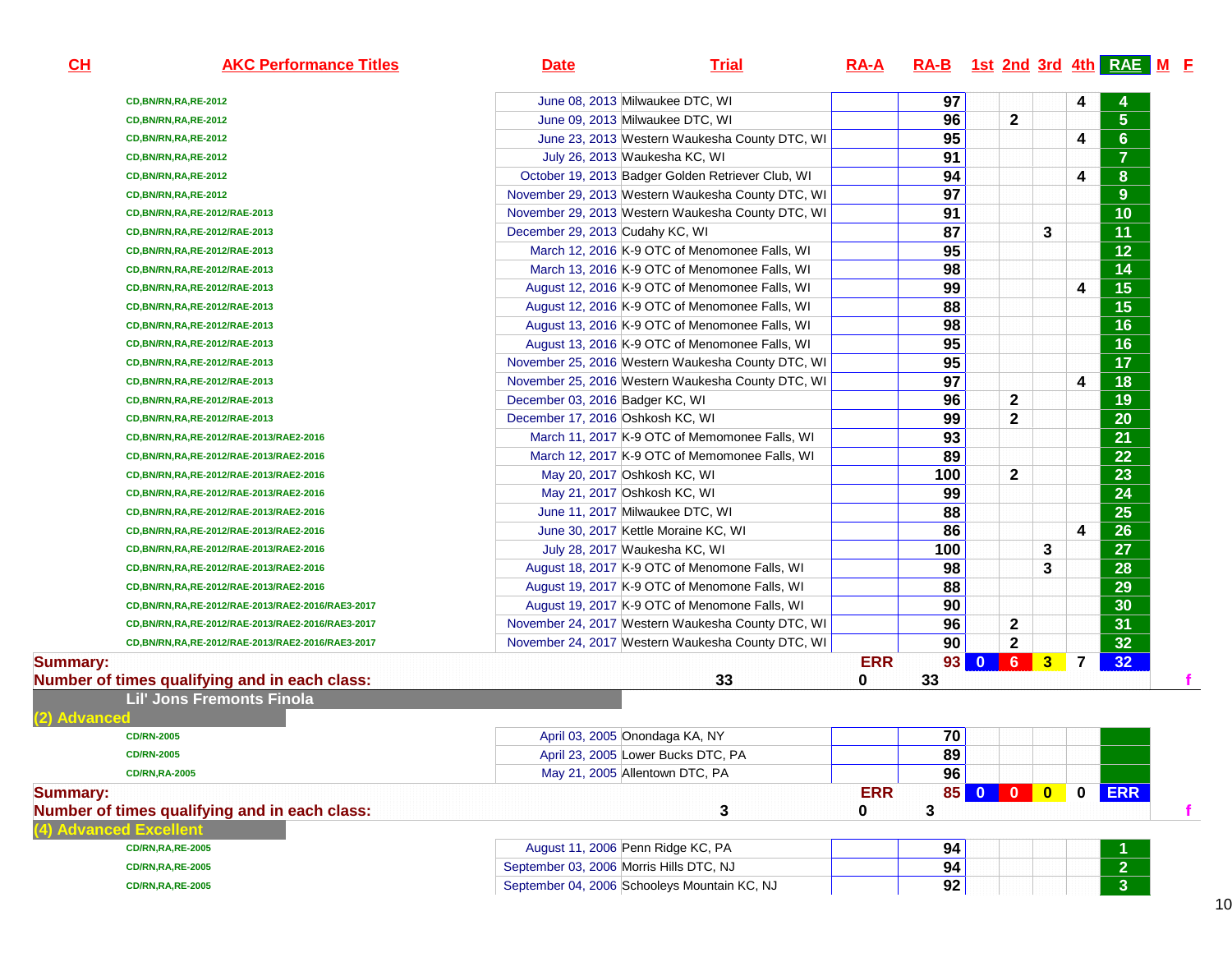| CH                        | <b>AKC Performance Titles</b>                                                            | <b>Date</b>                       | <b>Trial</b>                                  | <b>RA-A</b>     | RA-B 1st 2nd 3rd 4th RAE M E |              |                          |              |                         |                 |   |
|---------------------------|------------------------------------------------------------------------------------------|-----------------------------------|-----------------------------------------------|-----------------|------------------------------|--------------|--------------------------|--------------|-------------------------|-----------------|---|
|                           | <b>CD/RN,RA,RE-2005</b>                                                                  | October 05, 2006 Hatboro DC, PA   |                                               |                 | 94                           |              |                          |              |                         |                 |   |
|                           | <b>CD/RN,RA,RE-2005</b>                                                                  |                                   | October 07, 2006 Delaware Valley GSD Club, PA |                 | 91                           |              |                          |              |                         | $5\phantom{.}$  |   |
|                           | <b>CD/RN,RA,RE-2005</b>                                                                  |                                   | October 12, 2006 Palisades KC, NJ             |                 | 93                           |              |                          |              |                         | $6\phantom{1}$  |   |
|                           | <b>CD/RN,RA,RE-2005</b>                                                                  |                                   | October 13, 2006 Monticello New York KC, NY   |                 | 95                           |              |                          |              |                         | $\overline{7}$  |   |
|                           | <b>CD/RN,RA,RE-2005</b>                                                                  |                                   | October 14, 2006 Palisades KC, NJ             |                 | 93                           |              |                          |              |                         | 8               |   |
|                           | <b>CD/RN,RA,RE-2005</b>                                                                  | October 15, 2006 Ramapo KC, NJ    |                                               |                 | 93                           |              |                          |              |                         | 9               |   |
|                           | CD/RN, RA, RE-2005/RAE-2006                                                              |                                   | November 05, 2006 Back Mountain KC, PA        |                 | 96                           |              |                          |              |                         | $\overline{10}$ |   |
| <b>Summary:</b>           |                                                                                          |                                   |                                               | <b>ERR</b>      | 94                           | $\mathbf{0}$ | $\overline{\mathbf{0}}$  | $\bullet$    | $\bf{0}$                | 10 <sub>1</sub> |   |
|                           | Number of times qualifying and in each class:                                            |                                   | 10                                            | 0               | 10                           |              |                          |              |                         |                 |   |
|                           | <b>Majerus Mystic Benelli</b>                                                            |                                   |                                               |                 |                              |              |                          |              |                         |                 |   |
| (2) Advanced              |                                                                                          |                                   |                                               |                 |                              |              |                          |              |                         |                 |   |
| <b>RN-2009</b>            |                                                                                          |                                   | March 28, 2009 Chintimini KC, OR              | 70              |                              |              |                          |              |                         |                 |   |
| <b>Summary:</b>           |                                                                                          |                                   |                                               | 70              | ERR 0 0 0                    |              |                          |              | $\mathbf 0$             | <b>ERR</b>      |   |
|                           | Number of times qualifying and in each class:                                            |                                   | 1                                             | 1               | 0                            |              |                          |              |                         |                 |   |
|                           | <b>Melon City Highroller</b>                                                             |                                   |                                               |                 |                              |              |                          |              |                         |                 |   |
| (2) Advanced              |                                                                                          |                                   |                                               |                 |                              |              |                          |              |                         |                 |   |
| <b>BN/RN-2011</b>         |                                                                                          | February 12, 2011 Catoctin KC, PA |                                               |                 | 78                           |              |                          |              |                         |                 |   |
| <b>BN/RN-2011</b>         |                                                                                          |                                   | November 28, 2011 National Capital KC, MD     |                 | 91                           |              |                          |              |                         |                 |   |
| <b>Summary:</b>           |                                                                                          |                                   |                                               | <b>ERR</b>      |                              |              | 85 0 0 0                 |              | $\mathbf 0$             | <b>ERR</b>      |   |
|                           | Number of times qualifying and in each class:                                            |                                   | $\mathbf 2$                                   | 0               | $\mathbf{2}$                 |              |                          |              |                         |                 | m |
| (2) Advanced              | <b>Mistihil Pollyanna Rules</b>                                                          |                                   |                                               |                 |                              |              |                          |              |                         |                 |   |
| <b>BN/RN-2014</b>         |                                                                                          |                                   | November 15, 2014 Whidbey Island KC, WA       |                 | 77                           |              |                          |              |                         |                 |   |
| <b>BN/RN-2014</b>         |                                                                                          |                                   | January 10, 2015 Sammamish KC, WA             |                 | 92                           |              |                          |              |                         |                 |   |
|                           | BN/RN-2014/RA-2015                                                                       |                                   | January 12, 2015 Tacoma KC, WA                |                 | 85                           |              |                          |              |                         |                 |   |
|                           | BN/RN-2014/RA-2015                                                                       |                                   | February 08, 2015 SBC of Puget Sound, WA      |                 | 80                           | $\mathbf 1$  |                          |              |                         |                 |   |
|                           | BN/RN-2014/RA-2015                                                                       |                                   | March 07, 2015 Seattle KC, WA                 |                 | 79                           |              |                          |              |                         |                 |   |
|                           | BN, PCD/RN-2014/RA, RE-2015                                                              |                                   | January 20, 2018 Portland POC, OR             |                 | 71                           |              |                          |              |                         |                 |   |
|                           | BN, PCD/RN-2014/RA, RE-2015                                                              | January 21, 2018 Tualatin KC, OR  |                                               |                 | 76                           |              |                          |              |                         |                 |   |
|                           | BN, PCD/RN-2014/RA, RE-2015                                                              |                                   | April 13, 2018 Inland Empire DTC, WA          |                 | 73                           |              |                          |              |                         |                 |   |
|                           | BN, PCD/RN-2014/RA, RE-2015                                                              |                                   | April 14, 2018 Ephrata Moses Lake KC, WA      |                 | 75                           |              |                          |              |                         |                 |   |
|                           | BN, PCD/RN-2014/RA, RE-2015                                                              |                                   | April 27, 2018 SBC of Pacific Coast, CA       |                 | 93                           | $\mathbf 1$  |                          |              |                         |                 |   |
|                           | 2018-CHCD, PCD, BN, TKN/RN-2014/RA, RE-2015/RM-2019                                      |                                   | June 08, 2019 SBC of Puget Sound, WA          |                 | 81                           |              |                          |              | 4                       |                 |   |
| <b>Summary:</b>           | Number of times qualifying and in each class:                                            |                                   | 11                                            | <b>ERR</b><br>0 | 11                           | 80 3         | $\mathbf{0}$             | $\mathbf{0}$ | 1                       | <b>ERR</b>      |   |
| <b>Advanced Excellent</b> |                                                                                          |                                   |                                               |                 |                              |              |                          |              |                         |                 |   |
|                           | BN/RN-2014/RA-2015                                                                       |                                   | August 13, 2015 Mt. Rainier WDC, WA           |                 | 73                           |              |                          |              | 4                       |                 |   |
|                           | BN, PCD, TKN/RN-2014/RA, RE-2015                                                         |                                   | July 09, 2018 Gig Harbor KC, WA               |                 | $\overline{73}$              |              |                          |              |                         | $\overline{2}$  |   |
|                           | 2018-CHCD, PCD, BN, TKN/RN-2014/RA, RE-2015/RM-2019                                      |                                   | July 06, 2019 Puyallup Valley DF, WA          |                 | 90                           |              |                          |              |                         | $\overline{3}$  |   |
| <b>Summary:</b>           |                                                                                          |                                   |                                               | <b>ERR</b>      |                              | <b>79 0</b>  | $\overline{\phantom{0}}$ | $\bullet$    | $\overline{\mathbf{1}}$ | 3 <sup>1</sup>  |   |
|                           | Number of times qualifying and in each class:<br><b>Mistihil Stormy Weather By Rowdy</b> |                                   | 3                                             | 0               | 3                            |              |                          |              |                         |                 |   |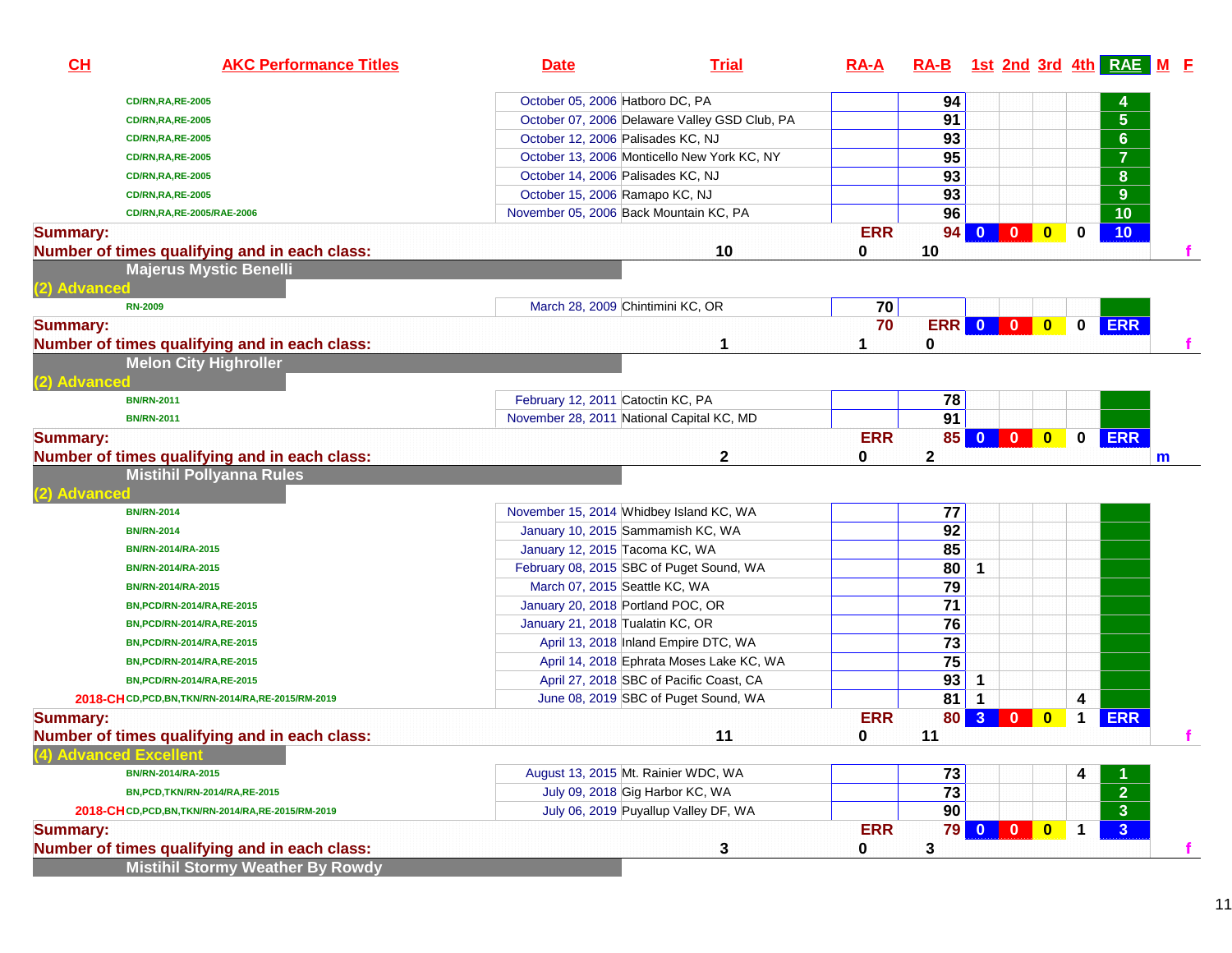| v  |  |
|----|--|
| ۰, |  |

## **AKC Performance Titles Date Trial RA-A RA-B 1st 2nd 3rd 4th RAE <sup>M</sup> <sup>F</sup>**

| CGC, TKN, BCAT/RN, RI-2018                                                                                                                                                                                           | December 01, 2019 Washington State OTC, WA     |              | 83              |                         |                         |                         |              |                         |
|----------------------------------------------------------------------------------------------------------------------------------------------------------------------------------------------------------------------|------------------------------------------------|--------------|-----------------|-------------------------|-------------------------|-------------------------|--------------|-------------------------|
| CGC,TKN,BCAT/RN,RI-2018                                                                                                                                                                                              | January 19, 2020 Taulatin KC, OR               |              | $\overline{71}$ |                         |                         |                         |              |                         |
| BN BCAT TKI CGC/RN, RI-2018/RA-2021                                                                                                                                                                                  | March 26, 2021 AKC Virtual Rally               |              | $\overline{71}$ |                         |                         |                         |              |                         |
| BN BCAT TKI CGC/RN, RI-2018/RA-2021                                                                                                                                                                                  | May 07, 2021 SBC of Pacific Coast, CA          |              | $\overline{73}$ | $\mathbf{1}$            |                         |                         |              |                         |
| PCD BN FDC BCAT CGC, TKI, ATT, VHMA/RN, RI-2018/RE-2021                                                                                                                                                              | February 13, 2022 SBC of Puget Sound, WA       |              | 78              | $\mathbf 1$             |                         |                         |              |                         |
| PCD BN FDC BCAT CGCA CGCU TKE ATT VHMA VSWI/RN,RI-2018/RE-2021                                                                                                                                                       | April 03, 2022 Washington State OTC, WA        |              | 84              |                         |                         |                         |              |                         |
| <b>Summary:</b>                                                                                                                                                                                                      |                                                | <b>ERR</b>   | 77 I            | $\overline{2}$          | $\mathbf{0}$            | $\mathbf{0}$            | $\mathbf{0}$ | <b>ERR</b>              |
| Number of times qualifying and in each class:                                                                                                                                                                        | 6                                              | $\bf{0}$     | 6               |                         |                         |                         |              |                         |
| (4) Advanced Excellent                                                                                                                                                                                               |                                                |              |                 |                         |                         |                         |              |                         |
| BN BCAT TKI CGC/RN, RI-2018/RA, RE-2021                                                                                                                                                                              | September 27, 2021 SBC of America Regional, UT |              | 73              |                         |                         | 3                       |              |                         |
| BN BCAT TKI CGC/RN, RI-2018/RA, RE-2021                                                                                                                                                                              | September 28, 2021 SBC of America Regional, UT |              | $\overline{78}$ |                         |                         | 3                       |              | 2 <sup>1</sup>          |
| PCD BN FDC BCAT CGCA CGCU TKE ATT VHMA VSWI/RN,RI-2018/RE-2021                                                                                                                                                       | April 25, 2022 Lewis Clark KC, ID              |              | 75              |                         |                         |                         |              | $\overline{\mathbf{3}}$ |
| <b>Summary:</b>                                                                                                                                                                                                      |                                                | <b>ERR</b>   | 75              | $\overline{\mathbf{0}}$ | $\overline{\mathbf{0}}$ | 2 <sub>2</sub>          | 0            | 3 <sup>1</sup>          |
| Number of times qualifying and in each class:                                                                                                                                                                        | 3                                              | 0            | 3               |                         |                         |                         |              |                         |
| <b>My Little Lady Leeza</b>                                                                                                                                                                                          |                                                |              |                 |                         |                         |                         |              |                         |
| (2) Advanced                                                                                                                                                                                                         |                                                |              |                 |                         |                         |                         |              |                         |
| <b>RN-2008</b>                                                                                                                                                                                                       | June 19, 2010 Echo Hills KC of OH, OH          | 85           |                 |                         |                         |                         |              |                         |
| <b>RN-2008</b>                                                                                                                                                                                                       | June 20, 2010 Echo Hills KC of OH, OH          | 94           |                 |                         | $\mathbf{2}$            |                         |              |                         |
| <b>Summary:</b>                                                                                                                                                                                                      |                                                | 90           | ERR 0 1 0       |                         |                         |                         | $\mathbf 0$  | <b>ERR</b>              |
|                                                                                                                                                                                                                      |                                                |              |                 |                         |                         |                         |              |                         |
|                                                                                                                                                                                                                      |                                                |              |                 |                         |                         |                         |              |                         |
|                                                                                                                                                                                                                      | $\mathbf{2}$                                   | $\mathbf{2}$ | $\bf{0}$        |                         |                         |                         |              |                         |
| <b>My Penny From Heaven</b>                                                                                                                                                                                          |                                                |              |                 |                         |                         |                         |              |                         |
|                                                                                                                                                                                                                      |                                                |              |                 |                         |                         |                         |              |                         |
| <b>CGC/RN,RI-2019</b>                                                                                                                                                                                                | September 15, 2019 Licking River KC, OH        | 96           |                 | 1                       |                         |                         |              |                         |
| <b>CGC/RN,RI-2019</b>                                                                                                                                                                                                | September 21, 2019 Gem City Agility Club, OH   | 89           |                 |                         | $\mathbf{2}$            |                         |              |                         |
| <b>CGC/RN, RI, RA-2019</b>                                                                                                                                                                                           | September 22, 2019 Gem City Agility Club, OH   | 97           |                 | $\mathbf 1$             |                         |                         |              |                         |
|                                                                                                                                                                                                                      |                                                | 94           | <b>ERR</b>      |                         | $2 \mid 1$              | $\overline{\mathbf{0}}$ | $\mathbf 0$  | <b>ERR</b>              |
|                                                                                                                                                                                                                      | 3                                              | 3            | $\mathbf 0$     |                         |                         |                         |              |                         |
|                                                                                                                                                                                                                      |                                                |              |                 |                         |                         |                         |              |                         |
| CGC/RN, RI, RA-2019/RE-2020                                                                                                                                                                                          | September 19, 2020 Gem City Agility Club, OH   |              | 95              |                         |                         |                         |              |                         |
| CGC/RN, RI, RA-2019/RE-2020                                                                                                                                                                                          | September 20, 2020 Gem City Agility Club, OH   |              | $\overline{97}$ |                         |                         |                         |              | $\overline{2}$          |
| CGC/RN, RI, RA-2019/RE-2020                                                                                                                                                                                          | October 16, 2020 Dayton DTC, OH                |              | 86              |                         |                         |                         |              | 3 <sup>1</sup>          |
| CGC/RN, RI, RA-2019/RE-2020                                                                                                                                                                                          | June 19, 2021 Gem City Agility Club, OH        |              | 93              |                         |                         |                         |              | $\overline{\mathbf{4}}$ |
| CGC/RN, RI, RA-2019/RE-2020                                                                                                                                                                                          | September 25, 2021 Gem City Agility Club, OH   |              | 94              |                         |                         | 3                       |              | 5 <sup>5</sup>          |
| CGC/RN, RI, RA-2019/RE-2020                                                                                                                                                                                          | September 26, 2021 Gem City Agility Club, OH   |              | 94              |                         |                         |                         |              | 6 <sup>1</sup>          |
| CGC/RN, RI, RA-2019/RE-2020                                                                                                                                                                                          | January 08, 2022 Dayton DTC, OH                |              | 86              |                         |                         |                         |              | $\overline{7}$          |
| CGC/RN, RI, RA-2019/RE-2020                                                                                                                                                                                          | January 09, 2022 Dayton DTC, OH                |              | $\overline{93}$ |                         |                         |                         |              | 8                       |
| CGC/RN, RI, RA-2019/RE-2020                                                                                                                                                                                          | February 26, 2022 Columbus A-B TC, OH          |              | 93              |                         |                         |                         |              | $9\phantom{.}$          |
| CGC/RN,RI,RA-2019/RE-2020/RAE-2022                                                                                                                                                                                   | April 30, 2022 Columbus A-B TC, OH             |              | $\overline{91}$ |                         |                         |                         |              | $\overline{10}$         |
| Number of times qualifying and in each class:<br>(2) Advanced<br><b>Summary:</b><br>Number of times qualifying and in each class:<br>(4) Advanced Excellent<br>CGC/RN,RI,RA-2019/RE-2020/RAE-2022<br><b>Summary:</b> | April 30, 2022 Columbus A-B TC, OH             | <b>ERR</b>   | 94<br>92        | $\mathbf{0}$            | $\bf{0}$                | 1                       | 0            | $\overline{11}$<br>11   |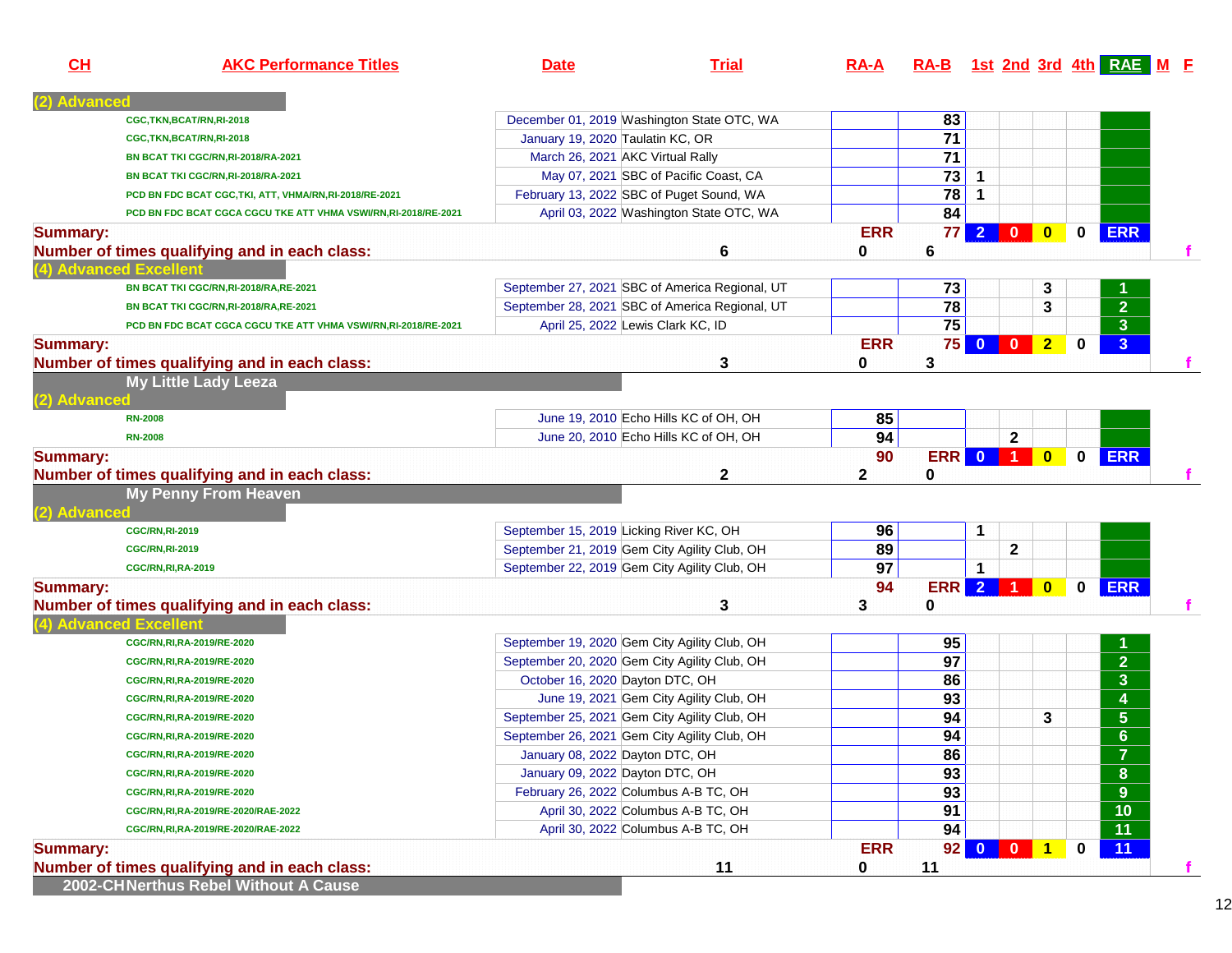| CH              | <b>AKC Performance Titles</b>                 | <b>Date</b>                               | <b>Trial</b>                                 | $RA-A$       |                 |                         | RA-B 1st 2nd 3rd 4th RAF M E   |             |            |              |
|-----------------|-----------------------------------------------|-------------------------------------------|----------------------------------------------|--------------|-----------------|-------------------------|--------------------------------|-------------|------------|--------------|
| <b>Advanced</b> |                                               |                                           |                                              |              |                 |                         |                                |             |            |              |
|                 | 2002-CHCD/RN-2006                             | November 04, 2006 Tennessee Valley KC, TN |                                              |              | 76              |                         |                                |             |            |              |
|                 | 2002-CHCD/RN-2006                             | November 05, 2006 Tennessee Valley KC, TN |                                              |              | $\overline{78}$ |                         |                                |             |            |              |
|                 | 2002-CHCD/RN, RA-2006                         | December 10, 2006 Forsyth KC, NC          |                                              |              | $\overline{78}$ |                         |                                |             |            |              |
| <b>Summary:</b> |                                               |                                           |                                              | <b>ERR</b>   | 77              | $\overline{\mathbf{0}}$ | $\mathbf{0}$<br>$\mathbf{0}$   | 0           | <b>ERR</b> |              |
|                 | Number of times qualifying and in each class: |                                           | 3                                            | 0            | 3               |                         |                                |             |            | $\mathsf{m}$ |
| (2) Advanced    | <b>Princess Gracee Elan</b>                   |                                           |                                              |              |                 |                         |                                |             |            |              |
|                 | <b>CD/RN-2006</b>                             | September 01, 2007 Great Falls DTC, MT    |                                              |              | 91              |                         |                                |             |            |              |
|                 | <b>CD/RN-2006</b>                             | September 02, 2007 Great Falls DTC, MT    |                                              |              | $\overline{70}$ |                         |                                |             |            |              |
| <b>Summary:</b> |                                               |                                           |                                              | <b>ERR</b>   | 81              |                         | $\bullet$                      | 0           | <b>ERR</b> |              |
|                 | Number of times qualifying and in each class: |                                           | $\mathbf 2$                                  | 0            | $\mathbf{2}$    |                         |                                |             |            |              |
| Advanced        | <b>Reema Amazn Promis V Shadow Mtn</b>        |                                           |                                              |              |                 |                         |                                |             |            |              |
|                 | <b>RN-2011</b>                                |                                           | May 25, 2012 Antelope Valley KC, CA          | 73           |                 |                         | 3                              |             |            |              |
|                 | <b>RN-2011</b>                                | May 26, 2012 San Fernando KC, CA          |                                              | 74           |                 |                         |                                |             |            |              |
|                 | RN-2011/RA-2012                               |                                           | May 27, 2012 San Gabriel Valley KC, CA       | 70           |                 |                         | 3                              |             |            |              |
| <b>Summary:</b> |                                               |                                           |                                              | 72           | <b>ERR</b>      | $\overline{\mathbf{0}}$ | $\overline{2}$<br>$\mathbf{0}$ | 0           | <b>ERR</b> |              |
|                 | Number of times qualifying and in each class: |                                           | 3                                            | 3            | 0               |                         |                                |             |            |              |
| <b>Advanced</b> | <b>Revilos Quinella</b>                       |                                           |                                              |              |                 |                         |                                |             |            |              |
|                 | <b>RN-2007</b>                                |                                           | June 14, 2009 SBC of Puget Sound, WA         |              | 73              |                         | 3                              |             |            |              |
|                 | <b>RN-2007</b>                                |                                           | October 05, 2009 SBC of America Regional, OR |              | 95              | $\mathbf{1}$            |                                |             |            |              |
|                 | RN-2007/RA-2009                               |                                           | October 06, 2009 SBC of America Regional, OR |              | 98              | $\overline{1}$          |                                |             |            |              |
| <b>Summary:</b> |                                               |                                           |                                              | <b>ERR</b>   | 89              |                         | $2 0 1$                        | 0           | <b>ERR</b> |              |
|                 | Number of times qualifying and in each class: |                                           | 3                                            | 0            | 3               |                         |                                |             |            |              |
| (2) Advanced    | <b>Riverviews Lil Dude Hall</b>               |                                           |                                              |              |                 |                         |                                |             |            |              |
|                 | <b>RN-2007</b>                                | June 27, 2009 Mt Bachelor KC, OR          |                                              | 76           |                 |                         | 3                              |             |            |              |
|                 | <b>RN-2007</b>                                | June 28, 2009 Mt Bachelor KC, OR          |                                              | 79           |                 |                         |                                | 4           |            |              |
| <b>Summary:</b> |                                               |                                           |                                              | 78           | <b>ERR</b>      |                         | 1                              | $\mathbf 1$ | <b>ERR</b> |              |
|                 | Number of times qualifying and in each class: |                                           | $\mathbf 2$                                  | $\mathbf{2}$ | 0               |                         |                                |             |            | $\mathsf{m}$ |
| <b>Advanced</b> | <b>Roaming Through The Snowflakes</b>         |                                           |                                              |              |                 |                         |                                |             |            |              |
|                 | <b>RN-2013</b>                                | May 18, 2013 Rogue Valley KC, OR          |                                              | 70           |                 |                         |                                | 4           |            |              |
|                 | <b>RN-2013</b>                                | November 16, 2013 Rogue Valley KC, OR     |                                              | 88           |                 |                         |                                |             |            |              |
|                 | <b>RN/RA-2013</b>                             | November 17, 2013 Rogue Valley KC, OR     |                                              | 71           |                 |                         |                                |             |            |              |
| <b>Summary:</b> |                                               |                                           |                                              | 76           |                 |                         | ERR 0 0 0                      | $\mathbf 1$ | <b>ERR</b> |              |
|                 | Number of times qualifying and in each class: |                                           | 3                                            | 3            | 0               |                         |                                |             |            | m            |
| <b>Advanced</b> | <b>Roberts A B Normal</b>                     |                                           |                                              |              |                 |                         |                                |             |            |              |
|                 | <b>RN-2010</b>                                |                                           | October 04, 2010 SBC of America Regional, MO | 91           |                 | 1                       |                                |             |            |              |
|                 | <b>RN-2010</b>                                |                                           | October 05, 2010 SBC of America Regional, MO | 96           |                 | $\mathbf{1}$            |                                |             |            |              |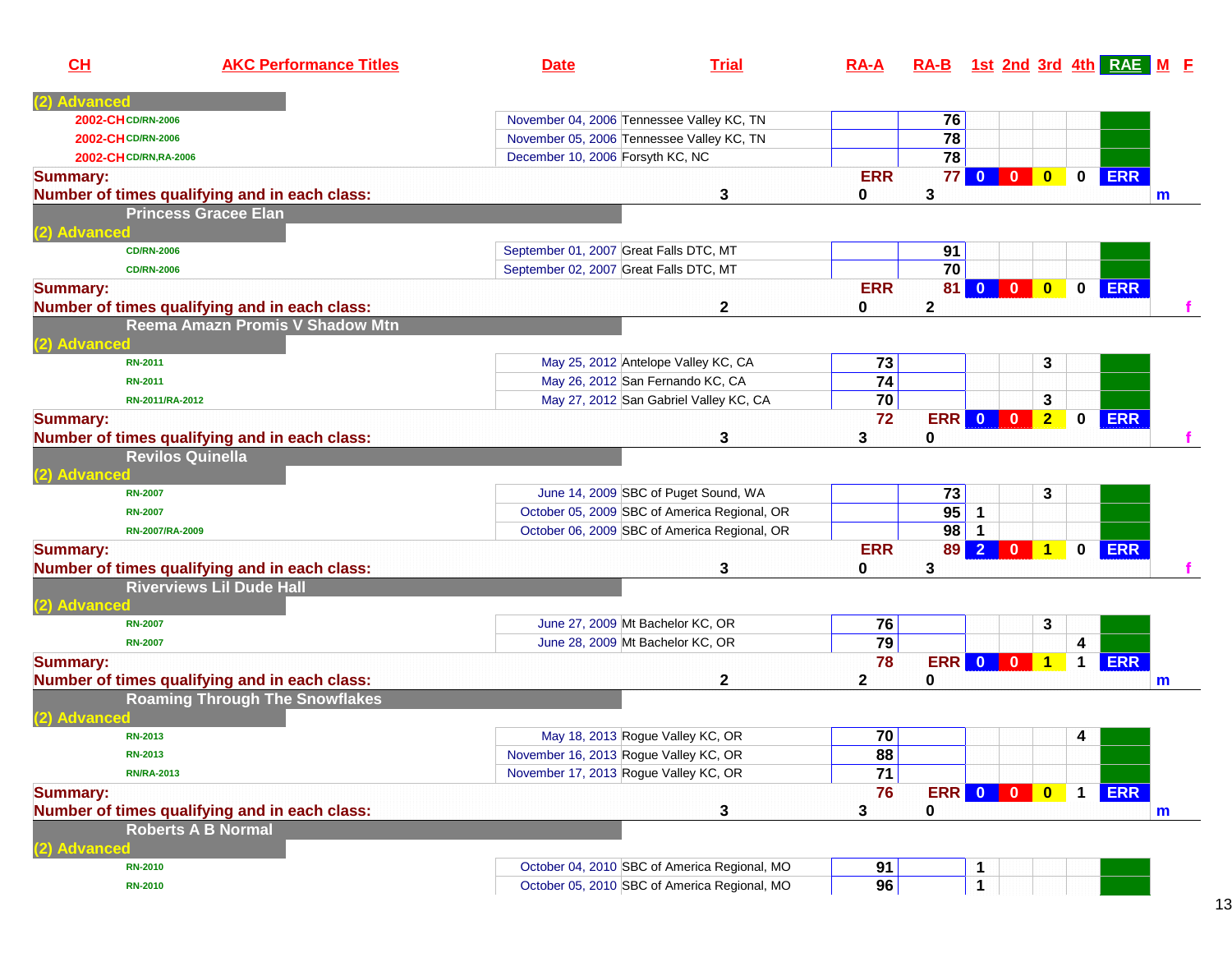| CL              | <b>AKC Performance Titles</b>                                          | <b>Date</b>                    | <b>Trial</b>                                              | <b>RA-A</b>     |                 |                |              |                |              | RA-B 1st 2nd 3rd 4th RAE M E |
|-----------------|------------------------------------------------------------------------|--------------------------------|-----------------------------------------------------------|-----------------|-----------------|----------------|--------------|----------------|--------------|------------------------------|
|                 | <b>CD/RN,RA-2010</b>                                                   |                                | October 08, 2010 SBC of America #72/37/6 MO               | 91              |                 | 1              |              |                |              |                              |
| <b>Summary:</b> | Number of times qualifying and in each class:<br>4) Advanced Excellent |                                | 3                                                         | 93<br>3         | ERR 3 0 0<br>0  |                |              |                | $\mathbf 0$  | <b>ERR</b><br>$\mathbf{m}$   |
|                 | <b>CD/RN,RA,RE-2010</b>                                                |                                | April 02, 2011 Oklahoma City DTC, OK                      |                 | 97              |                | 2            |                |              |                              |
|                 | <b>CD/RN,RA,RE-2010</b>                                                |                                | April 02, 2011 Oklahoma City DTC, OK                      |                 | 99              |                | $\mathbf 2$  |                |              | $\overline{2}$               |
|                 | <b>CD/RN,RA,RE-2010</b>                                                |                                | April 03, 2011 Oklahoma City DTC, OK                      |                 | $\overline{97}$ |                | $\mathbf 2$  |                |              | $\mathbf{3}$                 |
|                 | <b>CD/RN,RA,RE-2010</b>                                                |                                | April 08, 2011 Tulsa DTC, OK                              |                 | 99              |                | $\mathbf 2$  |                |              | $\boldsymbol{4}$             |
|                 | <b>CD/RN,RA,RE-2010</b>                                                |                                | April 08, 2011 Tulsa DTC, OK                              |                 | 99              |                |              |                | 4            | $\overline{5}$               |
|                 | <b>CD/RN,RA,RE-2010</b>                                                |                                | April 14, 2011 Northeast Oklahoma KC, OK                  |                 | 98              | 1              |              |                |              | $6\phantom{a}$               |
|                 | <b>CD/RN,RA,RE-2010</b>                                                |                                | April 15, 2011 Northeast Oklahoma KC, OK                  |                 | 94              |                | $\mathbf{2}$ |                |              | $\overline{7}$               |
|                 | <b>CD/RN,RA,RE-2010</b>                                                |                                | April 16, 2011 Bartlesville KC, OK                        |                 | $\overline{97}$ |                |              |                |              | $\boldsymbol{8}$             |
|                 | <b>CD/RN, RA, RE-2010</b>                                              |                                | April 17, 2011 Bartlesville KC, OK                        |                 | $\overline{97}$ |                |              | 3              |              | 9                            |
|                 | CD/RN, RA, RE-2010/RAE-2011                                            |                                | April 23, 2011 Kay-9 DTC of Ponca City, OK                |                 | 92              |                |              | 3              |              | 10                           |
|                 | CD/RN, RA, RE-2010/RAE-2011                                            |                                | September 13, 2011 SBC of America Regional, NY            |                 | 96              | 1              |              |                |              | 11                           |
|                 | CD/RN, RA, RE-2010/RAE-2011                                            |                                | September 14, 2011 SBC of America Regional, NY            |                 | 98              | 1              |              |                |              | 12                           |
|                 | CD/RN, RA, RE-2010/RAE-2011                                            |                                | September 16, 2011 SBC of America #73/38/7 NY             |                 | $\overline{97}$ | -1             |              |                |              | 13                           |
|                 | CDX/RN,RA,RE-2010/RAE-2011                                             |                                | April 01, 2012 Oklahoma City OTC, OK                      |                 | 100             | 1              |              |                |              | 14                           |
|                 | CDX/RN,RA,RE-2010/RAE-2011                                             |                                | April 06, 2012 Tulsa DTC, OK                              |                 | 100             |                |              | 3              |              | 15                           |
|                 | CDX/RN,RA,RE-2010/RAE-2011                                             |                                | April 06, 2012 Tulsa DTC, OK                              |                 | 96              |                |              | 3              |              | 16                           |
|                 | CDX/RN,RA,RE-2010/RAE-2011                                             |                                | April 12, 2012 Bartlesville KC, OK                        |                 | 99              | 1              |              |                |              | 17                           |
|                 | CDX/RN,RA,RE-2010/RAE-2011                                             |                                | April 13, 2012 Bartlesville KC, OK                        |                 | 93              |                | $\mathbf{2}$ |                |              | 18                           |
|                 | CDX/RN,RA,RE-2010/RAE-2011                                             |                                | April 14, 2012 Northeast Oklahoma KC, OK                  |                 | 100             | $\overline{1}$ |              |                |              | 19                           |
|                 | CDX/RN,RA,RE-2010/RAE-2011/RAE2-2012                                   |                                | April 15, 2012 Northeast Oklahoma KC, OK                  |                 | 99              |                | $\mathbf{2}$ |                |              | 20                           |
|                 | CDX/RN,RA,RE-2010/RAE-2011/RAE2-2012                                   |                                | April 22, 2012 K-9 DTC of Ponca City, OK                  |                 | 98              | $\mathbf 1$    |              |                |              | 21                           |
|                 | CDX/RN,RA,RE-2010/RAE-2011/RAE2-2012                                   |                                | September 20, 2013 Irish Setter Club of Greater Tulsa, OK |                 | 100             |                | $\mathbf{2}$ |                |              | 22                           |
|                 | CDX/RN,RA,RE-2010/RAE-2011/RAE2-2012                                   |                                | October 18, 2013 Springfiled MO DTC, MO                   |                 | 97              | $\mathbf{1}$   |              |                |              | 23                           |
|                 | CDX/RN,RA,RE-2010/RAE-2011/RAE2-2012                                   |                                | October 19, 2013 Springfiled MO DTC, MO                   |                 | 98              |                | $\mathbf{2}$ |                |              | 24                           |
|                 | CDX/RN,RA,RE-2010/RAE-2011/RAE2-2012                                   |                                | October 20, 2013 Springfiled MO DTC, MO                   |                 | 99              |                | $\mathbf{2}$ |                |              | 25                           |
|                 | CDX/RN,RA,RE-2010/RAE-2011/RAE2-2012                                   | October 25, 2013 Tulsa DTC, OK |                                                           |                 | 100             | $\mathbf{1}$   |              |                |              | 26                           |
|                 | CDX/RN,RA,RE-2010/RAE-2011/RAE2-2012                                   | October 25, 2013 Tulsa DTC, OK |                                                           |                 | 99              |                |              |                | 4            | 27                           |
|                 | CDX/RN,RA,RE-2010/RAE-2011/RAE2-2012                                   |                                | February 15, 2014 OTC of Wichita Falls, TX                |                 | 100             | $\mathbf{1}$   |              |                |              | 28                           |
|                 | CDX/RN,RA,RE-2010/RAE-2011/RAE2-2012                                   |                                | March 07, 2014 Garden City Kansas KC, KS                  |                 | 87              |                | $\mathbf{2}$ |                |              | 29                           |
|                 | CDX/RN,RA,RE-2010/RAE-2011/RAE2-2012/RAE3-2014                         |                                | March 07, 2014 Garden City Kansas KC, KS                  |                 | $\overline{97}$ |                |              | 3              |              | 30                           |
| <b>Summary:</b> | Number of times qualifying and in each class:                          |                                | 30                                                        | <b>ERR</b><br>0 | 30              | 97 11 11       |              | 5 <sup>5</sup> | $\mathbf{2}$ | 30<br>$\mathbf{m}$           |
| (2) Advanced    | Roberts It Is Babe Isn't It                                            |                                |                                                           |                 |                 |                |              |                |              |                              |
|                 | <b>CDX/RN-2005</b>                                                     |                                | April 09, 2005 Hutchinson KC, KS                          |                 | 99              | -1             |              |                |              |                              |
|                 | <b>CDX/RN-2005</b>                                                     |                                | April 10, 2005 Salina KC, KS                              |                 | 88              |                |              |                | 4            |                              |
|                 | <b>CDX/RN,RA-2005</b>                                                  |                                | April 23, 2005 Kay-9 DTC of Ponca City, OK                |                 | 92              |                |              |                | 4            |                              |
|                 | <b>CDX/RN,RA,RE-2005</b>                                               |                                | April 23, 2006 Kay-9 DTC of Ponca City, OK                |                 | 99              |                |              | 3              |              |                              |
| <b>Summary:</b> |                                                                        |                                |                                                           | <b>ERR</b>      | 95              |                | $\mathbf{0}$ | $\vert$ 1      | $\mathbf{2}$ | <b>ERR</b>                   |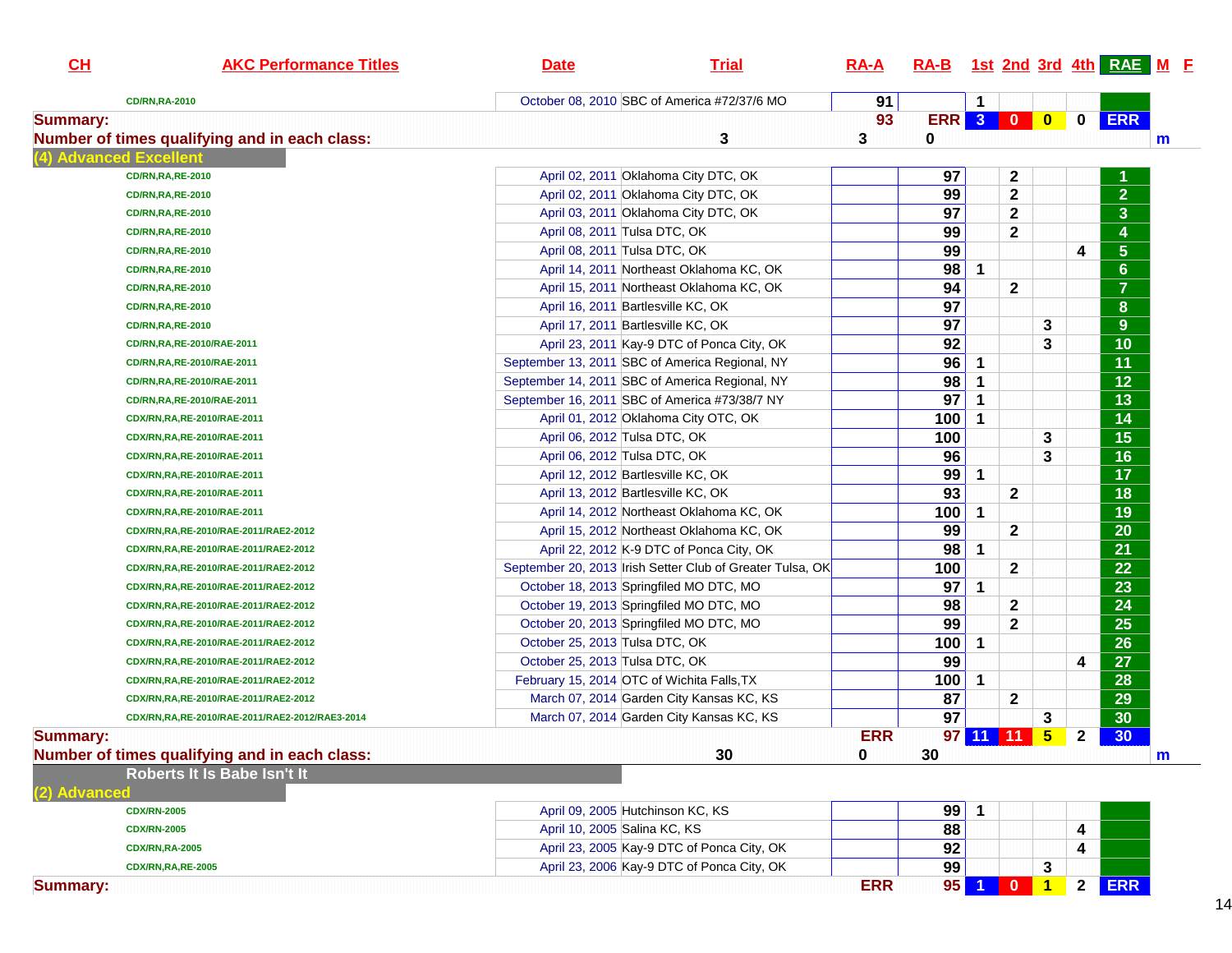| 4<br>Number of times qualifying and in each class:<br>0<br>4<br>4) Advanced Excellent<br>97<br>March 31, 2006 Tulsa DTC, OK<br><b>CDX/RN,RA,RE-2005</b><br>$\overline{97}$<br>$\overline{2}$<br>April 02, 2006 Oklahoma City OTC, OK<br><b>CDX/RN,RA,RE-2005</b><br>98<br>$\overline{\mathbf{3}}$<br>April 02, 2006 Oklahoma City OTC, OK<br><b>CDX/RN,RA,RE-2005</b><br>100<br>4<br>April 07, 2006 Salina KC, KS<br>3<br><b>CDX/RN,RA,RE-2005</b><br>98<br>$5\phantom{1}$<br>April 08, 2006 Wichita DTC, KS<br><b>CDX/RN,RA,RE-2005</b><br>$\overline{97}$<br>$6\phantom{1}$<br>April 09, 2006 Hutchinson KC, KS<br><b>CDX/RN,RA,RE-2005</b><br>$\overline{7}$<br>99<br>April 22, 2006 Kay-9 DTC of Ponca City, OK<br>$\blacktriangleleft$<br><b>CDX/RN,RA,RE-2005</b><br>86<br>$\boldsymbol{8}$<br>April 29, 2006 Tri State KC, OK<br><b>CDX/RN,RA,RE-2005</b><br>97<br>9<br>$\mathbf{1}$<br>April 30, 2006 Bartlesville KC, OK<br><b>CDX/RN,RA,RE-2005</b><br>88<br>10<br>3<br>April 21, 2007 Kay-9 DTC of Ponca City, OK<br>CDX/RN,RA,RE-2005/RAE-2007<br>96<br>$\overline{11}$<br>$\mathbf{2}$<br>April 22, 2007 Kay-9 DTC of Ponca City, OK<br>CDX/RN,RA,RE-2005/RAE-2007<br>$\overline{12}$<br>100<br>$\mathbf{2}$<br>April 28, 2007 Tri State KC, OK<br>CDX/RN,RA,RE-2005/RAE-2007<br>$\overline{13}$<br>$100$ 1<br>April 29, 2007 Bartlesville KC, OK<br>CDX/RN,RA,RE-2005/RAE-2007<br>$96 \ 3$<br>$2 \mid 2 \mid$<br><b>ERR</b><br>13<br>$\mathbf 0$<br><b>Summary:</b><br>13<br>13<br>Number of times qualifying and in each class:<br>0<br><b>Save I Love Lucy With Nac</b><br>2) Advanced<br>June 16, 2007 SBC of Puget Sound, WA<br>98<br>1<br><b>RN-2007</b><br>85<br>1<br>June 17, 2007 SBC of Puget Sound, WA<br><b>RN-2007</b><br>86<br>August 18, 2007 Olympic KC, WA<br><b>RN,RA-2007</b><br>98<br>August 19, 2007 Olympic KC, WA<br><b>RN,RA-2007</b><br>92<br>ERR 2 0 0<br><b>ERR</b><br>$\mathbf 0$<br><b>Summary:</b><br>Number of times qualifying and in each class:<br>4<br>4<br>0<br><b>SGT. Peppers Doctor Roberts</b><br>2) Advanced<br>95<br>April 28, 2013 Sawnee Mountain KC of GA, GA<br><b>BN/RN-2011</b><br>79<br>December 07, 2013 Sawnee Mountain KC of GA, GA<br><b>BN/RN-2011</b><br>96<br>3<br>December 08, 2013 Sawnee Mountain KC of GA, GA<br>BN/RN-2011/RA-2013<br>76<br>October 02, 2015 SBC of America #77/42/11 NM<br>CD, BN, PCD/RN-2011/RA-2013<br>87 0 0 0<br><b>ERR</b><br><b>ERR</b><br>$\mathbf{1}$<br>0<br><b>Summary:</b><br>Number of times qualifying and in each class:<br>0<br>4<br>4<br>m<br><b>SGT. Peppers Wanna Be Your Man</b><br>(2) Advanced<br>91<br>December 01, 2012 Sawnee Mountain KC of GA, GA<br>1<br><b>RN-2012</b><br>94<br>October 02, 2015 SBC of America #77/42/11 NM<br>3<br><b>RN-2012</b><br><b>ERR</b><br>91<br>94<br>$\vert$ 1<br>$\mathbf 0$<br><b>Summary:</b><br>$\mathbf{0}$<br>$\blacktriangleleft$<br>Number of times qualifying and in each class:<br>$\mathbf 2$<br>1<br>1<br>$\mathbf{m}$<br>2017-CHShadow Mtn Back To The Future<br>2) Advanced<br>93<br>2017-CH CGC, BN/RN-2021<br>October 22, 2021 AKC Virtual Rally<br>81<br>2017-CHCGC, BN/RN-2021<br>February 25, 2022 AKC Virtual Rally | CL | <b>AKC Performance Titles</b> | <b>Date</b> | <b>Trial</b> | $RA-A$ |  |  | RA-B 1st 2nd 3rd 4th RAE M F |
|---------------------------------------------------------------------------------------------------------------------------------------------------------------------------------------------------------------------------------------------------------------------------------------------------------------------------------------------------------------------------------------------------------------------------------------------------------------------------------------------------------------------------------------------------------------------------------------------------------------------------------------------------------------------------------------------------------------------------------------------------------------------------------------------------------------------------------------------------------------------------------------------------------------------------------------------------------------------------------------------------------------------------------------------------------------------------------------------------------------------------------------------------------------------------------------------------------------------------------------------------------------------------------------------------------------------------------------------------------------------------------------------------------------------------------------------------------------------------------------------------------------------------------------------------------------------------------------------------------------------------------------------------------------------------------------------------------------------------------------------------------------------------------------------------------------------------------------------------------------------------------------------------------------------------------------------------------------------------------------------------------------------------------------------------------------------------------------------------------------------------------------------------------------------------------------------------------------------------------------------------------------------------------------------------------------------------------------------------------------------------------------------------------------------------------------------------------------------------------------------------------------------------------------------------------------------------------------------------------------------------------------------------------------------------------------------------------------------------------------------------------------------------------------------------------------------------------------------------------------------------------------------------------------------------------------------------------------------------------------------------------------------------------------------------------------------------------------------------------------------------------------------------------------------------------------------|----|-------------------------------|-------------|--------------|--------|--|--|------------------------------|
|                                                                                                                                                                                                                                                                                                                                                                                                                                                                                                                                                                                                                                                                                                                                                                                                                                                                                                                                                                                                                                                                                                                                                                                                                                                                                                                                                                                                                                                                                                                                                                                                                                                                                                                                                                                                                                                                                                                                                                                                                                                                                                                                                                                                                                                                                                                                                                                                                                                                                                                                                                                                                                                                                                                                                                                                                                                                                                                                                                                                                                                                                                                                                                                             |    |                               |             |              |        |  |  |                              |
|                                                                                                                                                                                                                                                                                                                                                                                                                                                                                                                                                                                                                                                                                                                                                                                                                                                                                                                                                                                                                                                                                                                                                                                                                                                                                                                                                                                                                                                                                                                                                                                                                                                                                                                                                                                                                                                                                                                                                                                                                                                                                                                                                                                                                                                                                                                                                                                                                                                                                                                                                                                                                                                                                                                                                                                                                                                                                                                                                                                                                                                                                                                                                                                             |    |                               |             |              |        |  |  |                              |
|                                                                                                                                                                                                                                                                                                                                                                                                                                                                                                                                                                                                                                                                                                                                                                                                                                                                                                                                                                                                                                                                                                                                                                                                                                                                                                                                                                                                                                                                                                                                                                                                                                                                                                                                                                                                                                                                                                                                                                                                                                                                                                                                                                                                                                                                                                                                                                                                                                                                                                                                                                                                                                                                                                                                                                                                                                                                                                                                                                                                                                                                                                                                                                                             |    |                               |             |              |        |  |  |                              |
|                                                                                                                                                                                                                                                                                                                                                                                                                                                                                                                                                                                                                                                                                                                                                                                                                                                                                                                                                                                                                                                                                                                                                                                                                                                                                                                                                                                                                                                                                                                                                                                                                                                                                                                                                                                                                                                                                                                                                                                                                                                                                                                                                                                                                                                                                                                                                                                                                                                                                                                                                                                                                                                                                                                                                                                                                                                                                                                                                                                                                                                                                                                                                                                             |    |                               |             |              |        |  |  |                              |
|                                                                                                                                                                                                                                                                                                                                                                                                                                                                                                                                                                                                                                                                                                                                                                                                                                                                                                                                                                                                                                                                                                                                                                                                                                                                                                                                                                                                                                                                                                                                                                                                                                                                                                                                                                                                                                                                                                                                                                                                                                                                                                                                                                                                                                                                                                                                                                                                                                                                                                                                                                                                                                                                                                                                                                                                                                                                                                                                                                                                                                                                                                                                                                                             |    |                               |             |              |        |  |  |                              |
|                                                                                                                                                                                                                                                                                                                                                                                                                                                                                                                                                                                                                                                                                                                                                                                                                                                                                                                                                                                                                                                                                                                                                                                                                                                                                                                                                                                                                                                                                                                                                                                                                                                                                                                                                                                                                                                                                                                                                                                                                                                                                                                                                                                                                                                                                                                                                                                                                                                                                                                                                                                                                                                                                                                                                                                                                                                                                                                                                                                                                                                                                                                                                                                             |    |                               |             |              |        |  |  |                              |
|                                                                                                                                                                                                                                                                                                                                                                                                                                                                                                                                                                                                                                                                                                                                                                                                                                                                                                                                                                                                                                                                                                                                                                                                                                                                                                                                                                                                                                                                                                                                                                                                                                                                                                                                                                                                                                                                                                                                                                                                                                                                                                                                                                                                                                                                                                                                                                                                                                                                                                                                                                                                                                                                                                                                                                                                                                                                                                                                                                                                                                                                                                                                                                                             |    |                               |             |              |        |  |  |                              |
|                                                                                                                                                                                                                                                                                                                                                                                                                                                                                                                                                                                                                                                                                                                                                                                                                                                                                                                                                                                                                                                                                                                                                                                                                                                                                                                                                                                                                                                                                                                                                                                                                                                                                                                                                                                                                                                                                                                                                                                                                                                                                                                                                                                                                                                                                                                                                                                                                                                                                                                                                                                                                                                                                                                                                                                                                                                                                                                                                                                                                                                                                                                                                                                             |    |                               |             |              |        |  |  |                              |
|                                                                                                                                                                                                                                                                                                                                                                                                                                                                                                                                                                                                                                                                                                                                                                                                                                                                                                                                                                                                                                                                                                                                                                                                                                                                                                                                                                                                                                                                                                                                                                                                                                                                                                                                                                                                                                                                                                                                                                                                                                                                                                                                                                                                                                                                                                                                                                                                                                                                                                                                                                                                                                                                                                                                                                                                                                                                                                                                                                                                                                                                                                                                                                                             |    |                               |             |              |        |  |  |                              |
|                                                                                                                                                                                                                                                                                                                                                                                                                                                                                                                                                                                                                                                                                                                                                                                                                                                                                                                                                                                                                                                                                                                                                                                                                                                                                                                                                                                                                                                                                                                                                                                                                                                                                                                                                                                                                                                                                                                                                                                                                                                                                                                                                                                                                                                                                                                                                                                                                                                                                                                                                                                                                                                                                                                                                                                                                                                                                                                                                                                                                                                                                                                                                                                             |    |                               |             |              |        |  |  |                              |
|                                                                                                                                                                                                                                                                                                                                                                                                                                                                                                                                                                                                                                                                                                                                                                                                                                                                                                                                                                                                                                                                                                                                                                                                                                                                                                                                                                                                                                                                                                                                                                                                                                                                                                                                                                                                                                                                                                                                                                                                                                                                                                                                                                                                                                                                                                                                                                                                                                                                                                                                                                                                                                                                                                                                                                                                                                                                                                                                                                                                                                                                                                                                                                                             |    |                               |             |              |        |  |  |                              |
|                                                                                                                                                                                                                                                                                                                                                                                                                                                                                                                                                                                                                                                                                                                                                                                                                                                                                                                                                                                                                                                                                                                                                                                                                                                                                                                                                                                                                                                                                                                                                                                                                                                                                                                                                                                                                                                                                                                                                                                                                                                                                                                                                                                                                                                                                                                                                                                                                                                                                                                                                                                                                                                                                                                                                                                                                                                                                                                                                                                                                                                                                                                                                                                             |    |                               |             |              |        |  |  |                              |
|                                                                                                                                                                                                                                                                                                                                                                                                                                                                                                                                                                                                                                                                                                                                                                                                                                                                                                                                                                                                                                                                                                                                                                                                                                                                                                                                                                                                                                                                                                                                                                                                                                                                                                                                                                                                                                                                                                                                                                                                                                                                                                                                                                                                                                                                                                                                                                                                                                                                                                                                                                                                                                                                                                                                                                                                                                                                                                                                                                                                                                                                                                                                                                                             |    |                               |             |              |        |  |  |                              |
|                                                                                                                                                                                                                                                                                                                                                                                                                                                                                                                                                                                                                                                                                                                                                                                                                                                                                                                                                                                                                                                                                                                                                                                                                                                                                                                                                                                                                                                                                                                                                                                                                                                                                                                                                                                                                                                                                                                                                                                                                                                                                                                                                                                                                                                                                                                                                                                                                                                                                                                                                                                                                                                                                                                                                                                                                                                                                                                                                                                                                                                                                                                                                                                             |    |                               |             |              |        |  |  |                              |
|                                                                                                                                                                                                                                                                                                                                                                                                                                                                                                                                                                                                                                                                                                                                                                                                                                                                                                                                                                                                                                                                                                                                                                                                                                                                                                                                                                                                                                                                                                                                                                                                                                                                                                                                                                                                                                                                                                                                                                                                                                                                                                                                                                                                                                                                                                                                                                                                                                                                                                                                                                                                                                                                                                                                                                                                                                                                                                                                                                                                                                                                                                                                                                                             |    |                               |             |              |        |  |  |                              |
|                                                                                                                                                                                                                                                                                                                                                                                                                                                                                                                                                                                                                                                                                                                                                                                                                                                                                                                                                                                                                                                                                                                                                                                                                                                                                                                                                                                                                                                                                                                                                                                                                                                                                                                                                                                                                                                                                                                                                                                                                                                                                                                                                                                                                                                                                                                                                                                                                                                                                                                                                                                                                                                                                                                                                                                                                                                                                                                                                                                                                                                                                                                                                                                             |    |                               |             |              |        |  |  |                              |
|                                                                                                                                                                                                                                                                                                                                                                                                                                                                                                                                                                                                                                                                                                                                                                                                                                                                                                                                                                                                                                                                                                                                                                                                                                                                                                                                                                                                                                                                                                                                                                                                                                                                                                                                                                                                                                                                                                                                                                                                                                                                                                                                                                                                                                                                                                                                                                                                                                                                                                                                                                                                                                                                                                                                                                                                                                                                                                                                                                                                                                                                                                                                                                                             |    |                               |             |              |        |  |  |                              |
|                                                                                                                                                                                                                                                                                                                                                                                                                                                                                                                                                                                                                                                                                                                                                                                                                                                                                                                                                                                                                                                                                                                                                                                                                                                                                                                                                                                                                                                                                                                                                                                                                                                                                                                                                                                                                                                                                                                                                                                                                                                                                                                                                                                                                                                                                                                                                                                                                                                                                                                                                                                                                                                                                                                                                                                                                                                                                                                                                                                                                                                                                                                                                                                             |    |                               |             |              |        |  |  |                              |
|                                                                                                                                                                                                                                                                                                                                                                                                                                                                                                                                                                                                                                                                                                                                                                                                                                                                                                                                                                                                                                                                                                                                                                                                                                                                                                                                                                                                                                                                                                                                                                                                                                                                                                                                                                                                                                                                                                                                                                                                                                                                                                                                                                                                                                                                                                                                                                                                                                                                                                                                                                                                                                                                                                                                                                                                                                                                                                                                                                                                                                                                                                                                                                                             |    |                               |             |              |        |  |  |                              |
|                                                                                                                                                                                                                                                                                                                                                                                                                                                                                                                                                                                                                                                                                                                                                                                                                                                                                                                                                                                                                                                                                                                                                                                                                                                                                                                                                                                                                                                                                                                                                                                                                                                                                                                                                                                                                                                                                                                                                                                                                                                                                                                                                                                                                                                                                                                                                                                                                                                                                                                                                                                                                                                                                                                                                                                                                                                                                                                                                                                                                                                                                                                                                                                             |    |                               |             |              |        |  |  |                              |
|                                                                                                                                                                                                                                                                                                                                                                                                                                                                                                                                                                                                                                                                                                                                                                                                                                                                                                                                                                                                                                                                                                                                                                                                                                                                                                                                                                                                                                                                                                                                                                                                                                                                                                                                                                                                                                                                                                                                                                                                                                                                                                                                                                                                                                                                                                                                                                                                                                                                                                                                                                                                                                                                                                                                                                                                                                                                                                                                                                                                                                                                                                                                                                                             |    |                               |             |              |        |  |  |                              |
|                                                                                                                                                                                                                                                                                                                                                                                                                                                                                                                                                                                                                                                                                                                                                                                                                                                                                                                                                                                                                                                                                                                                                                                                                                                                                                                                                                                                                                                                                                                                                                                                                                                                                                                                                                                                                                                                                                                                                                                                                                                                                                                                                                                                                                                                                                                                                                                                                                                                                                                                                                                                                                                                                                                                                                                                                                                                                                                                                                                                                                                                                                                                                                                             |    |                               |             |              |        |  |  |                              |
|                                                                                                                                                                                                                                                                                                                                                                                                                                                                                                                                                                                                                                                                                                                                                                                                                                                                                                                                                                                                                                                                                                                                                                                                                                                                                                                                                                                                                                                                                                                                                                                                                                                                                                                                                                                                                                                                                                                                                                                                                                                                                                                                                                                                                                                                                                                                                                                                                                                                                                                                                                                                                                                                                                                                                                                                                                                                                                                                                                                                                                                                                                                                                                                             |    |                               |             |              |        |  |  |                              |
|                                                                                                                                                                                                                                                                                                                                                                                                                                                                                                                                                                                                                                                                                                                                                                                                                                                                                                                                                                                                                                                                                                                                                                                                                                                                                                                                                                                                                                                                                                                                                                                                                                                                                                                                                                                                                                                                                                                                                                                                                                                                                                                                                                                                                                                                                                                                                                                                                                                                                                                                                                                                                                                                                                                                                                                                                                                                                                                                                                                                                                                                                                                                                                                             |    |                               |             |              |        |  |  |                              |
|                                                                                                                                                                                                                                                                                                                                                                                                                                                                                                                                                                                                                                                                                                                                                                                                                                                                                                                                                                                                                                                                                                                                                                                                                                                                                                                                                                                                                                                                                                                                                                                                                                                                                                                                                                                                                                                                                                                                                                                                                                                                                                                                                                                                                                                                                                                                                                                                                                                                                                                                                                                                                                                                                                                                                                                                                                                                                                                                                                                                                                                                                                                                                                                             |    |                               |             |              |        |  |  |                              |
|                                                                                                                                                                                                                                                                                                                                                                                                                                                                                                                                                                                                                                                                                                                                                                                                                                                                                                                                                                                                                                                                                                                                                                                                                                                                                                                                                                                                                                                                                                                                                                                                                                                                                                                                                                                                                                                                                                                                                                                                                                                                                                                                                                                                                                                                                                                                                                                                                                                                                                                                                                                                                                                                                                                                                                                                                                                                                                                                                                                                                                                                                                                                                                                             |    |                               |             |              |        |  |  |                              |
|                                                                                                                                                                                                                                                                                                                                                                                                                                                                                                                                                                                                                                                                                                                                                                                                                                                                                                                                                                                                                                                                                                                                                                                                                                                                                                                                                                                                                                                                                                                                                                                                                                                                                                                                                                                                                                                                                                                                                                                                                                                                                                                                                                                                                                                                                                                                                                                                                                                                                                                                                                                                                                                                                                                                                                                                                                                                                                                                                                                                                                                                                                                                                                                             |    |                               |             |              |        |  |  |                              |
|                                                                                                                                                                                                                                                                                                                                                                                                                                                                                                                                                                                                                                                                                                                                                                                                                                                                                                                                                                                                                                                                                                                                                                                                                                                                                                                                                                                                                                                                                                                                                                                                                                                                                                                                                                                                                                                                                                                                                                                                                                                                                                                                                                                                                                                                                                                                                                                                                                                                                                                                                                                                                                                                                                                                                                                                                                                                                                                                                                                                                                                                                                                                                                                             |    |                               |             |              |        |  |  |                              |
|                                                                                                                                                                                                                                                                                                                                                                                                                                                                                                                                                                                                                                                                                                                                                                                                                                                                                                                                                                                                                                                                                                                                                                                                                                                                                                                                                                                                                                                                                                                                                                                                                                                                                                                                                                                                                                                                                                                                                                                                                                                                                                                                                                                                                                                                                                                                                                                                                                                                                                                                                                                                                                                                                                                                                                                                                                                                                                                                                                                                                                                                                                                                                                                             |    |                               |             |              |        |  |  |                              |
|                                                                                                                                                                                                                                                                                                                                                                                                                                                                                                                                                                                                                                                                                                                                                                                                                                                                                                                                                                                                                                                                                                                                                                                                                                                                                                                                                                                                                                                                                                                                                                                                                                                                                                                                                                                                                                                                                                                                                                                                                                                                                                                                                                                                                                                                                                                                                                                                                                                                                                                                                                                                                                                                                                                                                                                                                                                                                                                                                                                                                                                                                                                                                                                             |    |                               |             |              |        |  |  |                              |
|                                                                                                                                                                                                                                                                                                                                                                                                                                                                                                                                                                                                                                                                                                                                                                                                                                                                                                                                                                                                                                                                                                                                                                                                                                                                                                                                                                                                                                                                                                                                                                                                                                                                                                                                                                                                                                                                                                                                                                                                                                                                                                                                                                                                                                                                                                                                                                                                                                                                                                                                                                                                                                                                                                                                                                                                                                                                                                                                                                                                                                                                                                                                                                                             |    |                               |             |              |        |  |  |                              |
|                                                                                                                                                                                                                                                                                                                                                                                                                                                                                                                                                                                                                                                                                                                                                                                                                                                                                                                                                                                                                                                                                                                                                                                                                                                                                                                                                                                                                                                                                                                                                                                                                                                                                                                                                                                                                                                                                                                                                                                                                                                                                                                                                                                                                                                                                                                                                                                                                                                                                                                                                                                                                                                                                                                                                                                                                                                                                                                                                                                                                                                                                                                                                                                             |    |                               |             |              |        |  |  |                              |
|                                                                                                                                                                                                                                                                                                                                                                                                                                                                                                                                                                                                                                                                                                                                                                                                                                                                                                                                                                                                                                                                                                                                                                                                                                                                                                                                                                                                                                                                                                                                                                                                                                                                                                                                                                                                                                                                                                                                                                                                                                                                                                                                                                                                                                                                                                                                                                                                                                                                                                                                                                                                                                                                                                                                                                                                                                                                                                                                                                                                                                                                                                                                                                                             |    |                               |             |              |        |  |  |                              |
|                                                                                                                                                                                                                                                                                                                                                                                                                                                                                                                                                                                                                                                                                                                                                                                                                                                                                                                                                                                                                                                                                                                                                                                                                                                                                                                                                                                                                                                                                                                                                                                                                                                                                                                                                                                                                                                                                                                                                                                                                                                                                                                                                                                                                                                                                                                                                                                                                                                                                                                                                                                                                                                                                                                                                                                                                                                                                                                                                                                                                                                                                                                                                                                             |    |                               |             |              |        |  |  |                              |
|                                                                                                                                                                                                                                                                                                                                                                                                                                                                                                                                                                                                                                                                                                                                                                                                                                                                                                                                                                                                                                                                                                                                                                                                                                                                                                                                                                                                                                                                                                                                                                                                                                                                                                                                                                                                                                                                                                                                                                                                                                                                                                                                                                                                                                                                                                                                                                                                                                                                                                                                                                                                                                                                                                                                                                                                                                                                                                                                                                                                                                                                                                                                                                                             |    |                               |             |              |        |  |  |                              |
|                                                                                                                                                                                                                                                                                                                                                                                                                                                                                                                                                                                                                                                                                                                                                                                                                                                                                                                                                                                                                                                                                                                                                                                                                                                                                                                                                                                                                                                                                                                                                                                                                                                                                                                                                                                                                                                                                                                                                                                                                                                                                                                                                                                                                                                                                                                                                                                                                                                                                                                                                                                                                                                                                                                                                                                                                                                                                                                                                                                                                                                                                                                                                                                             |    |                               |             |              |        |  |  |                              |
|                                                                                                                                                                                                                                                                                                                                                                                                                                                                                                                                                                                                                                                                                                                                                                                                                                                                                                                                                                                                                                                                                                                                                                                                                                                                                                                                                                                                                                                                                                                                                                                                                                                                                                                                                                                                                                                                                                                                                                                                                                                                                                                                                                                                                                                                                                                                                                                                                                                                                                                                                                                                                                                                                                                                                                                                                                                                                                                                                                                                                                                                                                                                                                                             |    |                               |             |              |        |  |  |                              |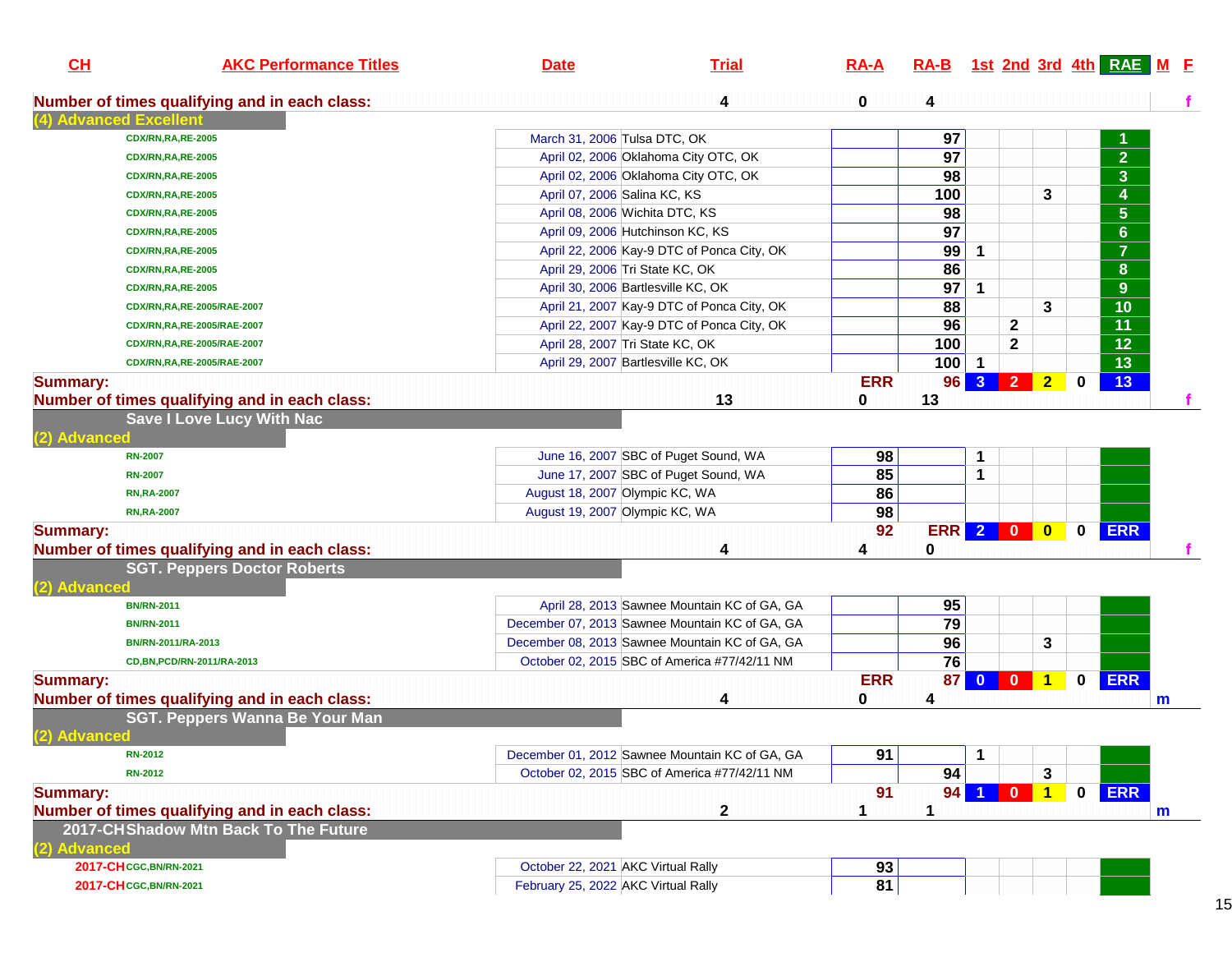| CL              | <b>AKC Performance Titles</b>                 | <b>Date</b>                           | <b>Trial</b>                                          | $RA-A$       | RA-B 1st 2nd 3rd 4th RAE M F |                      |              |   |             |                         |              |
|-----------------|-----------------------------------------------|---------------------------------------|-------------------------------------------------------|--------------|------------------------------|----------------------|--------------|---|-------------|-------------------------|--------------|
| <b>Summary:</b> |                                               |                                       |                                                       | 87           | ERR 0 0 0                    |                      |              |   | $\mathbf 0$ | <b>ERR</b>              |              |
|                 | Number of times qualifying and in each class: |                                       | $\mathbf 2$                                           | $\mathbf{2}$ | 0                            |                      |              |   |             |                         | $\mathsf{m}$ |
| (2) Advanced    | <b>Shadow Mtn Playit Again V Reema</b>        |                                       |                                                       |              |                              |                      |              |   |             |                         |              |
|                 | <b>RN-2009</b>                                |                                       | April 29, 2011 SBC of Pacific Coast, CA               |              | 87                           |                      | $\mathbf{2}$ |   |             |                         |              |
|                 | <b>RN-2009</b>                                | May 07, 2011 Davis DTC, CA            |                                                       |              | 99                           |                      |              |   | 4           |                         |              |
|                 | RN-2009/RA-2012                               |                                       | January 14, 2012 San Francisco DTC, CA                |              | 90                           |                      |              |   |             |                         |              |
|                 | CD,TD/RN-2009/RA-2012                         |                                       | April 27, 2012 SBC of Pacific Coast, CA               |              | 99                           | 1                    |              |   |             |                         |              |
|                 | CD,TD/RN-2009/RA-2012                         |                                       | May 19, 2012 SBC of Southern Oregon, OR               |              | 98                           | 1                    |              |   |             |                         |              |
|                 | CDX, GN, TD/RN-2009/RA, RE-2012               | November 04, 2012 Vallejo DTC, CA     |                                                       |              |                              | 1                    |              |   |             | 8                       |              |
|                 | CDX, GN, TD/RN-2009/RA, RE-2012               | November 25, 2012 San Joaquin KC, CA  |                                                       |              | 99                           |                      |              | 3 |             |                         |              |
| <b>Summary:</b> |                                               |                                       |                                                       | <b>ERR</b>   |                              | $95 \quad 3$         | $1\vert 1$   |   | $\mathbf 1$ | 8 <sup>1</sup>          |              |
|                 | Number of times qualifying and in each class: |                                       | 7                                                     | 0            | 6                            |                      |              |   |             |                         |              |
|                 | (4) Advanced Excellent                        |                                       |                                                       |              |                              |                      |              |   |             |                         |              |
|                 | CD,TD/RN-2009/RA,RE-2012                      |                                       | May 20, 2012 SBC of Southern Oregon, OR               |              | 98                           | $\mathbf 1$          |              |   |             |                         |              |
|                 | CDX,GN,TD/RN-2009/RA,RE-2012                  | August 17, 2012 Reno KC, NV           |                                                       |              | 93                           |                      | $\mathbf{2}$ |   |             | $\overline{2}$          |              |
|                 | CDX, GN, TD/RN-2009/RA, RE-2012               | August 25, 2012 Mensona KC, CA        |                                                       |              | 99                           | $\mathbf 1$          |              |   |             | $\overline{\mathbf{3}}$ |              |
|                 | CDX,GN,TD/RN-2009/RA,RE-2012                  | August 26, 2012 Mensona KC, CA        |                                                       |              | 99                           | $\mathbf{1}$         |              |   |             | $\boldsymbol{4}$        |              |
|                 | CDX,GN,TD/RN-2009/RA,RE-2012                  |                                       | September 24, 2012 SBC of America Regional, UT        |              | 99                           |                      | $\mathbf{2}$ |   |             | $5\phantom{.0}$         |              |
|                 | CDX,GN,TD/RN-2009/RA,RE-2012                  |                                       | September 25, 2012 SBC of America Regional, UT        |              | 89                           |                      |              | 3 |             | $6\phantom{a}$          |              |
|                 | CDX,GN,TD/RN-2009/RA,RE-2012                  |                                       | September 26, 2012 SBC of America #74/39/8 UT         |              | 99                           | $\mathbf 1$          |              |   |             | $\overline{7}$          |              |
|                 | CDX,GN,TD/RN-2009/RA,RE-2012                  | November 04, 2012 Vallejo DTC, CA     |                                                       |              | 99                           | 1                    |              |   |             | 8                       |              |
|                 | CDX,GN,TD/RN-2009/RA,RE-2012                  |                                       | April 12, 2013 Northern California Terrier Assoc., CA |              | 100                          | 1                    |              |   |             | 9                       |              |
|                 | CDX, GN, TD/RN-2009/RA, RE-2012/RAE-2013      |                                       | April 26, 2013 SBC of Pacific Coast, CA               |              | 98                           | 1                    |              |   |             | 10                      |              |
|                 | UDX, OM1, GN, RAE, TDX                        |                                       | April 25, 2014 SBC of Pacific Coast, CA               |              | 100                          | $\blacktriangleleft$ |              |   |             | $\overline{11}$         |              |
| <b>Summary:</b> |                                               |                                       |                                                       | <b>ERR</b>   | 98 <sub>1</sub>              | 8                    | <b>2</b> 1   |   | $\mathbf 0$ | 11                      |              |
|                 | Number of times qualifying and in each class: |                                       | 11                                                    | 0            | 11                           |                      |              |   |             |                         |              |
| (2) Advanced    | <b>Shadow Mtn Quidditch V Vicdory</b>         |                                       |                                                       |              |                              |                      |              |   |             |                         |              |
|                 | <b>RN-2008</b>                                |                                       | May 16, 2009 SBC of Southern Oregon, OR               | 70           |                              | 1                    |              |   |             |                         |              |
|                 | <b>RN-2008</b>                                |                                       | October 06, 2009 SBC of America Regional, OR          | 90           |                              | 1                    |              |   |             |                         |              |
|                 | RN-2008/RA-2009                               |                                       | October 09, 2009 SBC of America #71/36/5 OR           | 89           |                              | 1                    |              |   |             |                         |              |
| <b>Summary:</b> |                                               |                                       |                                                       | 83           | <b>ERR 3 0 0</b>             |                      |              |   | $\mathbf 0$ | <b>ERR</b>              |              |
|                 | Number of times qualifying and in each class: |                                       | 3                                                     | 3            | 0                            |                      |              |   |             |                         | f            |
|                 | (4) Advanced Excellent                        |                                       |                                                       |              |                              |                      |              |   |             |                         |              |
|                 | CD/RN-2008/RA-2009/RE-2010                    |                                       | May 22, 2010 SBC of Southern Oregon, OR               |              | 82                           |                      |              | 3 |             |                         |              |
|                 | CD/RN-2008/RA-2009/RE-2010                    |                                       | May 23, 2010 SBC of Southern Oregon, OR               |              | 88                           |                      |              | 3 |             | $\overline{2}$          |              |
|                 | CD/RN-2008/RA-2009/RE-2010                    | August 28, 2010 Mensona KC, CA        |                                                       |              | 80                           |                      |              |   |             | $\overline{\mathbf{3}}$ |              |
|                 | CD/RN-2008/RA-2009/RE-2010                    | August 29, 2010 Mensona KC, CA        |                                                       |              | 89                           |                      |              |   |             | $\boldsymbol{4}$        |              |
|                 | CD/RN-2008/RA-2009/RE-2010                    | November 06, 2010 Napa Valley DTC, CA |                                                       |              | 92                           |                      |              |   |             | $5\phantom{.0}$         |              |
|                 | CD/RN-2008/RA-2009/RE-2010                    | November 06, 2010 Napa Valley DTC, CA |                                                       |              | 89                           |                      |              |   |             | $6\phantom{a}$          |              |
|                 | CD/RN-2008/RA-2009/RE-2010                    | November 07, 2010 Vallejo DTC, CA     |                                                       |              | 82                           |                      |              |   |             | $\overline{7}$          |              |
|                 | CD/RN-2008/RA-2009/RE-2010                    | November 07, 2010 Vallejo DTC, CA     |                                                       |              | 89                           |                      |              |   |             | 8                       |              |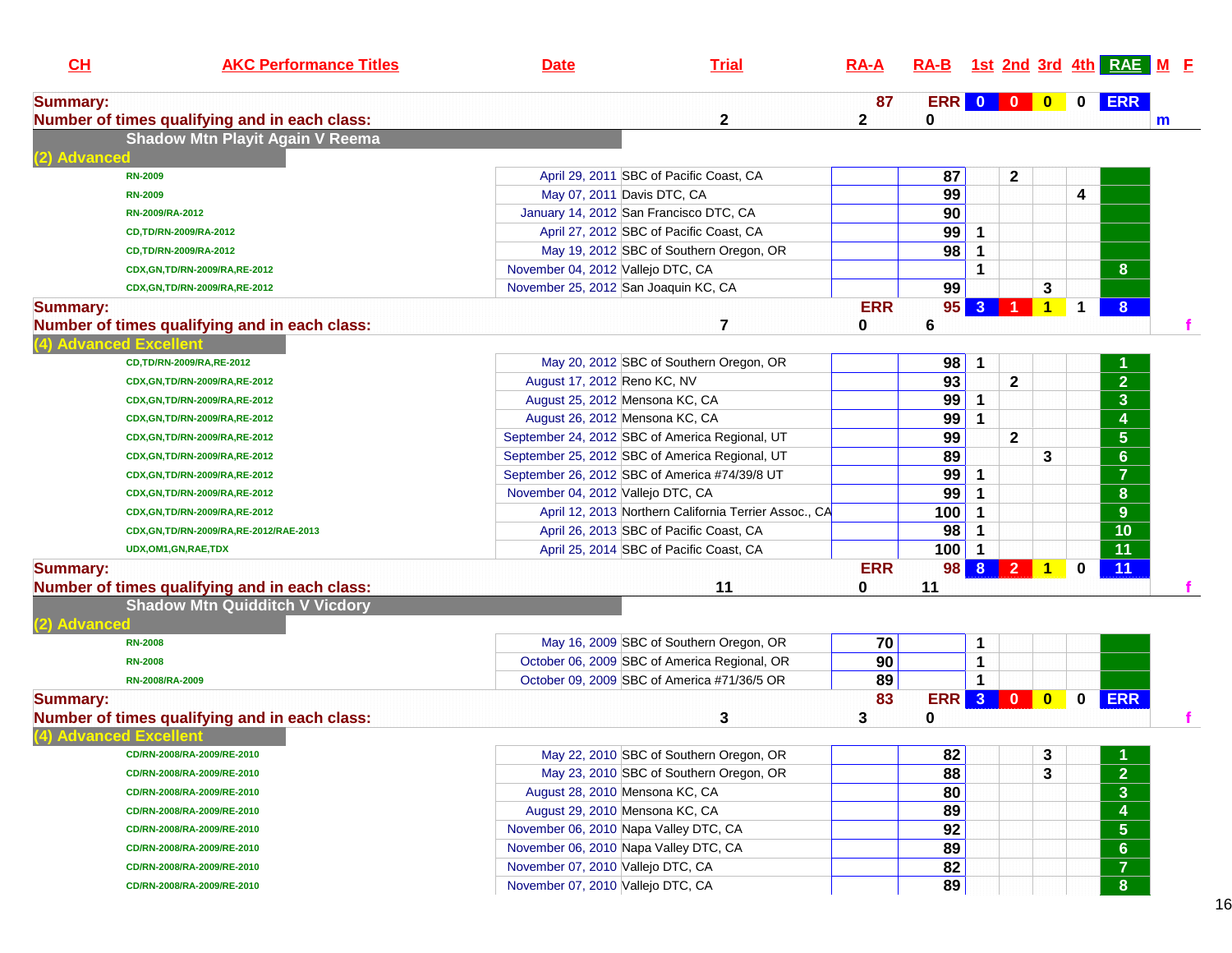**AKC Performance Titles Date Trial RA-A RA-B 1st 2nd 3rd 4th RAE <sup>M</sup> <sup>F</sup>** January 15, 2011 San Francisco DTC, CA

| CD/RN-2008/RA-2009/RE-2010                                         |                                  | January 15, 2011 San Francisco DTC, CA         |            | 87              |                      |                |                         |                         | 9               |
|--------------------------------------------------------------------|----------------------------------|------------------------------------------------|------------|-----------------|----------------------|----------------|-------------------------|-------------------------|-----------------|
| CD/RN-2008/RA-2009/RE-2010/RAE-2011                                |                                  | January 16, 2011 Santa Clara DTC, CA           |            | 90              |                      |                |                         |                         | 10              |
| CD,NFP/RN-2008/RA-2009/RE-2010/RAE-2011                            |                                  | April 29, 2011 SBC of Pacific Coast, CA        |            | 90              | $\blacktriangleleft$ |                |                         |                         | $\overline{11}$ |
| CD, NAP, NJP, NFP/RN-2008/RA-2009/RE-2010/RAE-2011                 |                                  | July 16, 2011 Del Monte KC, CA                 |            | 90              |                      |                |                         |                         | 12              |
| CD, NAP, NJP, NFP/RN-2008/RA-2009/RE-2010/RAE-2011                 |                                  | July 17, 2011 Del Monte KC, CA                 |            | $\overline{91}$ |                      |                |                         |                         | $\overline{13}$ |
| CD,OJP,NFP/RN-2008/RA-2009/RE-2010/RAE-2011                        |                                  | August 27, 2011 Mensona KC, CA                 |            | 93              |                      |                |                         |                         | 14              |
| CD, NAP, OJP, NFP/RN-2008/RA-2009/RE-2010/RAE-2011                 |                                  | September 13, 2011 SBC of America Regional, NY |            | 87              |                      | $\mathbf{2}$   |                         |                         | $\overline{15}$ |
| CD, NAP, OJP, NFP/RN-2008/RA-2009/RE-2010/RAE-2011                 |                                  | September 14, 2011 SBC of America Regional, NY |            | 90              |                      | $\overline{2}$ |                         |                         | $\overline{16}$ |
| CD, NAP, OJP, NFP/RN-2008/RA-2009/RE-2010/RAE-2011                 |                                  | October 08, 2011 Capital DTC of WA DC, MD      |            | $\overline{98}$ |                      |                | 3                       |                         | $\overline{17}$ |
| CD, AXP, AJP, OFP/RN-2008/RA-2009/RE-2010/RAE-2011                 |                                  | February 02, 2012 Norwegian Elkhound Assoc. CA |            | $\overline{97}$ |                      |                |                         | $\overline{\mathbf{4}}$ | $\overline{18}$ |
| CD, AXP, AJP, OFP/RN-2008/RA-2009/RE-2010/RAE-2011                 | February 03, 2012 Fresno DTC, CA |                                                |            | 88              |                      |                |                         |                         | 19              |
| CD, AXP, AJP, OFP/RN-2008/RA-2009/RE-2010/RAE-2011/RAE2-2012       |                                  | March 22, 2012 San Mateo KC, CA                |            | 98              |                      |                |                         |                         | 20              |
| CD, AXP, AJP, OFP/RN-2008/RA-2009/RE-2010/RAE-2011/RAE2-2012       |                                  | March 23, 2012 San Mateo KC, CA                |            | $\overline{91}$ |                      |                |                         |                         | $\overline{21}$ |
| CD, AXP, AJP, OFP/RN-2008/RA-2009/RE-2010/RAE-2011/RAE2-2012       |                                  | April 27, 2012 SBC of Pacific Coast, CA        |            | 92              |                      |                | 3                       |                         | $\overline{22}$ |
| CD, AXP, AJP, OFP/RN-2008/RA-2009/RE-2010/RAE-2011/RAE2-2012       |                                  | May 24, 2012 SBC of San Diego, CA              |            | 86              | $\mathbf 1$          |                |                         |                         | 23              |
| CD, AXP, AJP, OFP/RN-2008/RA-2009/RE-2010/RAE-2011/RAE2-2012       |                                  | May 25, 2012 Antelope Valley KC, CA            |            | 85              |                      |                |                         | 4                       | $\overline{24}$ |
| CD, AXP, AJP, OFP/RN-2008/RA-2009/RE-2010/RAE-2011/RAE2-2012       |                                  | May 26, 2012 San Fernando KC, CA               |            | 86              |                      |                |                         | 4                       | $\overline{25}$ |
| CD, AXP, AJP, OFP/RN-2008/RA-2009/RE-2010/RAE-2011/RAE2-2012       |                                  | July 15, 2012 Del Monte KC, CA                 |            | 78              |                      |                |                         |                         | 26              |
| CD, AXP, AJP, OFP/RN-2008/RA-2009/RE-2010/RAE-2011/RAE2-2012       |                                  | August 25, 2012 Mensona KC, CA                 |            | 95              |                      |                |                         |                         | 27              |
| CD, AXP, AJP, OFP/RN-2008/RA-2009/RE-2010/RAE-2011/RAE2-2012       |                                  | August 26, 2012 Mensona KC, CA                 |            | 88              |                      |                |                         |                         | <b>28</b>       |
| CD, AXP, AJP, OFP/RN-2008/RA-2009/RE-2010/RAE-2011/RAE2-2012       |                                  | October 21, 2012 Del Valle DC of Livermore, CA |            | $\overline{97}$ | $\mathbf{1}$         |                |                         |                         | 29              |
| CD, AXP, AJP, OFP/RN-2008/RA-2009/RE-2010/RAE-2011/RAE2, RAE3-2012 |                                  | October 22, 2012 Del Valle DC of Livermore, CA |            | 96              |                      |                |                         |                         | 30 <sub>2</sub> |
| <b>Summary:</b>                                                    |                                  |                                                | <b>ERR</b> | 89              |                      | $3$ 2          | $\blacktriangleleft$    | 3                       | 30 <sub>o</sub> |
| Number of times qualifying and in each class:                      |                                  | 30                                             | 0          | 30              |                      |                |                         |                         |                 |
| 2011-GCHShericks Diamond Rio Del Vicdory<br>(2) Advanced           |                                  |                                                |            |                 |                      |                |                         |                         |                 |
| 2011-GCHRN-2009                                                    |                                  | October 05, 2009 SBC of America Regional, OR   |            | 79              |                      | $\mathbf{2}$   |                         |                         |                 |
| 2011-GCHRN-2009                                                    |                                  | October 06, 2009 SBC of America Regional, OR   |            | 78              |                      | $\mathbf 2$    |                         |                         |                 |
| 2011-GCHRN,RA-2009                                                 |                                  | October 09, 2009 SBC of America #71/36/5 OH    |            | $\overline{71}$ |                      | $\mathbf{2}$   |                         |                         |                 |
| <b>Summary:</b>                                                    |                                  |                                                | <b>ERR</b> |                 | <b>76 0</b>          |                | $\bullet$               | $\mathbf{0}$            | <b>ERR</b>      |
| Number of times qualifying and in each class:                      |                                  | 3                                              | 0          | 3               |                      |                |                         |                         |                 |
| <b>Showme Anheuser Busch</b><br>(2) Advanced                       |                                  |                                                |            |                 |                      |                |                         |                         |                 |
|                                                                    |                                  | September 27, 2013 SBC of America #75/40/9 NE  |            |                 | $92$ 1               |                |                         |                         |                 |
| <b>Summary:</b>                                                    |                                  |                                                | <b>ERR</b> |                 |                      | 92 1 0         | $\overline{\mathbf{0}}$ | $\overline{\mathbf{0}}$ | <b>ERR</b>      |
| Number of times qualifying and in each class:                      |                                  | 1                                              | 0          | 1               |                      |                |                         |                         |                 |
| <b>Snowy Christmas Elf</b><br>(2) Advanced                         |                                  |                                                |            |                 |                      |                |                         |                         |                 |
| <b>CD/RN-2006</b>                                                  |                                  | June 02, 2007 Reno KC, NV                      |            | 82              |                      |                |                         |                         |                 |
| <b>Summary:</b>                                                    |                                  |                                                | <b>ERR</b> |                 |                      | 82 0 0         | $\bullet$               | $\mathbf 0$             | <b>ERR</b>      |
| Number of times qualifying and in each class:                      |                                  | 1                                              | 0          | 1               |                      |                |                         |                         |                 |
| <b>Snowy Pines Athena</b>                                          |                                  |                                                |            |                 |                      |                |                         |                         |                 |

**CH**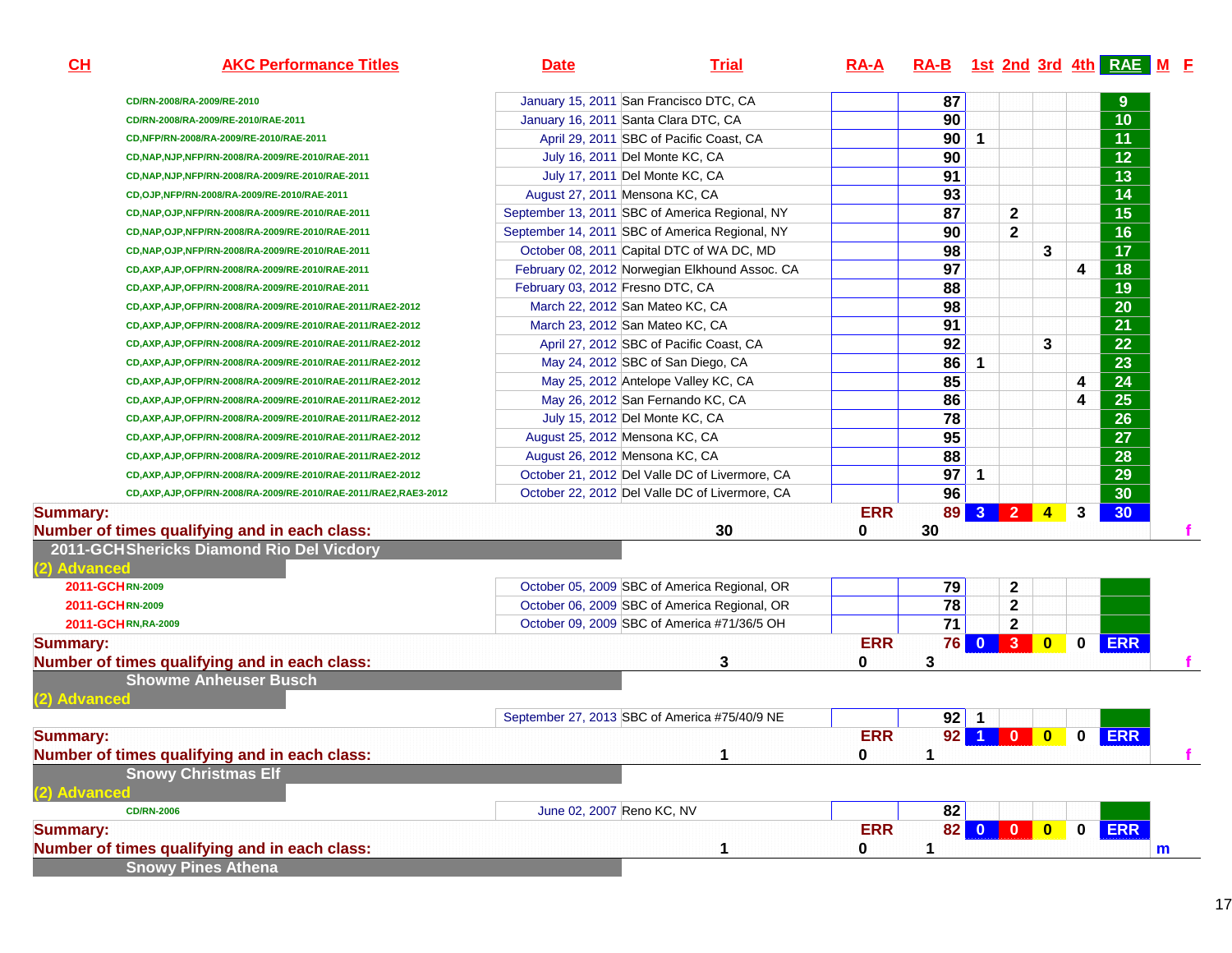| CH              | <b>AKC Performance Titles</b>                                     | <b>Date</b>                       | <b>Trial</b>                                     | $RA-A$     |                 |                |                 |                      |          | RA-B 1st 2nd 3rd 4th RAE M F |    |
|-----------------|-------------------------------------------------------------------|-----------------------------------|--------------------------------------------------|------------|-----------------|----------------|-----------------|----------------------|----------|------------------------------|----|
| <b>Advanced</b> |                                                                   |                                   |                                                  |            |                 |                |                 |                      |          |                              |    |
|                 | CGCA,CGCU,TKA BN-V CD-V /RN,RI-2020                               |                                   | March 19, 2021 AKC Virtual Rally                 |            | 96              |                |                 |                      |          |                              |    |
|                 | CGCA,CGCU,TKA BN-V CD-V /RN,RI-2020                               |                                   | March 26, 2021 AKC Virtual Rally                 |            | $\overline{97}$ |                |                 |                      |          |                              |    |
|                 | CGCA,CGCU,TKA BN-V CD-V /RN,RI-2020/RA-2021                       |                                   | March 26, 2021 AKC Virtual Rally                 |            | 98              |                |                 |                      |          |                              |    |
| <b>Summary:</b> |                                                                   |                                   |                                                  | <b>ERR</b> | 97 <sup>1</sup> | $\mathbf{0}$   | $\mathbf{0}$    | $\mathbf{0}$         | 0        | <b>ERR</b>                   |    |
|                 | Number of times qualifying and in each class:                     |                                   | 3                                                | 0          | 3               |                |                 |                      |          |                              | f. |
|                 | (4) Advanced Excellent                                            |                                   |                                                  |            |                 |                |                 |                      |          |                              |    |
|                 | See Performance DB for other titles/RN,RI-2020/RE2021             |                                   | September 27, 2021 SBC of America Regional, UT   |            | 96              | 1              |                 |                      |          |                              |    |
|                 | See Performance DB for other titles/RN,RI-2020/RE2021             |                                   | September 30, 2021 SBC of America #83/48/17 UT   |            | 96              | $\overline{1}$ |                 |                      |          | $\overline{2}$               |    |
| <b>Summary:</b> |                                                                   |                                   |                                                  | <b>ERR</b> | 96 <sub>1</sub> | $\overline{2}$ | $\blacksquare$  | $\mathbf{0}$         | $\bf{0}$ | 2 <sub>1</sub>               |    |
|                 | Number of times qualifying and in each class:                     |                                   | $\mathbf{2}$                                     | 0          | $\mathbf{2}$    |                |                 |                      |          |                              |    |
|                 | <b>Snowy Pines Hummer</b>                                         |                                   |                                                  |            |                 |                |                 |                      |          |                              |    |
| (2) Advanced    |                                                                   |                                   |                                                  |            |                 |                |                 |                      |          |                              |    |
|                 | <b>RN-2007</b>                                                    |                                   | June 16, 2007 Butte County KC, CA                | 74         |                 |                |                 |                      |          |                              |    |
|                 | <b>RN-2007</b>                                                    |                                   | June 17, 2007 Butte County KC, CA                | 92         |                 |                |                 | 3                    |          |                              |    |
|                 | <b>RN,RA-2007</b>                                                 |                                   | July 21, 2007 Truckee Meadows DT, NV             | 96         |                 | 1              |                 |                      |          |                              |    |
| <b>Summary:</b> |                                                                   |                                   |                                                  | 87         | <b>ERR</b>      | $\vert$ 1      | $\mathbf{0}$    | $\blacktriangleleft$ | 0        | <b>ERR</b>                   |    |
|                 | Number of times qualifying and in each class:                     |                                   | 3                                                | 3          | 0               |                |                 |                      |          |                              | m  |
|                 | (4) Advanced Excellent                                            |                                   |                                                  |            |                 |                |                 |                      |          |                              |    |
|                 | <b>RN,RA,RE-2007</b>                                              | November 04, 2007 Vallejo DTC, CA |                                                  |            | 86              |                |                 |                      |          |                              |    |
|                 | <b>RN,RA,RE-2007</b>                                              |                                   | November 10, 2007 Wine Country KC, CA            |            | 90              |                |                 |                      |          | $\overline{2}$               |    |
|                 | <b>RN,RA,RE-2007</b>                                              |                                   | November 11, 2007 Wine Country KC, CA            |            | $\overline{91}$ |                |                 |                      |          | $\overline{\overline{3}}$    |    |
|                 | <b>RN, RA, RE-2007</b>                                            | May 31, 2008 Reno KC, NV          |                                                  |            | 96              |                |                 |                      |          |                              |    |
|                 | <b>RN, RA, RE-2007</b>                                            | June 01, 2008 Reno KC, NV         |                                                  |            | 90              |                |                 |                      | 4        | $\frac{4}{5}$                |    |
|                 | <b>RN, RA, RE-2007</b>                                            |                                   | July 19, 2008 Truckee Meadows KC, NV             |            | 99              |                |                 |                      |          | $6\phantom{a}$               |    |
|                 | <b>RN, RA, RE-2007</b>                                            |                                   | July 20, 2008 Truckee Meadows KC, NV             |            | 100             |                |                 |                      | 4        | $\overline{\mathbf{7}}$      |    |
|                 | <b>RN, RA, RE-2007</b>                                            |                                   | September 27, 2008 Bonanza KC of Carson City, NV |            | 97              |                |                 | 3                    |          | $\boldsymbol{8}$             |    |
|                 | <b>RN, RA, RE-2007</b>                                            |                                   | September 28, 2008 Bonanza KC of Carson City, NV |            | 99              | 1              |                 |                      |          | 9                            |    |
|                 | RN, RA, RE-2007/RAE-2008                                          |                                   | October 09, 2008 Idaho Capitol City KC, ID       |            | 97              |                | $\mathbf{2}$    |                      |          | 10                           |    |
|                 | RN, RA, RE-2007/RAE-2008                                          |                                   | October 10, 2008 Idaho Capitol City KC, ID       |            | 98              | 1              |                 |                      |          | $\overline{11}$              |    |
|                 | RN, RA, RE-2007/RAE-2008                                          |                                   | October 09, 2009 SBC of America #71/36/5 OH      |            | 99              | 1              |                 |                      |          | $\overline{12}$              |    |
|                 | UD, GN, GO, VER, OAP, MJP, XFP/RN, RA, RE-2007/RAE-2008           |                                   | April 27, 2012 SBC of Pacific Coast, CA          |            | 96              |                | 2               |                      |          | 13                           |    |
|                 | UD, GN, GO, VER, OAP, MJP, XFP/RN, RA, RE-2007/RAE-2008           |                                   | July 20, 2012 Truckee Meadows KC, NV             |            | 96              |                | $\mathbf{2}$    |                      |          | 14                           |    |
|                 | UD, GN, GO, VER, OAP, MJP, XFP/RN, RA, RE-2007/RAE-2008           |                                   | July 21, 2012 Truckee Meadows KC, NV             |            | 96              |                | $\mathbf{2}$    |                      |          | $\overline{15}$              |    |
|                 | UD, GN, GO, VER, OAP, MJP, XFP/RN, RA, RE-2007/RAE-2008           |                                   | July 22, 2012 Truckee Meadows KC, NV             |            | 100             | 1              |                 |                      |          | $\overline{16}$              |    |
|                 | UD, GN, GO, VER, OAP, MJP, XFP/RN, RA, RE-2007/RAE-2008           | August 17, 2012 Reno KC, NV       |                                                  |            | 92              |                |                 |                      | 4        | 11                           |    |
|                 | UD, GN, GO, VER, OAP, MJP, XFP/RN, RA, RE-2007/RAE-2008           | August 17, 2012 Reno KC, NV       |                                                  |            | 100             | 1              |                 |                      |          | 18                           |    |
|                 | UD, GN, GO, VER, OAP, MJP, XFP/RN, RA, RE-2007/RAE-2008           |                                   | September 24, 2012 SBC of America Regional, UT   |            | 99              | 1              |                 |                      |          | 19                           |    |
|                 | UD, GN, GO, VER, OAP, MJP, XFP/RN, RA, RE-2007/RAE-2008/RAE2-2012 |                                   | September 25, 2012 SBC of America Regional, UT   |            | 99              | 1              |                 |                      |          | 20                           |    |
|                 | UD, GN, GO, VER, OAP, MJP, XFP/RN, RA, RE-2007/RAE-2008/RAE2-2012 |                                   | September 26, 2012 SBC of America #74/39/8 UT    |            | 96              |                | $\mathbf{2}$    |                      |          | 21                           |    |
|                 | PACH3 See Performance Data/RN, RA, RE-2007/RAE-2008/RAE2-2012     |                                   | October 02, 2015 SBC of America #77/42/11 NM     |            | 98              | $\mathbf 1$    |                 |                      |          | 22                           |    |
| <b>Summary:</b> |                                                                   |                                   |                                                  | <b>ERR</b> | 96              | 8              | $\vert 5 \vert$ | $\vert$ 1            | 3        | 22                           |    |
|                 | Number of times qualifying and in each class:                     |                                   | 22                                               | 0          | 22              |                |                 |                      |          |                              | m  |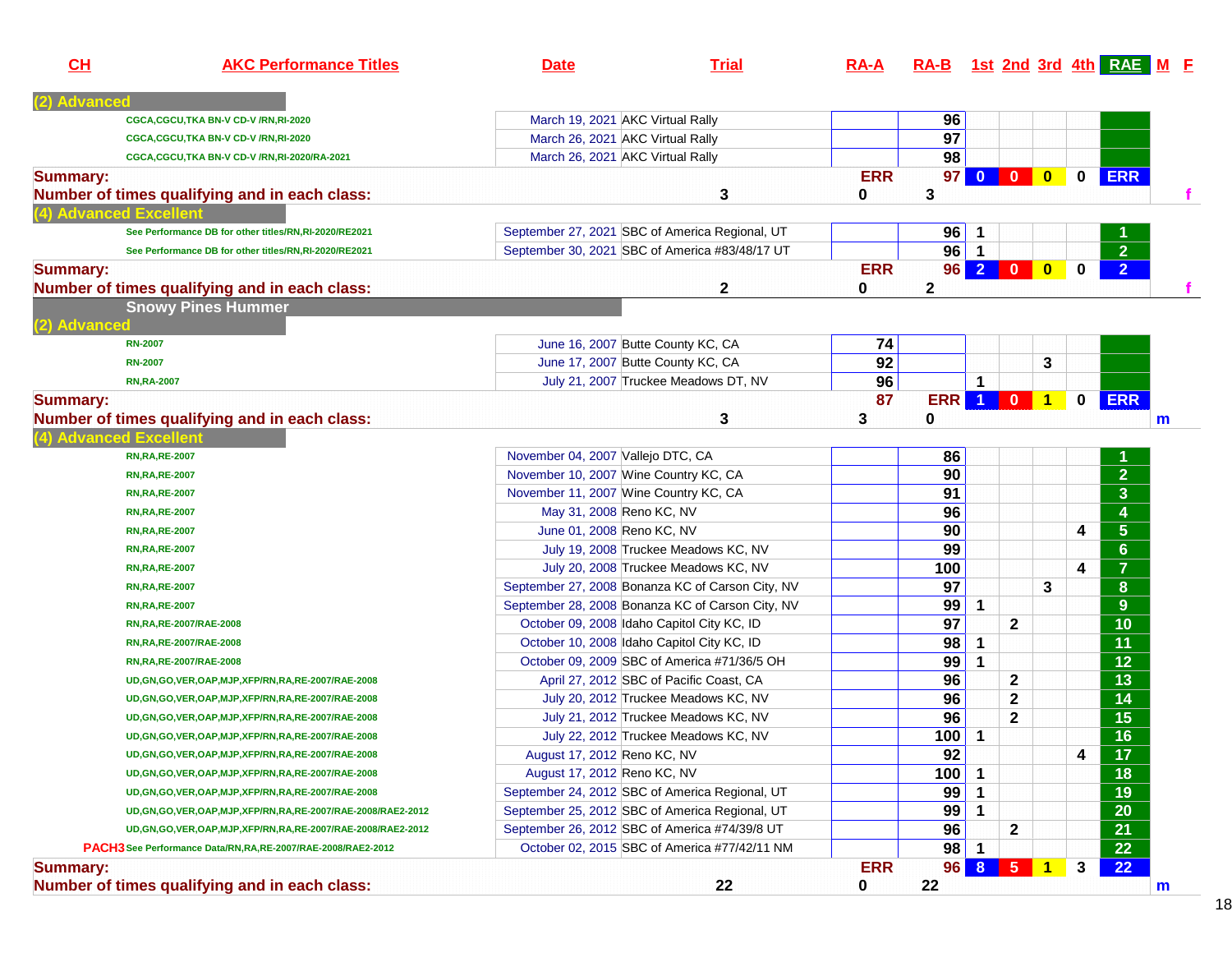| CL              | <b>AKC Performance Titles</b>                                          | <b>Date</b>                          | <b>Trial</b>                                   | $RA-A$          | RA-B 1st 2nd 3rd 4th RAE M E |                         |              |                |             |                                    |   |
|-----------------|------------------------------------------------------------------------|--------------------------------------|------------------------------------------------|-----------------|------------------------------|-------------------------|--------------|----------------|-------------|------------------------------------|---|
| <b>Advanced</b> | <b>Snowy Pines Tundra</b>                                              |                                      |                                                |                 |                              |                         |              |                |             |                                    |   |
|                 | <b>RN-2008</b>                                                         |                                      | June 12, 2009 Shasta KC, CA                    | 91              |                              |                         | 2            |                |             |                                    |   |
|                 | <b>RN-2008</b>                                                         |                                      | June 13, 2009 Butte County KC, CA              | $\overline{82}$ |                              |                         | $\mathbf 2$  |                |             |                                    |   |
|                 | RN-2008/RA-2009                                                        |                                      | June 14, 2009 Butte County KC, CA              | 85              |                              | 1                       |              |                |             |                                    |   |
| <b>Summary:</b> |                                                                        |                                      |                                                | 86              | <b>ERR</b>                   |                         | 1 2          | $\bullet$      | $\mathbf 0$ | <b>ERR</b>                         |   |
|                 | Number of times qualifying and in each class:<br>4) Advanced Excellent |                                      | 3                                              | 3               | 0                            |                         |              |                |             |                                    |   |
|                 | CD, GN, AXP, AJP, NFP/RN-2008/RA, RE-2009                              |                                      | April 27, 2012 SBC of Pacific Coast, CA        |                 | 90                           |                         |              |                | 4           |                                    |   |
|                 | CD, GN, AXP, AJP, NFP/RN-2008/RA, RE-2009                              |                                      | September 24, 2012 SBC of America Regional, UT |                 | 98                           |                         |              | 3              |             | $\overline{2}$                     |   |
|                 | CD, GN, AXP, AJP, NFP/RN-2008/RA, RE-2009                              |                                      | September 25, 2012 SBC of America Regional, UT |                 | 96                           |                         | $\mathbf 2$  |                |             | $\overline{\mathbf{3}}$            |   |
|                 | CD, GN, AXP, AJP, NFP/RN-2008/RA, RE-2009                              |                                      | September 26, 2012 SBC of America #74/39/8 UT  |                 | $\overline{93}$              |                         |              | 3              |             | 4                                  |   |
|                 | CDX,GN,MXP3,MXPB,AJP,OFP/RN-2008/RA,RE-2009                            |                                      | October 02, 2015 SBC of America #77/42/11 NM   |                 | $\overline{95}$              |                         | $\mathbf{2}$ |                |             | $\overline{\overline{\mathbf{5}}}$ |   |
| <b>Summary:</b> | Number of times qualifying and in each class:                          |                                      | 5                                              | <b>ERR</b><br>0 | 94<br>5                      |                         | $0$ 2        | $\overline{2}$ | $\mathbf 1$ | $\overline{5}$                     |   |
|                 | 2017-GCHStarbrites Ellington V Cedar                                   |                                      |                                                |                 |                              |                         |              |                |             |                                    |   |
| <b>Advanced</b> |                                                                        |                                      |                                                |                 |                              |                         |              |                |             |                                    |   |
|                 | 2017-GCHCGC/RN-2016/RI-2018                                            |                                      | October 07, 2019 SBC of America Regional, MO   |                 | 82                           | 1                       |              |                |             |                                    |   |
|                 | 2017-GCH CGC/RN-2016/RI-2018                                           |                                      | October 08, 2019 SBC of America Regional, MO   |                 | 83                           | $\mathbf 1$             |              |                |             |                                    |   |
|                 | 2017-GCHCGC/RN-2016/RI-2018/RA-2019                                    |                                      | October 11, 2019 SBC of America #81/46/15 MO   |                 | 79                           | $\mathbf 1$             |              |                |             |                                    |   |
| <b>Summary:</b> |                                                                        |                                      |                                                | <b>ERR</b>      | 81                           |                         | 300          |                | $\mathbf 0$ | <b>ERR</b>                         |   |
|                 | Number of times qualifying and in each class:                          |                                      | 3                                              | 0               | 3                            |                         |              |                |             |                                    | m |
|                 | <b>Stoans Greta of Mabri</b>                                           |                                      |                                                |                 |                              |                         |              |                |             |                                    |   |
| 2) Advanced     |                                                                        |                                      |                                                |                 |                              |                         |              |                |             |                                    |   |
|                 | <b>CD/RN-2006</b>                                                      |                                      | June 15, 2008 SBC of Puget Sound, WA           |                 | 96                           | 1                       |              |                |             |                                    |   |
|                 | <b>CD/RN-2006</b>                                                      |                                      | October 04, 2008 Channel City KC, CA           |                 | 99                           | $\mathbf 1$             |              |                |             |                                    |   |
|                 | CD/RN-2006/RA-2008                                                     |                                      | October 05, 2008 Santa Maria KC, CA            |                 | 90                           |                         | $\mathbf 2$  |                |             |                                    |   |
|                 | CD/RN-2006/RA-2008                                                     |                                      | July 05, 2009 Ventura County DFA, CA           |                 | $\overline{97}$              |                         | $\mathbf{2}$ |                |             |                                    |   |
|                 | CD/RN-2006/RA-2008                                                     |                                      | January 31, 2010 Orange Empire DTC, CA         |                 | 98                           | 1                       |              |                |             |                                    |   |
|                 |                                                                        |                                      | February 13, 2010 SBC of San Diego, CA         |                 | 99                           | 1                       |              |                |             |                                    |   |
|                 | CD/RN-2006/RA-2008<br>CD/RN-2006/RA-2008                               |                                      | December 01, 2010 KC of Beverly Hills, CA      |                 | 96                           |                         |              | 3              |             |                                    |   |
|                 |                                                                        |                                      |                                                | <b>ERR</b>      | 96                           |                         | 4 2 1        |                | $\mathbf 0$ | <b>ERR</b>                         |   |
| <b>Summary:</b> | Number of times qualifying and in each class:                          |                                      | 7                                              | 0               | 7                            |                         |              |                |             |                                    |   |
|                 | <b>Stoans Razzle of Oz</b>                                             |                                      |                                                |                 |                              |                         |              |                |             |                                    |   |
| (2) Advanced    |                                                                        |                                      |                                                |                 |                              |                         |              |                |             |                                    |   |
|                 | <b>RN-2008</b>                                                         |                                      | July 20, 2008 Portland KC, OR                  |                 | 84                           |                         |              |                |             |                                    |   |
|                 | <b>RN-2008</b>                                                         |                                      | July 26, 2008 Hurricane Ridge KC, WA           |                 | 86                           |                         |              |                | 4           |                                    |   |
|                 | <b>RN,RA-2008</b>                                                      |                                      | July 27, 2008 Hurricane Ridge KC, WA           |                 | 85                           |                         |              |                |             |                                    |   |
| <b>Summary:</b> |                                                                        |                                      |                                                | <b>ERR</b>      | 85                           | $\overline{\mathbf{0}}$ | $\bullet$    | $\bullet$      | $\mathbf 1$ | <b>ERR</b>                         |   |
|                 | Number of times qualifying and in each class:                          |                                      | 3                                              | 0               | 3                            |                         |              |                |             |                                    | f |
|                 | <b>Advanced Excellent</b>                                              |                                      |                                                |                 |                              |                         |              |                |             |                                    |   |
|                 | RN, RA-2008/RE-2009                                                    | September 19, 2009 Gig Harbor KC, WA |                                                |                 | 93                           |                         |              |                |             |                                    |   |
|                 | RN, RA-2008/RE-2009                                                    |                                      | November 14, 2009 Whidbey Island KC, WA        |                 | 93                           |                         |              |                |             |                                    |   |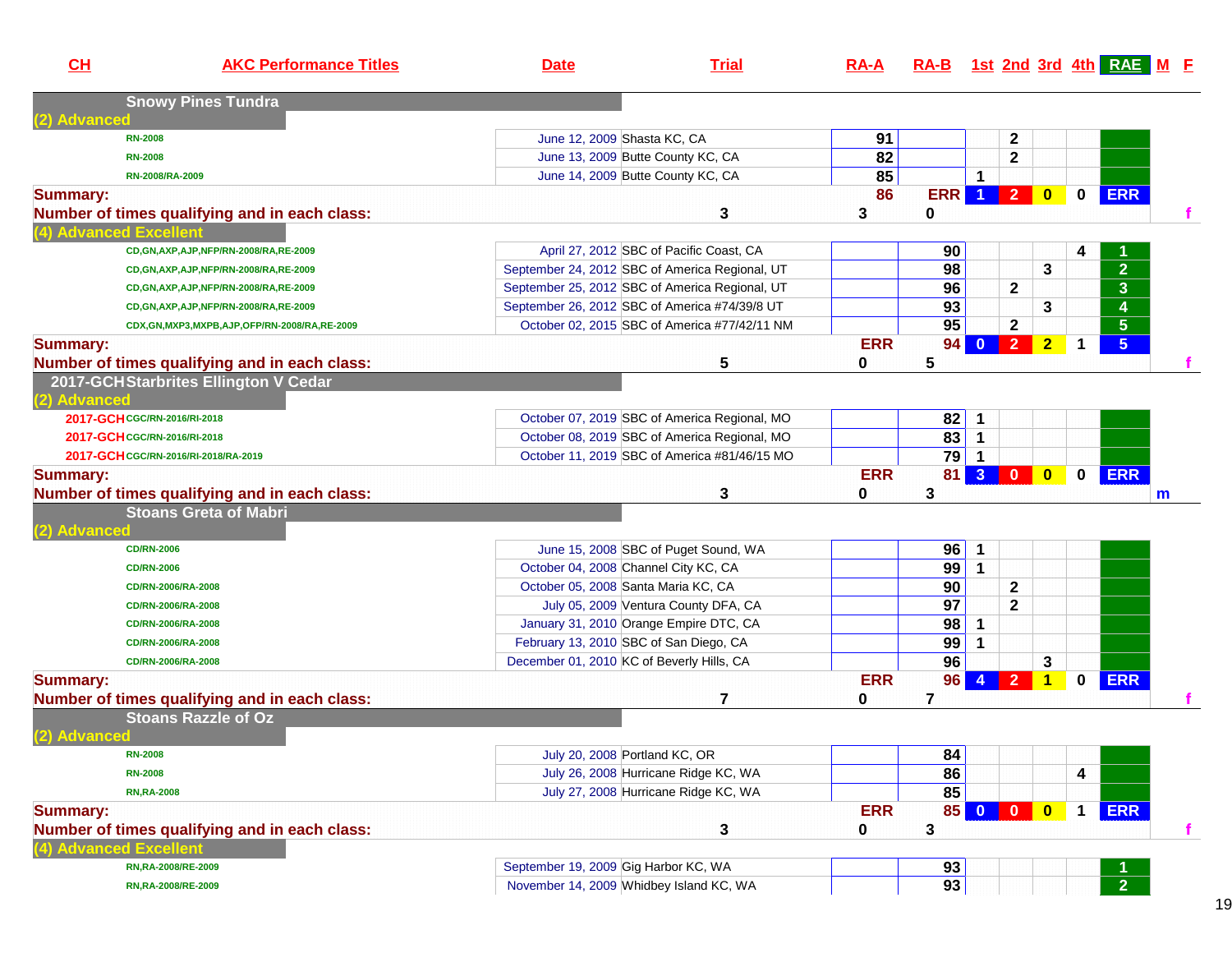| CH<br><b>AKC Performance Titles</b>                              | <b>Date</b>                      | <b>Trial</b>                                    | <b>RA-A</b>     |                  |                         |                |              |              | RA-B 1st 2nd 3rd 4th RAE M F |              |
|------------------------------------------------------------------|----------------------------------|-------------------------------------------------|-----------------|------------------|-------------------------|----------------|--------------|--------------|------------------------------|--------------|
| RN,RA-2008/RE-2009                                               |                                  | November 15, 2009 Whidbey Island KC, WA         |                 | 94               |                         |                |              |              | $\mathbf{3}$                 |              |
| RN, RA-2008/RE-2009                                              | January 21, 2010 Tualatin KC, OR |                                                 |                 | 86               |                         |                |              |              | $\overline{\mathbf{4}}$      |              |
| RN, RA-2008/RE-2009                                              |                                  | January 23, 2010 Portland Dog OC, OR            |                 | 88               |                         |                |              |              | 5 <sup>1</sup>               |              |
| RN, RA-2008/RE-2009                                              |                                  | February 07, 2010 SBC of Puget Sound, WA        |                 | 98               | 1                       |                |              |              | $6\phantom{a}$               |              |
| RN, RA-2008/RE-2009                                              |                                  | February 27, 2010 Overlake Collie Club, WA      |                 | 96               |                         |                |              |              | $\overline{7}$               |              |
| RN, RA-2008/RE-2009                                              |                                  | February 28, 2010 Collie Club of Washington, WA |                 | 93               |                         |                |              |              | 8                            |              |
| RN,RA-2008/RE-2009                                               |                                  | May 15, 2010 German Shepherd DC of WA, WA       |                 | 97               |                         | $\mathbf{2}$   |              |              | 9                            |              |
| RN,RA-2008/RE-2009/RAE-2010                                      |                                  | May 16, 2010 German Shepherd DC of WA, WA       |                 | 96               | -1                      |                |              |              | 10 <sub>1</sub>              |              |
| <b>Summary:</b><br>Number of times qualifying and in each class: |                                  | 10                                              | <b>ERR</b><br>0 | 93 <br>10        | $\overline{2}$          | 1              | $\bf{0}$     | 1            | 10 <sub>1</sub>              |              |
| 2010-GCHStoans Rupert of Oz                                      |                                  |                                                 |                 |                  |                         |                |              |              |                              |              |
| (2) Advanced                                                     |                                  |                                                 |                 |                  |                         |                |              |              |                              |              |
| 2010-GCHRN-2009                                                  |                                  | March 07, 2009 Seattle KC, WA                   | 95              |                  |                         |                |              |              |                              |              |
| 2010-GCHRN-2009                                                  |                                  | March 08, 2009 Seattle KC, WA                   | 89              |                  |                         |                |              | 4            |                              |              |
| 2010-GCHRN,RA-2009                                               |                                  | March 21, 2009 Peninsula DFA, WA                | 83              |                  |                         |                |              | 4            |                              |              |
| <b>Summary:</b>                                                  |                                  |                                                 | 89              | ERR 0            |                         | $\bullet$      | $\mathbf{0}$ | $\mathbf{2}$ | <b>ERR</b>                   |              |
| Number of times qualifying and in each class:                    |                                  | 3                                               | 3               | 0                |                         |                |              |              |                              | m            |
| 2012-GCH Stoans Xena Anne De Peru                                |                                  |                                                 |                 |                  |                         |                |              |              |                              |              |
| (2) Advanced                                                     |                                  |                                                 |                 |                  |                         |                |              |              |                              |              |
| 2012-GCHBN/RN-2011                                               |                                  | January 21, 2012 Portland Dog OC, OR            |                 | 87               |                         |                |              |              |                              |              |
| <b>Summary:</b>                                                  |                                  |                                                 | <b>ERR</b>      |                  |                         | 87 0 0 0       |              | $\mathbf 0$  | <b>ERR</b>                   |              |
| Number of times qualifying and in each class:                    |                                  | 1                                               | 0               | 1                |                         |                |              |              |                              |              |
| 2005-CHStoans Yum Yum of Mistihil                                |                                  |                                                 |                 |                  |                         |                |              |              |                              |              |
| (2) Advanced                                                     |                                  |                                                 |                 |                  |                         |                |              |              |                              |              |
| 2005-CHRN-2007                                                   |                                  | January 06, 2008 SBC of Puget Sound, WA         |                 | 84               |                         | $\mathbf{2}$   |              |              |                              |              |
| 2005-CHRN-2007                                                   |                                  | February 24, 2008 Overlake Collie Club, WA      |                 | 80               |                         |                |              |              |                              |              |
| 2005-CHRN-2007/RA-2009                                           |                                  | June 14, 2009 SBC of Puget Sound, WA            |                 | 80               |                         | $\mathbf{2}$   |              |              |                              |              |
| <b>Summary:</b>                                                  |                                  |                                                 | <b>ERR</b>      | 81               | $\overline{\mathbf{0}}$ | 42             | $\bullet$    | $\mathbf 0$  | <b>ERR</b>                   |              |
| Number of times qualifying and in each class:                    |                                  | 3                                               | 0               | 3                |                         |                |              |              |                              |              |
| 2009-CHSubira Alucian                                            |                                  |                                                 |                 |                  |                         |                |              |              |                              |              |
| (2) Advanced                                                     |                                  |                                                 |                 |                  |                         |                |              |              |                              |              |
| 2009-CHCD/RN-2010                                                |                                  | May 12, 2011 Southern Oregon KC, OR             | 77              |                  |                         |                | 3            |              |                              |              |
| 2009-CHCD/RN-2010                                                |                                  | July 01, 2011 Mount Bachelor KC, OR             |                 | 72               |                         |                |              |              |                              |              |
| 2009-CHCD/RN-2010/RA-2011                                        |                                  | July 03, 2011 Mount Bachelor KC, OR             |                 | 86               |                         |                |              |              |                              |              |
| <b>Summary:</b>                                                  |                                  |                                                 | 77              |                  | <b>790</b>              | $\overline{0}$ | $\mathbf 1$  | $\mathbf 0$  | <b>ERR</b>                   |              |
| Number of times qualifying and in each class:                    |                                  | 3                                               | 1               | $\mathbf 2$      |                         |                |              |              |                              | $\mathsf{m}$ |
| <b>Subzero Workin' Man</b>                                       |                                  |                                                 |                 |                  |                         |                |              |              |                              |              |
| (2) Advanced                                                     |                                  |                                                 |                 |                  |                         |                |              |              |                              |              |
| <b>RN-2014</b>                                                   | March 23, 2016 Cary KC, NC       |                                                 | 85              |                  |                         | $\mathbf{2}$   |              |              |                              |              |
| <b>RN-2014</b>                                                   |                                  | March 24, 2016 Alamance KC, NC                  | 90              |                  |                         |                | 3            |              |                              |              |
| RN-2014/RA-2016                                                  |                                  | March 25, 2016 Durham KC, NC                    | 96              |                  | 1                       |                |              |              |                              |              |
| RN-2014/RA-2016                                                  |                                  | March 27, 2016 Fayetteville KC, NC              | 75              |                  | 1                       |                |              |              |                              |              |
| <b>Summary:</b>                                                  |                                  |                                                 | 87              | <b>ERR</b> 2 1 1 |                         |                |              | $\mathbf 0$  | <b>ERR</b>                   |              |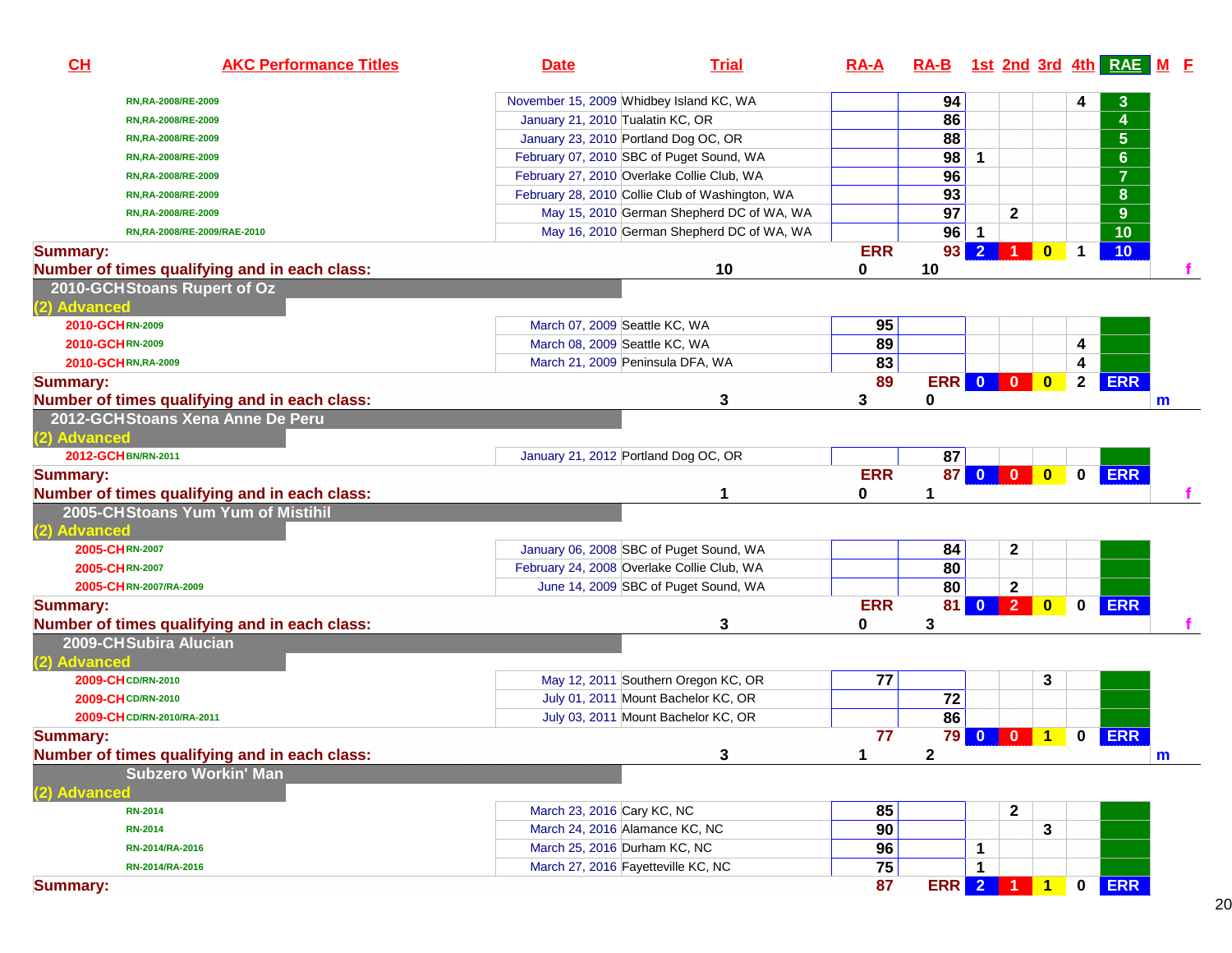| CH                     | <b>AKC Performance Titles</b>                                                                                        | <b>Date</b>                            | <b>Trial</b>                                       | $RA-A$          | RA-B 1st 2nd 3rd 4th RAE M E |                |                |                      |              |                 |
|------------------------|----------------------------------------------------------------------------------------------------------------------|----------------------------------------|----------------------------------------------------|-----------------|------------------------------|----------------|----------------|----------------------|--------------|-----------------|
|                        | Number of times qualifying and in each class:                                                                        |                                        | 4                                                  | 4               | 0                            |                |                |                      |              | $\mathsf{m}$    |
| (4) Advanced Excellent |                                                                                                                      |                                        |                                                    |                 |                              |                |                |                      |              |                 |
|                        | RN-2014/RA, RE-2016                                                                                                  | April 28, 2017 Mountaineer KC, WV      |                                                    |                 | 98                           |                |                |                      |              |                 |
| <b>Summary:</b>        |                                                                                                                      |                                        |                                                    | <b>ERR</b>      | 98                           | -1             | $\mathbf{0}$   | $\mathbf{0}$         | $\bf{0}$     |                 |
|                        | Number of times qualifying and in each class:                                                                        |                                        |                                                    | 0               | 1                            |                |                |                      |              | m               |
|                        | <b>Summerlyns U R My Keb V Showme</b>                                                                                |                                        |                                                    |                 |                              |                |                |                      |              |                 |
| (2) Advanced           |                                                                                                                      |                                        |                                                    |                 |                              |                |                |                      |              |                 |
|                        | <b>RN-2014</b>                                                                                                       |                                        | March 28, 2015 Columbia Missouri KC, MO            |                 | 86                           |                |                |                      |              |                 |
|                        | <b>RN-2014</b>                                                                                                       |                                        | May 17, 2015 Greater St. Louis TC, MO              |                 | 88                           |                |                |                      |              |                 |
|                        | RN-2014/RA-2015                                                                                                      |                                        | June 15, 2015 North St. Louis County OTC, MO       |                 | 99                           |                |                |                      | 4            |                 |
| <b>Summary:</b>        | Number of times qualifying and in each class:                                                                        |                                        | 3                                                  | <b>ERR</b><br>0 | 91<br>3                      | $\mathbf{0}$   | $\mathbf{0}$   | $\mathbf{0}$         | $\mathbf 1$  | <b>ERR</b>      |
|                        | <b>Swissmiss Shayna Snowflake</b>                                                                                    |                                        |                                                    |                 |                              |                |                |                      |              |                 |
| (2) Advanced           |                                                                                                                      |                                        |                                                    |                 |                              |                |                |                      |              |                 |
|                        | SEN,CGC,TKA/RN-2018                                                                                                  | October 25, 2019 Youngstown A-B TC, OH |                                                    | 96              |                              |                | $\mathbf 2$    |                      |              |                 |
|                        | SEN, CGC, TKA/RN-2018                                                                                                | October 25, 2019 Youngstown A-B TC, OH |                                                    | 97              |                              | 1              |                |                      |              |                 |
|                        | SEN, CGC, TKA/RN-2018/RA-2019                                                                                        | October 26, 2019 Youngstown A-B TC, OH |                                                    | 89              |                              |                | $\mathbf{2}$   |                      |              |                 |
| <b>Summary:</b>        |                                                                                                                      |                                        |                                                    | 94              | <b>ERR</b>                   |                | $\overline{2}$ | $\bf{0}$             | $\mathbf{0}$ | <b>ERR</b>      |
|                        | Number of times qualifying and in each class:                                                                        |                                        | 3                                                  | 3               | 0                            |                |                |                      |              |                 |
| (4) Advanced Excellent |                                                                                                                      |                                        |                                                    |                 |                              |                |                |                      |              |                 |
|                        | SEN, CGC, TKA, NFP/RN-2018/RA-2019/RE-2020                                                                           |                                        | July 25, 2020 Youngstown All-Breed TC, OH          |                 | 97                           |                |                |                      |              |                 |
|                        | SEN, CGC, TKA, NFP/RN-2018/RA-2019/RE-2020                                                                           |                                        | July 25, 2020 Youngstown All-Breed TC, OH          |                 | 88                           |                |                |                      |              | $\overline{2}$  |
|                        | See Performance Date/RN-2018/RA-2019/RE-2020                                                                         | October 17, 2020 Medina KC, OH         |                                                    |                 | 100                          |                |                | 3                    |              | 3 <sup>5</sup>  |
|                        | See Performance Date/RN-2018/RA-2019/RE-2020                                                                         |                                        | October 23, 2020 Youngstown All-Breed TC, OH       |                 | 99                           |                |                |                      |              | 4               |
|                        | See Performance Date/RN-2018/RA-2019/RE-2020                                                                         |                                        | October 30, 2020 Cleveland A-B Training Club, OH   |                 | 98                           |                |                | 3                    |              | $5\phantom{1}$  |
|                        | See Performance Date/RN-2018/RA-2019/RE-2020                                                                         |                                        | October 30, 2020 Cleveland A-B Training Club, OH   |                 | 96                           |                | $\mathbf{2}$   |                      |              | $6\phantom{1}$  |
|                        | See Performance Date/RN-2018/RA-2019/RE-2020                                                                         | February 06, 2021 Medina KC, OH        |                                                    |                 | 99                           |                |                |                      |              | $\overline{7}$  |
|                        |                                                                                                                      | February 06, 2021 Medina KC, OH        |                                                    |                 | 100                          |                |                |                      |              | 8               |
|                        | See Performance Date/RN-2018/RA-2019/RE-2020                                                                         |                                        | March 05, 2021 GSD Club of Northern Ohio, OH       |                 | 97                           |                |                |                      | 4            | 9 <sup>°</sup>  |
|                        | See Performance Date/RN-2018/RA-2019/RE-2020/RM-2021                                                                 |                                        | March 05, 2021 GSD Club of Northern Ohio, OH       |                 | 99                           |                |                |                      | 4            | 10              |
|                        | See Performance Date/RN-2018/RA-2019/RE-2020/RM,RAE-2021<br>See Performance Date/RN-2018/RA-2019/RE-2020/RM,RAE-2021 |                                        | March 13, 2021 Cleveland A-B Training Club, OH     |                 | 97                           |                |                | 3                    |              | 11              |
|                        | See Performance Date/RN-2018/RA-2019/RE-2020/RM,RAE-2021                                                             |                                        | April 16, 2021 SBC of America #82/47/16 PA         |                 | 95                           | 1              |                |                      |              | 12              |
|                        |                                                                                                                      |                                        | June 26, 2021 Cleveland A-B Training Club, OH      |                 | 99                           |                |                |                      |              | 13              |
|                        | See Performance Date/RN-2018/RA-2019/RE-2020/RM,RAE-2021                                                             |                                        |                                                    |                 |                              |                |                |                      |              |                 |
|                        | See Performance Date/RN-2018/RA-2019/RE-2020/RM,RAE-2021                                                             |                                        | June 26, 2021 Cleveland A-B Training Club, OH      |                 | 99                           |                |                |                      |              | 14              |
|                        | See Performance Date/RN-2018/RA-2019/RE-2020/RM,RAE-2021                                                             |                                        | October 09, 2021 Cleveland Shetland Sheepdog C. OH |                 | 97                           |                | $\mathbf{2}$   |                      |              | 15              |
|                        | See Performance Date/RN-2018/RA-2019/RE-2020/RM,RAE-2021                                                             | October 23, 2021 Medina KC, OH         |                                                    |                 | 98                           |                |                |                      |              | 16              |
|                        | See Performance Date/RN-2018/RA-2019/RE-2020/RM,RAE-2021                                                             | October 23, 2021 Medina KC, OH         |                                                    |                 | 100                          | $\mathbf 1$    |                |                      |              | 17              |
|                        | See Performance Date/RN-2018/RA-2019/RE-2020/RM,RAE-2021                                                             | October 29, 2021 Youngstown A-B TC, OH |                                                    |                 | 100                          |                |                |                      | 4            | 18              |
|                        | See Performance Date/RN-2018/RA-2019/RE-2020/RM,RAE-2021                                                             | October 30, 2021 Youngstown A-B TC, OH |                                                    |                 | 94                           |                |                |                      |              | 19              |
|                        | See Performance Date/RN-2018/RA-2019/RE-2020/RM,RAE-2021                                                             |                                        | November 06, 2021 Cleveland A-B Training Club, OH  |                 | 97                           |                |                | 3                    |              | 20              |
| <b>Summary:</b>        |                                                                                                                      |                                        |                                                    | <b>ERR</b>      | 97                           | $\overline{2}$ | $\mathbf{2}$   | $\blacktriangleleft$ | 3            | 20 <sub>2</sub> |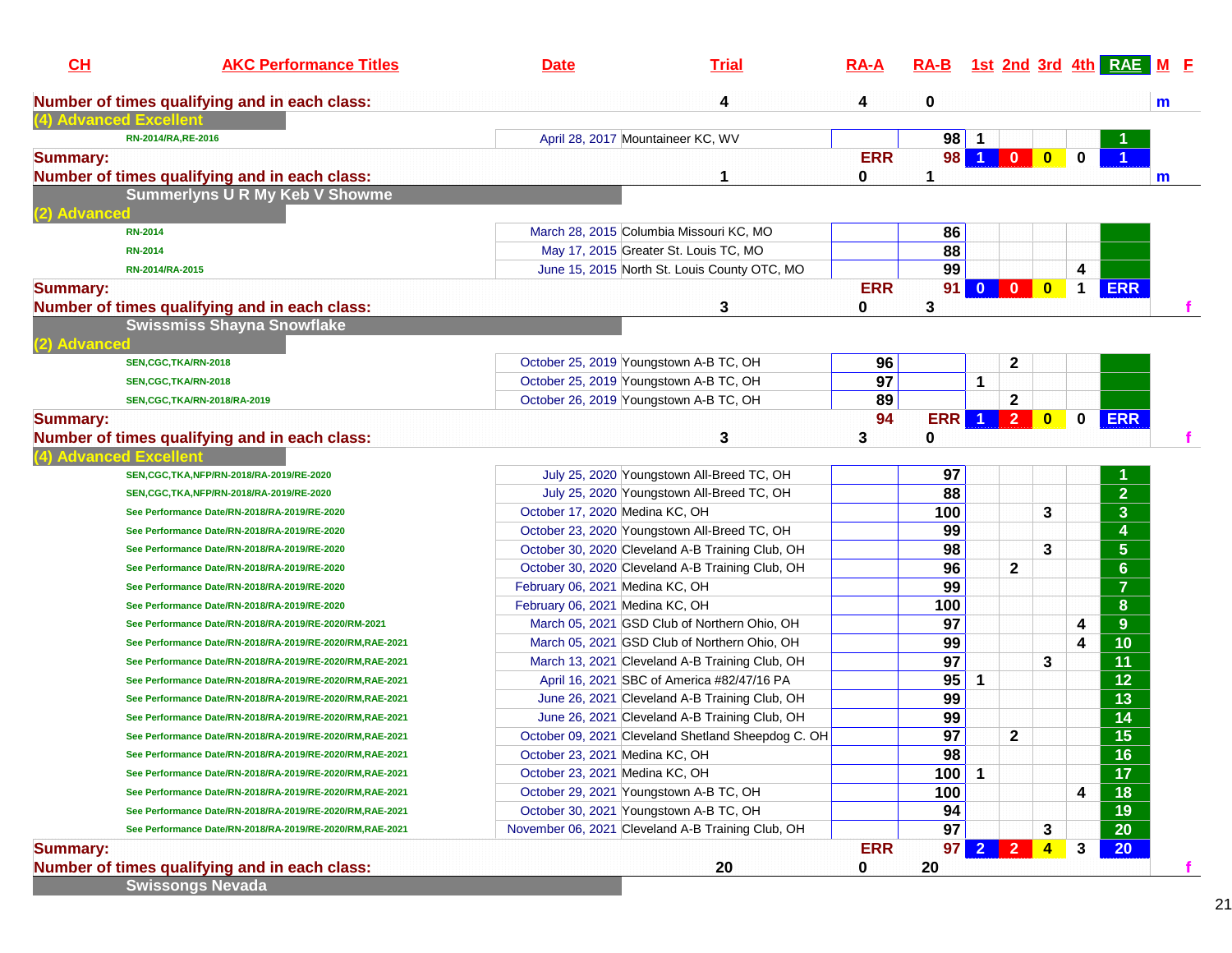| <b>Advanced</b><br>April 14, 2005 Valdosta KC, GA<br>78<br><b>CDX/RN-2005</b><br>98<br>April 16, 2005 Atlanta KC, GA<br>4<br><b>CDX/RN-2005</b><br>98<br>April 17, 2005 Atlanta OC, GA<br><b>CDX/RN,RA-2005</b><br><b>ERR</b><br><b>ERR</b><br>91<br>$\overline{\mathbf{0}}$<br>$\overline{0}$<br>$\bf{0}$<br>$\mathbf 1$<br><b>Summary:</b><br>Number of times qualifying and in each class:<br>3<br>3<br>0<br>m<br>(4) Advanced Excellent<br>August 26, 2005 Sawnee Mountain KC of GA, GA<br>86<br><b>CDX/RN,RA,RE-2005</b><br>$\overline{2}$<br>86<br>August 27, 2005 Lawrenceville KC, GA<br><b>CDX/RN,RA,RE-2005</b><br><b>ERR</b><br>86<br>$\overline{2}$<br>$\overline{\mathbf{0}}$<br>$\blacksquare$<br>$\bf{0}$<br>0<br><b>Summary:</b><br>Number of times qualifying and in each class:<br>2<br>2<br>0<br>$\mathsf{m}$<br>2013-GCHTrademarks Aphrodite V Kashi<br>(2) Advanced<br>2013-GCHBN, RN-2013<br>82<br>March 21, 2014 CDTC of Flint, MI<br>82<br>October 06, 2016 SBC of America #78/43/12 OH<br>2013-GCHBN,RN-2013<br>1<br>86<br>3<br>October 20, 2017 SBC of America #79/44/13 PA<br>2013-GCHBN, RN-2013/RA-2017<br>0 ERR<br><b>ERR</b><br>83<br>$\mathbf{0}$<br><b>Summary:</b><br>$\blacktriangleleft$<br>-1<br>Number of times qualifying and in each class:<br>3<br>3<br>0<br><b>Twin Hickorys Jokers 'R Wild</b><br>(2) Advanced<br>August 13, 2021 K-9 OTC of Menomonee Falls, WI<br>93<br>4<br><b>RN,RI-2021</b><br>ERR 0 0<br><b>ERR</b><br>93<br>$\mathbf{0}$<br>$\mathbf 1$<br><b>Summary:</b><br>Number of times qualifying and in each class:<br>1<br>0<br>1<br>2004-CHVicdorys Golden Krugerrand<br>(2) Advanced<br>2004-CHRN-2007<br>May 17, 2009 SBC of Southern Oregon, OR<br>91<br>4<br>81<br>June 14, 2009 SBC of Puget Sound, WA<br>1<br>2004-CHRN-2007<br>76<br>$\mathbf{2}$<br>February 07, 2010 SBC of Puget Sound, WA<br>2004-CHRN-2007<br>83<br>$\blacksquare$<br><b>ERR</b><br><b>ERR</b><br>$\blacktriangleleft$<br><b>Summary:</b><br>$\bf{0}$<br>$\mathbf 1$<br>Number of times qualifying and in each class:<br>3<br>3<br>0<br>2006-CHVicdorys Indiana Bones<br>(2) Advanced<br>2006-CHRN-2006<br>June 18, 2006 SBC of Puget Sound, WA<br>87<br>1<br>86<br>1<br>August 05, 2006 Umpqua KC, OR<br>2006-CHRN-2006<br>76<br>September 19, 2006 SBC of America Regional, WY<br>$\mathbf 1$<br>2006-CHCD/RN, RA-2006<br>81<br>September 22, 2006 SBC of America #68/33/2 WY<br>2006-CH CD/RN, RA-2006<br>1<br>83<br>ERR <sub>4</sub><br><b>ERR</b><br><b>Summary:</b><br>0<br>$\mathbf{0}$<br>Number of times qualifying and in each class:<br>4<br>0<br>4<br>$\mathbf m$<br>(4) Advanced Excellent<br>93<br>2006-CHCD/RN, RA-2006/RE-2007<br>September 24, 2007 SBC of America Regional, OH<br>92<br>2 <sup>1</sup><br>September 25, 2007 SBC of America Regional, OH<br>$\mathbf 1$<br>2006-CHCD/RN, RA-2006/RE-2007<br>September 28, 2007 SBC of America #69/34/3 OH<br>94<br>$\mathbf{3}$<br>$\mathbf{2}$<br>2006-CHCD/RN,RA-2006/RE-2007<br>97<br>January 06, 2008 SBC of Puget Sound, WA<br>$\overline{\mathbf{4}}$<br>2006-CHCD/RN,RA-2006/RE-2007 | CH | <b>AKC Performance Titles</b> | <b>Date</b> | <b>Trial</b> | $RA-A$ |  | RA-B 1st 2nd 3rd 4th RAE M E |  |  |
|-------------------------------------------------------------------------------------------------------------------------------------------------------------------------------------------------------------------------------------------------------------------------------------------------------------------------------------------------------------------------------------------------------------------------------------------------------------------------------------------------------------------------------------------------------------------------------------------------------------------------------------------------------------------------------------------------------------------------------------------------------------------------------------------------------------------------------------------------------------------------------------------------------------------------------------------------------------------------------------------------------------------------------------------------------------------------------------------------------------------------------------------------------------------------------------------------------------------------------------------------------------------------------------------------------------------------------------------------------------------------------------------------------------------------------------------------------------------------------------------------------------------------------------------------------------------------------------------------------------------------------------------------------------------------------------------------------------------------------------------------------------------------------------------------------------------------------------------------------------------------------------------------------------------------------------------------------------------------------------------------------------------------------------------------------------------------------------------------------------------------------------------------------------------------------------------------------------------------------------------------------------------------------------------------------------------------------------------------------------------------------------------------------------------------------------------------------------------------------------------------------------------------------------------------------------------------------------------------------------------------------------------------------------------------------------------------------------------------------------------------------------------------------------------------------------------------------------------------------------------------------------------------------------------------------------------------------------------------------------------------------------------------------------------------------------------------------------------------------|----|-------------------------------|-------------|--------------|--------|--|------------------------------|--|--|
|                                                                                                                                                                                                                                                                                                                                                                                                                                                                                                                                                                                                                                                                                                                                                                                                                                                                                                                                                                                                                                                                                                                                                                                                                                                                                                                                                                                                                                                                                                                                                                                                                                                                                                                                                                                                                                                                                                                                                                                                                                                                                                                                                                                                                                                                                                                                                                                                                                                                                                                                                                                                                                                                                                                                                                                                                                                                                                                                                                                                                                                                                                       |    |                               |             |              |        |  |                              |  |  |
|                                                                                                                                                                                                                                                                                                                                                                                                                                                                                                                                                                                                                                                                                                                                                                                                                                                                                                                                                                                                                                                                                                                                                                                                                                                                                                                                                                                                                                                                                                                                                                                                                                                                                                                                                                                                                                                                                                                                                                                                                                                                                                                                                                                                                                                                                                                                                                                                                                                                                                                                                                                                                                                                                                                                                                                                                                                                                                                                                                                                                                                                                                       |    |                               |             |              |        |  |                              |  |  |
|                                                                                                                                                                                                                                                                                                                                                                                                                                                                                                                                                                                                                                                                                                                                                                                                                                                                                                                                                                                                                                                                                                                                                                                                                                                                                                                                                                                                                                                                                                                                                                                                                                                                                                                                                                                                                                                                                                                                                                                                                                                                                                                                                                                                                                                                                                                                                                                                                                                                                                                                                                                                                                                                                                                                                                                                                                                                                                                                                                                                                                                                                                       |    |                               |             |              |        |  |                              |  |  |
|                                                                                                                                                                                                                                                                                                                                                                                                                                                                                                                                                                                                                                                                                                                                                                                                                                                                                                                                                                                                                                                                                                                                                                                                                                                                                                                                                                                                                                                                                                                                                                                                                                                                                                                                                                                                                                                                                                                                                                                                                                                                                                                                                                                                                                                                                                                                                                                                                                                                                                                                                                                                                                                                                                                                                                                                                                                                                                                                                                                                                                                                                                       |    |                               |             |              |        |  |                              |  |  |
|                                                                                                                                                                                                                                                                                                                                                                                                                                                                                                                                                                                                                                                                                                                                                                                                                                                                                                                                                                                                                                                                                                                                                                                                                                                                                                                                                                                                                                                                                                                                                                                                                                                                                                                                                                                                                                                                                                                                                                                                                                                                                                                                                                                                                                                                                                                                                                                                                                                                                                                                                                                                                                                                                                                                                                                                                                                                                                                                                                                                                                                                                                       |    |                               |             |              |        |  |                              |  |  |
|                                                                                                                                                                                                                                                                                                                                                                                                                                                                                                                                                                                                                                                                                                                                                                                                                                                                                                                                                                                                                                                                                                                                                                                                                                                                                                                                                                                                                                                                                                                                                                                                                                                                                                                                                                                                                                                                                                                                                                                                                                                                                                                                                                                                                                                                                                                                                                                                                                                                                                                                                                                                                                                                                                                                                                                                                                                                                                                                                                                                                                                                                                       |    |                               |             |              |        |  |                              |  |  |
|                                                                                                                                                                                                                                                                                                                                                                                                                                                                                                                                                                                                                                                                                                                                                                                                                                                                                                                                                                                                                                                                                                                                                                                                                                                                                                                                                                                                                                                                                                                                                                                                                                                                                                                                                                                                                                                                                                                                                                                                                                                                                                                                                                                                                                                                                                                                                                                                                                                                                                                                                                                                                                                                                                                                                                                                                                                                                                                                                                                                                                                                                                       |    |                               |             |              |        |  |                              |  |  |
|                                                                                                                                                                                                                                                                                                                                                                                                                                                                                                                                                                                                                                                                                                                                                                                                                                                                                                                                                                                                                                                                                                                                                                                                                                                                                                                                                                                                                                                                                                                                                                                                                                                                                                                                                                                                                                                                                                                                                                                                                                                                                                                                                                                                                                                                                                                                                                                                                                                                                                                                                                                                                                                                                                                                                                                                                                                                                                                                                                                                                                                                                                       |    |                               |             |              |        |  |                              |  |  |
|                                                                                                                                                                                                                                                                                                                                                                                                                                                                                                                                                                                                                                                                                                                                                                                                                                                                                                                                                                                                                                                                                                                                                                                                                                                                                                                                                                                                                                                                                                                                                                                                                                                                                                                                                                                                                                                                                                                                                                                                                                                                                                                                                                                                                                                                                                                                                                                                                                                                                                                                                                                                                                                                                                                                                                                                                                                                                                                                                                                                                                                                                                       |    |                               |             |              |        |  |                              |  |  |
|                                                                                                                                                                                                                                                                                                                                                                                                                                                                                                                                                                                                                                                                                                                                                                                                                                                                                                                                                                                                                                                                                                                                                                                                                                                                                                                                                                                                                                                                                                                                                                                                                                                                                                                                                                                                                                                                                                                                                                                                                                                                                                                                                                                                                                                                                                                                                                                                                                                                                                                                                                                                                                                                                                                                                                                                                                                                                                                                                                                                                                                                                                       |    |                               |             |              |        |  |                              |  |  |
|                                                                                                                                                                                                                                                                                                                                                                                                                                                                                                                                                                                                                                                                                                                                                                                                                                                                                                                                                                                                                                                                                                                                                                                                                                                                                                                                                                                                                                                                                                                                                                                                                                                                                                                                                                                                                                                                                                                                                                                                                                                                                                                                                                                                                                                                                                                                                                                                                                                                                                                                                                                                                                                                                                                                                                                                                                                                                                                                                                                                                                                                                                       |    |                               |             |              |        |  |                              |  |  |
|                                                                                                                                                                                                                                                                                                                                                                                                                                                                                                                                                                                                                                                                                                                                                                                                                                                                                                                                                                                                                                                                                                                                                                                                                                                                                                                                                                                                                                                                                                                                                                                                                                                                                                                                                                                                                                                                                                                                                                                                                                                                                                                                                                                                                                                                                                                                                                                                                                                                                                                                                                                                                                                                                                                                                                                                                                                                                                                                                                                                                                                                                                       |    |                               |             |              |        |  |                              |  |  |
|                                                                                                                                                                                                                                                                                                                                                                                                                                                                                                                                                                                                                                                                                                                                                                                                                                                                                                                                                                                                                                                                                                                                                                                                                                                                                                                                                                                                                                                                                                                                                                                                                                                                                                                                                                                                                                                                                                                                                                                                                                                                                                                                                                                                                                                                                                                                                                                                                                                                                                                                                                                                                                                                                                                                                                                                                                                                                                                                                                                                                                                                                                       |    |                               |             |              |        |  |                              |  |  |
|                                                                                                                                                                                                                                                                                                                                                                                                                                                                                                                                                                                                                                                                                                                                                                                                                                                                                                                                                                                                                                                                                                                                                                                                                                                                                                                                                                                                                                                                                                                                                                                                                                                                                                                                                                                                                                                                                                                                                                                                                                                                                                                                                                                                                                                                                                                                                                                                                                                                                                                                                                                                                                                                                                                                                                                                                                                                                                                                                                                                                                                                                                       |    |                               |             |              |        |  |                              |  |  |
|                                                                                                                                                                                                                                                                                                                                                                                                                                                                                                                                                                                                                                                                                                                                                                                                                                                                                                                                                                                                                                                                                                                                                                                                                                                                                                                                                                                                                                                                                                                                                                                                                                                                                                                                                                                                                                                                                                                                                                                                                                                                                                                                                                                                                                                                                                                                                                                                                                                                                                                                                                                                                                                                                                                                                                                                                                                                                                                                                                                                                                                                                                       |    |                               |             |              |        |  |                              |  |  |
|                                                                                                                                                                                                                                                                                                                                                                                                                                                                                                                                                                                                                                                                                                                                                                                                                                                                                                                                                                                                                                                                                                                                                                                                                                                                                                                                                                                                                                                                                                                                                                                                                                                                                                                                                                                                                                                                                                                                                                                                                                                                                                                                                                                                                                                                                                                                                                                                                                                                                                                                                                                                                                                                                                                                                                                                                                                                                                                                                                                                                                                                                                       |    |                               |             |              |        |  |                              |  |  |
|                                                                                                                                                                                                                                                                                                                                                                                                                                                                                                                                                                                                                                                                                                                                                                                                                                                                                                                                                                                                                                                                                                                                                                                                                                                                                                                                                                                                                                                                                                                                                                                                                                                                                                                                                                                                                                                                                                                                                                                                                                                                                                                                                                                                                                                                                                                                                                                                                                                                                                                                                                                                                                                                                                                                                                                                                                                                                                                                                                                                                                                                                                       |    |                               |             |              |        |  |                              |  |  |
|                                                                                                                                                                                                                                                                                                                                                                                                                                                                                                                                                                                                                                                                                                                                                                                                                                                                                                                                                                                                                                                                                                                                                                                                                                                                                                                                                                                                                                                                                                                                                                                                                                                                                                                                                                                                                                                                                                                                                                                                                                                                                                                                                                                                                                                                                                                                                                                                                                                                                                                                                                                                                                                                                                                                                                                                                                                                                                                                                                                                                                                                                                       |    |                               |             |              |        |  |                              |  |  |
|                                                                                                                                                                                                                                                                                                                                                                                                                                                                                                                                                                                                                                                                                                                                                                                                                                                                                                                                                                                                                                                                                                                                                                                                                                                                                                                                                                                                                                                                                                                                                                                                                                                                                                                                                                                                                                                                                                                                                                                                                                                                                                                                                                                                                                                                                                                                                                                                                                                                                                                                                                                                                                                                                                                                                                                                                                                                                                                                                                                                                                                                                                       |    |                               |             |              |        |  |                              |  |  |
|                                                                                                                                                                                                                                                                                                                                                                                                                                                                                                                                                                                                                                                                                                                                                                                                                                                                                                                                                                                                                                                                                                                                                                                                                                                                                                                                                                                                                                                                                                                                                                                                                                                                                                                                                                                                                                                                                                                                                                                                                                                                                                                                                                                                                                                                                                                                                                                                                                                                                                                                                                                                                                                                                                                                                                                                                                                                                                                                                                                                                                                                                                       |    |                               |             |              |        |  |                              |  |  |
|                                                                                                                                                                                                                                                                                                                                                                                                                                                                                                                                                                                                                                                                                                                                                                                                                                                                                                                                                                                                                                                                                                                                                                                                                                                                                                                                                                                                                                                                                                                                                                                                                                                                                                                                                                                                                                                                                                                                                                                                                                                                                                                                                                                                                                                                                                                                                                                                                                                                                                                                                                                                                                                                                                                                                                                                                                                                                                                                                                                                                                                                                                       |    |                               |             |              |        |  |                              |  |  |
|                                                                                                                                                                                                                                                                                                                                                                                                                                                                                                                                                                                                                                                                                                                                                                                                                                                                                                                                                                                                                                                                                                                                                                                                                                                                                                                                                                                                                                                                                                                                                                                                                                                                                                                                                                                                                                                                                                                                                                                                                                                                                                                                                                                                                                                                                                                                                                                                                                                                                                                                                                                                                                                                                                                                                                                                                                                                                                                                                                                                                                                                                                       |    |                               |             |              |        |  |                              |  |  |
|                                                                                                                                                                                                                                                                                                                                                                                                                                                                                                                                                                                                                                                                                                                                                                                                                                                                                                                                                                                                                                                                                                                                                                                                                                                                                                                                                                                                                                                                                                                                                                                                                                                                                                                                                                                                                                                                                                                                                                                                                                                                                                                                                                                                                                                                                                                                                                                                                                                                                                                                                                                                                                                                                                                                                                                                                                                                                                                                                                                                                                                                                                       |    |                               |             |              |        |  |                              |  |  |
|                                                                                                                                                                                                                                                                                                                                                                                                                                                                                                                                                                                                                                                                                                                                                                                                                                                                                                                                                                                                                                                                                                                                                                                                                                                                                                                                                                                                                                                                                                                                                                                                                                                                                                                                                                                                                                                                                                                                                                                                                                                                                                                                                                                                                                                                                                                                                                                                                                                                                                                                                                                                                                                                                                                                                                                                                                                                                                                                                                                                                                                                                                       |    |                               |             |              |        |  |                              |  |  |
|                                                                                                                                                                                                                                                                                                                                                                                                                                                                                                                                                                                                                                                                                                                                                                                                                                                                                                                                                                                                                                                                                                                                                                                                                                                                                                                                                                                                                                                                                                                                                                                                                                                                                                                                                                                                                                                                                                                                                                                                                                                                                                                                                                                                                                                                                                                                                                                                                                                                                                                                                                                                                                                                                                                                                                                                                                                                                                                                                                                                                                                                                                       |    |                               |             |              |        |  |                              |  |  |
|                                                                                                                                                                                                                                                                                                                                                                                                                                                                                                                                                                                                                                                                                                                                                                                                                                                                                                                                                                                                                                                                                                                                                                                                                                                                                                                                                                                                                                                                                                                                                                                                                                                                                                                                                                                                                                                                                                                                                                                                                                                                                                                                                                                                                                                                                                                                                                                                                                                                                                                                                                                                                                                                                                                                                                                                                                                                                                                                                                                                                                                                                                       |    |                               |             |              |        |  |                              |  |  |
|                                                                                                                                                                                                                                                                                                                                                                                                                                                                                                                                                                                                                                                                                                                                                                                                                                                                                                                                                                                                                                                                                                                                                                                                                                                                                                                                                                                                                                                                                                                                                                                                                                                                                                                                                                                                                                                                                                                                                                                                                                                                                                                                                                                                                                                                                                                                                                                                                                                                                                                                                                                                                                                                                                                                                                                                                                                                                                                                                                                                                                                                                                       |    |                               |             |              |        |  |                              |  |  |
|                                                                                                                                                                                                                                                                                                                                                                                                                                                                                                                                                                                                                                                                                                                                                                                                                                                                                                                                                                                                                                                                                                                                                                                                                                                                                                                                                                                                                                                                                                                                                                                                                                                                                                                                                                                                                                                                                                                                                                                                                                                                                                                                                                                                                                                                                                                                                                                                                                                                                                                                                                                                                                                                                                                                                                                                                                                                                                                                                                                                                                                                                                       |    |                               |             |              |        |  |                              |  |  |
|                                                                                                                                                                                                                                                                                                                                                                                                                                                                                                                                                                                                                                                                                                                                                                                                                                                                                                                                                                                                                                                                                                                                                                                                                                                                                                                                                                                                                                                                                                                                                                                                                                                                                                                                                                                                                                                                                                                                                                                                                                                                                                                                                                                                                                                                                                                                                                                                                                                                                                                                                                                                                                                                                                                                                                                                                                                                                                                                                                                                                                                                                                       |    |                               |             |              |        |  |                              |  |  |
|                                                                                                                                                                                                                                                                                                                                                                                                                                                                                                                                                                                                                                                                                                                                                                                                                                                                                                                                                                                                                                                                                                                                                                                                                                                                                                                                                                                                                                                                                                                                                                                                                                                                                                                                                                                                                                                                                                                                                                                                                                                                                                                                                                                                                                                                                                                                                                                                                                                                                                                                                                                                                                                                                                                                                                                                                                                                                                                                                                                                                                                                                                       |    |                               |             |              |        |  |                              |  |  |
|                                                                                                                                                                                                                                                                                                                                                                                                                                                                                                                                                                                                                                                                                                                                                                                                                                                                                                                                                                                                                                                                                                                                                                                                                                                                                                                                                                                                                                                                                                                                                                                                                                                                                                                                                                                                                                                                                                                                                                                                                                                                                                                                                                                                                                                                                                                                                                                                                                                                                                                                                                                                                                                                                                                                                                                                                                                                                                                                                                                                                                                                                                       |    |                               |             |              |        |  |                              |  |  |
|                                                                                                                                                                                                                                                                                                                                                                                                                                                                                                                                                                                                                                                                                                                                                                                                                                                                                                                                                                                                                                                                                                                                                                                                                                                                                                                                                                                                                                                                                                                                                                                                                                                                                                                                                                                                                                                                                                                                                                                                                                                                                                                                                                                                                                                                                                                                                                                                                                                                                                                                                                                                                                                                                                                                                                                                                                                                                                                                                                                                                                                                                                       |    |                               |             |              |        |  |                              |  |  |
|                                                                                                                                                                                                                                                                                                                                                                                                                                                                                                                                                                                                                                                                                                                                                                                                                                                                                                                                                                                                                                                                                                                                                                                                                                                                                                                                                                                                                                                                                                                                                                                                                                                                                                                                                                                                                                                                                                                                                                                                                                                                                                                                                                                                                                                                                                                                                                                                                                                                                                                                                                                                                                                                                                                                                                                                                                                                                                                                                                                                                                                                                                       |    |                               |             |              |        |  |                              |  |  |
|                                                                                                                                                                                                                                                                                                                                                                                                                                                                                                                                                                                                                                                                                                                                                                                                                                                                                                                                                                                                                                                                                                                                                                                                                                                                                                                                                                                                                                                                                                                                                                                                                                                                                                                                                                                                                                                                                                                                                                                                                                                                                                                                                                                                                                                                                                                                                                                                                                                                                                                                                                                                                                                                                                                                                                                                                                                                                                                                                                                                                                                                                                       |    |                               |             |              |        |  |                              |  |  |
|                                                                                                                                                                                                                                                                                                                                                                                                                                                                                                                                                                                                                                                                                                                                                                                                                                                                                                                                                                                                                                                                                                                                                                                                                                                                                                                                                                                                                                                                                                                                                                                                                                                                                                                                                                                                                                                                                                                                                                                                                                                                                                                                                                                                                                                                                                                                                                                                                                                                                                                                                                                                                                                                                                                                                                                                                                                                                                                                                                                                                                                                                                       |    |                               |             |              |        |  |                              |  |  |
|                                                                                                                                                                                                                                                                                                                                                                                                                                                                                                                                                                                                                                                                                                                                                                                                                                                                                                                                                                                                                                                                                                                                                                                                                                                                                                                                                                                                                                                                                                                                                                                                                                                                                                                                                                                                                                                                                                                                                                                                                                                                                                                                                                                                                                                                                                                                                                                                                                                                                                                                                                                                                                                                                                                                                                                                                                                                                                                                                                                                                                                                                                       |    |                               |             |              |        |  |                              |  |  |
|                                                                                                                                                                                                                                                                                                                                                                                                                                                                                                                                                                                                                                                                                                                                                                                                                                                                                                                                                                                                                                                                                                                                                                                                                                                                                                                                                                                                                                                                                                                                                                                                                                                                                                                                                                                                                                                                                                                                                                                                                                                                                                                                                                                                                                                                                                                                                                                                                                                                                                                                                                                                                                                                                                                                                                                                                                                                                                                                                                                                                                                                                                       |    |                               |             |              |        |  |                              |  |  |
|                                                                                                                                                                                                                                                                                                                                                                                                                                                                                                                                                                                                                                                                                                                                                                                                                                                                                                                                                                                                                                                                                                                                                                                                                                                                                                                                                                                                                                                                                                                                                                                                                                                                                                                                                                                                                                                                                                                                                                                                                                                                                                                                                                                                                                                                                                                                                                                                                                                                                                                                                                                                                                                                                                                                                                                                                                                                                                                                                                                                                                                                                                       |    |                               |             |              |        |  |                              |  |  |
|                                                                                                                                                                                                                                                                                                                                                                                                                                                                                                                                                                                                                                                                                                                                                                                                                                                                                                                                                                                                                                                                                                                                                                                                                                                                                                                                                                                                                                                                                                                                                                                                                                                                                                                                                                                                                                                                                                                                                                                                                                                                                                                                                                                                                                                                                                                                                                                                                                                                                                                                                                                                                                                                                                                                                                                                                                                                                                                                                                                                                                                                                                       |    |                               |             |              |        |  |                              |  |  |
|                                                                                                                                                                                                                                                                                                                                                                                                                                                                                                                                                                                                                                                                                                                                                                                                                                                                                                                                                                                                                                                                                                                                                                                                                                                                                                                                                                                                                                                                                                                                                                                                                                                                                                                                                                                                                                                                                                                                                                                                                                                                                                                                                                                                                                                                                                                                                                                                                                                                                                                                                                                                                                                                                                                                                                                                                                                                                                                                                                                                                                                                                                       |    |                               |             |              |        |  |                              |  |  |
|                                                                                                                                                                                                                                                                                                                                                                                                                                                                                                                                                                                                                                                                                                                                                                                                                                                                                                                                                                                                                                                                                                                                                                                                                                                                                                                                                                                                                                                                                                                                                                                                                                                                                                                                                                                                                                                                                                                                                                                                                                                                                                                                                                                                                                                                                                                                                                                                                                                                                                                                                                                                                                                                                                                                                                                                                                                                                                                                                                                                                                                                                                       |    |                               |             |              |        |  |                              |  |  |
|                                                                                                                                                                                                                                                                                                                                                                                                                                                                                                                                                                                                                                                                                                                                                                                                                                                                                                                                                                                                                                                                                                                                                                                                                                                                                                                                                                                                                                                                                                                                                                                                                                                                                                                                                                                                                                                                                                                                                                                                                                                                                                                                                                                                                                                                                                                                                                                                                                                                                                                                                                                                                                                                                                                                                                                                                                                                                                                                                                                                                                                                                                       |    |                               |             |              |        |  |                              |  |  |
|                                                                                                                                                                                                                                                                                                                                                                                                                                                                                                                                                                                                                                                                                                                                                                                                                                                                                                                                                                                                                                                                                                                                                                                                                                                                                                                                                                                                                                                                                                                                                                                                                                                                                                                                                                                                                                                                                                                                                                                                                                                                                                                                                                                                                                                                                                                                                                                                                                                                                                                                                                                                                                                                                                                                                                                                                                                                                                                                                                                                                                                                                                       |    |                               |             |              |        |  |                              |  |  |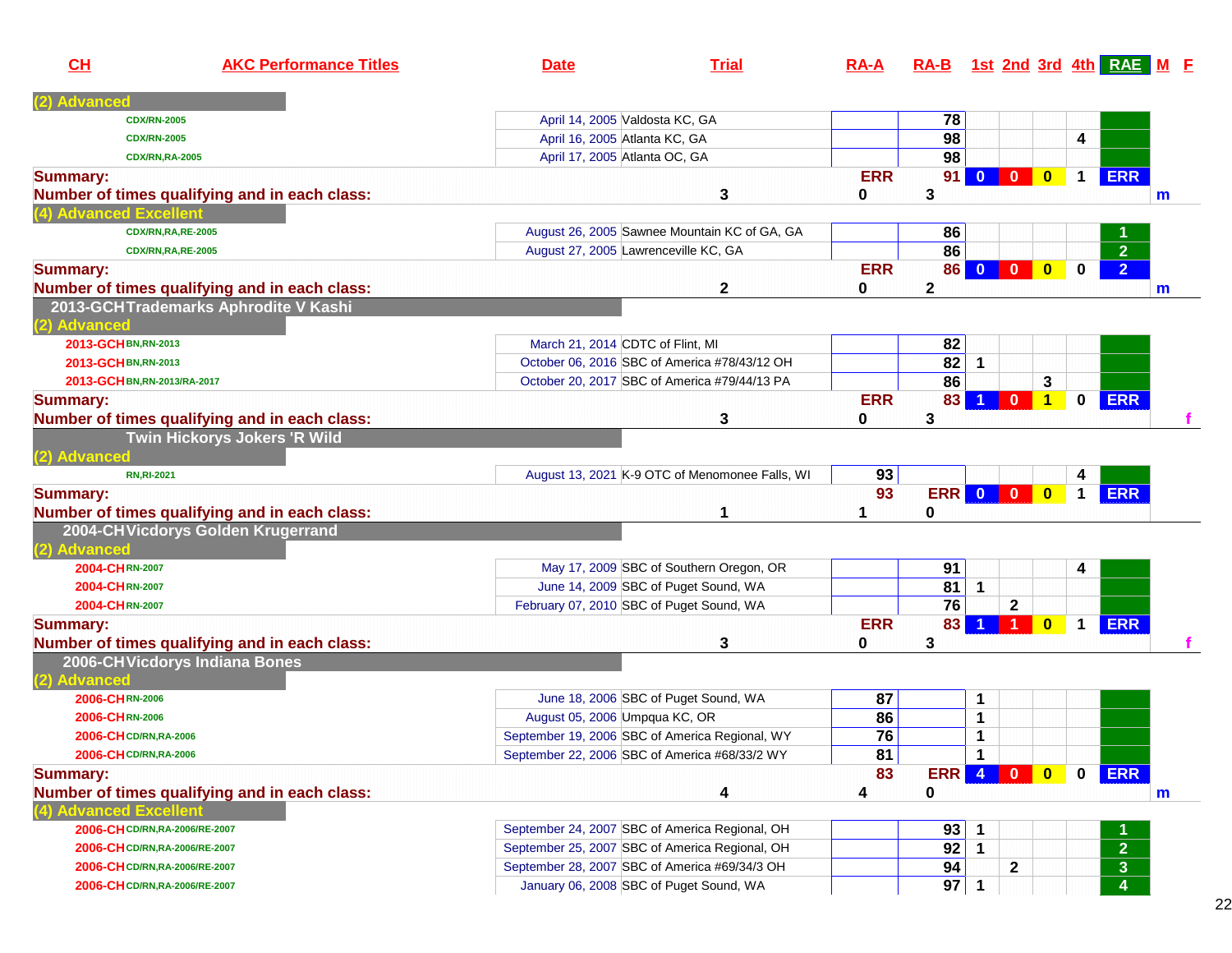| CH                              | <b>AKC Performance Titles</b>                 | <b>Date</b>                      | <b>Trial</b>                                        | $RA-A$     | RA-B 1st 2nd 3rd 4th RAE M E |                |                         |              |              |                         |              |
|---------------------------------|-----------------------------------------------|----------------------------------|-----------------------------------------------------|------------|------------------------------|----------------|-------------------------|--------------|--------------|-------------------------|--------------|
| 2006-CHCD/RN, RA-2006/RE-2007   |                                               |                                  | January 19, 2008 Portland Dog OC, OR                |            | 91                           |                |                         |              |              | $\overline{\mathbf{5}}$ |              |
| 2006-CHCD/RN, RA-2006/RE-2007   |                                               |                                  | March 15, 2008 Chintimini KC, OR                    |            | 94                           |                |                         |              |              | $\overline{6}$          |              |
| 2006-CHCD/RN, RA-2006/RE-2007   |                                               |                                  | April 05, 2008 Timberland Valley DFA, WA            |            | 91                           |                |                         |              |              | $\overline{7}$          |              |
| 2006-CHCD/RN, RA-2006/RE-2007   |                                               |                                  | May 17, 2008 Rogue Valley KC, OR                    |            | 85                           |                |                         |              | 4            | 8 <sup>°</sup>          |              |
| 2006-CHCD/RN, RA-2006/RE-2007   |                                               |                                  | May 24, 2008 Spokane KC, WA                         |            | 83                           |                |                         |              |              | 9                       |              |
|                                 | 2006-CHCD/RN, RA-2006/RE-2007/RAE-2008        |                                  | May 25, 2008 Spokane KC, WA                         |            | 70                           |                |                         |              |              | 10                      |              |
|                                 | 2006-CHCD/RN, RA-2006/RE-2007/RAE-2008        |                                  | May 26, 2008 Coeur d'Alene DF, ID                   |            | 97                           |                |                         |              | 4            | 11                      |              |
| <b>Summary:</b>                 |                                               |                                  |                                                     | <b>ERR</b> |                              | $90$ 3         |                         | $\mathbf{0}$ | $\mathbf{2}$ | 11                      |              |
|                                 | Number of times qualifying and in each class: |                                  | 11                                                  | 0          | 11                           |                |                         |              |              |                         | m            |
|                                 | 2011-GCHVicdorys Lump O'Coal                  |                                  |                                                     |            |                              |                |                         |              |              |                         |              |
| (2) Advanced<br>2011-GCHRN-2007 |                                               |                                  |                                                     |            |                              |                |                         |              |              |                         |              |
|                                 |                                               |                                  | November 15, 2008 Whidbey Island KC, WA             |            | 77<br>82                     | $\mathbf 1$    |                         |              |              |                         |              |
| 2011-GCHRN-2007                 |                                               |                                  | January 04, 2009 SBC of Puget Sound, WA             |            | 88                           |                |                         |              |              |                         |              |
| 2011-GCHRN-2007/RA-2009         |                                               |                                  | January 17, 2009 Portland Dog OC, OR                |            |                              |                |                         |              |              |                         |              |
| <b>Summary:</b>                 |                                               |                                  |                                                     | <b>ERR</b> |                              | $82$ 1         | $\overline{\mathbf{0}}$ | $\bullet$    |              | 0 ERR                   |              |
|                                 | Number of times qualifying and in each class: |                                  | 3                                                   | 0          | 3                            |                |                         |              |              |                         | m            |
|                                 | 2008-CHVicdorys Manhattan Transfer            |                                  |                                                     |            |                              |                |                         |              |              |                         |              |
| (2) Advanced                    |                                               |                                  |                                                     |            |                              |                |                         |              |              |                         |              |
| 2008-CHRN-2007                  |                                               |                                  | June 14, 2009 SBC of Puget Sound, WA                | 92         |                              | 1              |                         |              |              |                         |              |
| 2008-CHRN-2007                  |                                               |                                  | July 19, 2009 Portland KC, OR                       | 84         |                              |                |                         |              |              |                         |              |
| 2008-CHRN-2007/RA-2009          |                                               |                                  | July 25, 2009 Hurricane Ridge KC, WA                | 80         |                              | $\mathbf{1}$   |                         |              |              |                         |              |
| <b>Summary:</b>                 |                                               |                                  |                                                     | 85         | <b>ERR 2 0</b>               |                |                         | $\mathbf{0}$ |              | 0 ERR                   |              |
|                                 | Number of times qualifying and in each class: |                                  | 3                                                   | 3          | 0                            |                |                         |              |              |                         | $\mathsf{m}$ |
| (2) Advanced                    | 2013-GCH Vicdorys Pretty In Pink Diamonds     |                                  |                                                     |            |                              |                |                         |              |              |                         |              |
| 2013-GCHRN-2011                 |                                               |                                  | July 10, 2014 Mt. Rainier WDC, WA                   |            | 89                           |                |                         |              | 4            |                         |              |
| 2013-GCHRN-2011                 |                                               |                                  | July 11, 2014 Mt. Rainier WDC, WA                   |            | 84                           |                |                         |              | 4            |                         |              |
| 2013-GCHRN-2011/RA-2014         |                                               |                                  | August 08, 2014 Evergreen Golden Retriever Club, WA |            | 87                           |                | $\mathbf{2}$            |              |              |                         |              |
| <b>Summary:</b>                 |                                               |                                  |                                                     | <b>ERR</b> |                              | 87 0 1         |                         | $\bf{0}$     |              | 2 ERR                   |              |
|                                 | Number of times qualifying and in each class: |                                  | 3                                                   | 0          | 3                            |                |                         |              |              |                         |              |
| (2) Advanced                    | <b>Walter Buckles Berkley</b>                 |                                  |                                                     |            |                              |                |                         |              |              |                         |              |
| <b>RN-2008</b>                  |                                               |                                  | August 17, 2008 Tioga County KC, NY                 | 71         |                              |                |                         |              |              |                         |              |
| <b>RN-2008</b>                  |                                               | September 27, 2008 Elmira KC, NY |                                                     | 85         |                              |                |                         |              | 4            |                         |              |
| <b>RN, RA-2008</b>              |                                               |                                  | November 14, 2008 Chenango Valley KC, NY            | 88         |                              |                |                         | 3            |              |                         |              |
| <b>Summary:</b>                 |                                               |                                  |                                                     | 81         |                              |                |                         |              |              | ERR 0 0 1 1 ERR         |              |
|                                 | Number of times qualifying and in each class: |                                  | 3                                                   | 3          | 0                            |                |                         |              |              |                         | m            |
|                                 | <b>Who Dats Big Easy V Noble Creek</b>        |                                  |                                                     |            |                              |                |                         |              |              |                         |              |
| (2) Advanced                    |                                               |                                  |                                                     |            |                              |                |                         |              |              |                         |              |
| <b>RN-2016</b>                  |                                               |                                  | June 10, 2016 Wilmington KC, DE                     | 95         |                              |                | $\mathbf{2}$            |              |              |                         |              |
| <b>RN-2016</b>                  |                                               |                                  | August 21, 2016 York County DTC, PA                 | 100        |                              | 1              |                         |              |              |                         |              |
| <b>RA-2016</b>                  |                                               |                                  | August 21, 2016 York County DTC, PA                 | 98         |                              | $\overline{2}$ |                         |              |              |                         |              |
| <b>Summary:</b>                 |                                               |                                  |                                                     | 98         | <b>ERR</b> 2 1               |                |                         | $\mathbf{0}$ |              | $0$ ERR                 |              |
|                                 |                                               |                                  |                                                     |            |                              |                |                         |              |              |                         |              |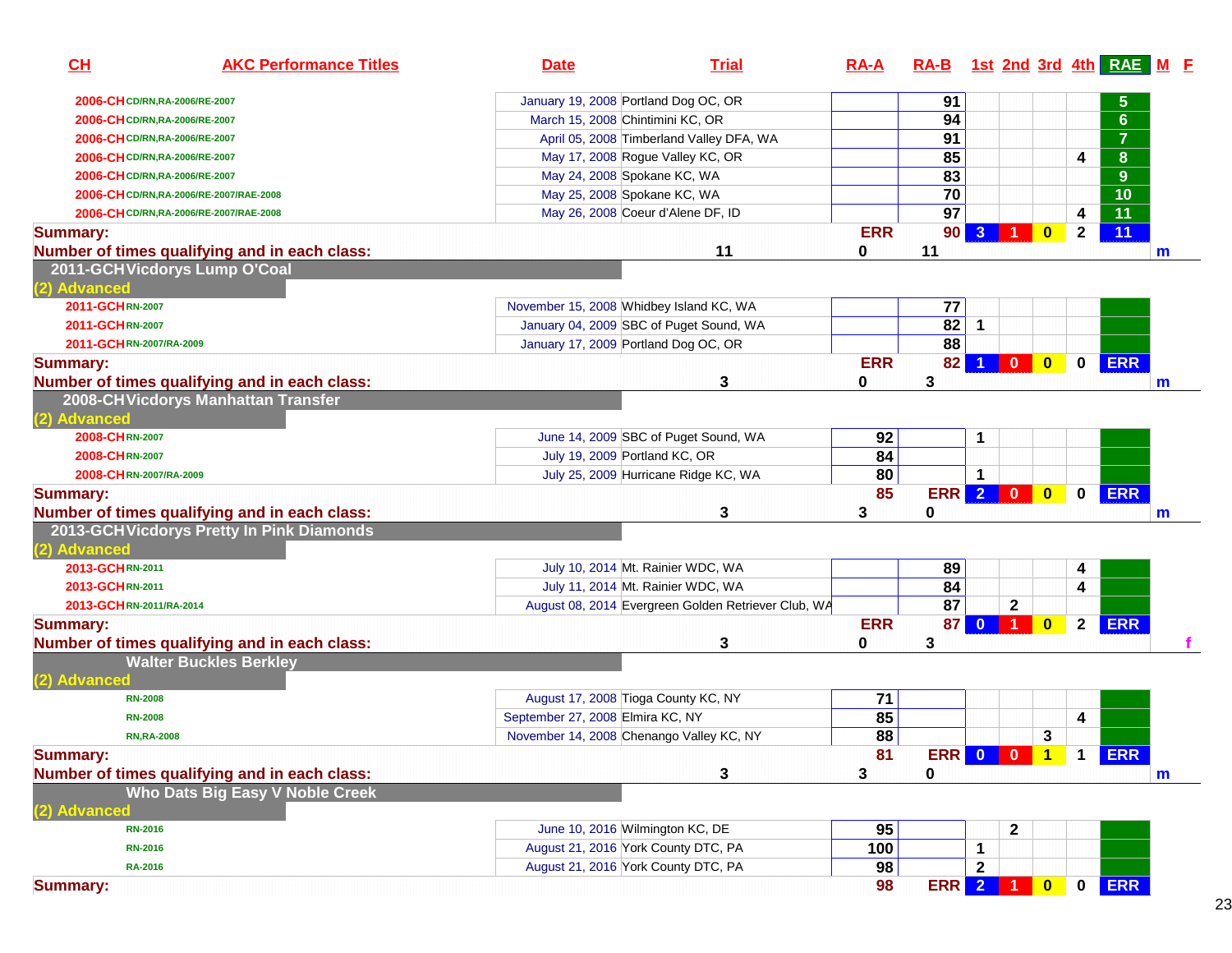| CH                                            | <b>AKC Performance Titles</b>                                          | <b>Date</b> | <b>Trial</b>                                   | $RA-A$     | RA-B 1st 2nd 3rd 4th RAE M E |                      |                |                         |             |                         |   |
|-----------------------------------------------|------------------------------------------------------------------------|-------------|------------------------------------------------|------------|------------------------------|----------------------|----------------|-------------------------|-------------|-------------------------|---|
|                                               | Number of times qualifying and in each class:                          |             | 3                                              | 3          | 0                            |                      |                |                         |             |                         |   |
|                                               | 2011-GCHWinters Brooks & Dunn V Vicdory                                |             |                                                |            |                              |                      |                |                         |             |                         |   |
| (2) Advanced                                  |                                                                        |             |                                                |            |                              |                      |                |                         |             |                         |   |
| 2011-GCHRN-2011                               |                                                                        |             | August 27, 2011 Mount Rainier WDC, WA          | 79         |                              |                      | $\mathbf{2}$   |                         |             |                         |   |
| 2011-GCHRN-2011                               |                                                                        |             | September 13, 2011 SBC of America Regional, NY | 85         |                              | 1                    |                |                         |             |                         |   |
| 2011-GCHRN, RA, 2011                          |                                                                        |             | September 14, 2011 SBC of America Regional, NY | 86         |                              | $\blacktriangleleft$ |                |                         |             |                         |   |
| <b>Summary:</b>                               |                                                                        |             |                                                | 83         | ERR <sub>2</sub>             |                      | -1             | $\mathbf{0}$            | $\mathbf 0$ | <b>ERR</b>              |   |
|                                               | Number of times qualifying and in each class:                          |             | 3                                              | 3          | 0                            |                      |                |                         |             |                         | f |
| (2) Advanced                                  | 2001-CHXmaxkris Van 'T Hof Ten Eynder                                  |             |                                                |            |                              |                      |                |                         |             |                         |   |
|                                               | 2001-CH VCD2, UDX, MXP3, MJP2/RN-2005                                  |             | January 14, 2006 Sammamish KC, WA              |            | 80                           |                      |                |                         |             |                         |   |
|                                               | 2001-CH VCD2, UDX, MXP3, MJP2/RN-2005                                  |             | January 15, 2006 Puyallup Valley DF, WA        |            | 89                           |                      |                |                         |             |                         |   |
|                                               | 2001-CH VCD2, UDX, MXP3, MJP2/RN-2005/RA-2006                          |             | January 20, 2006 DFA of Oregon, OR             |            | 97                           |                      | $\mathbf{2}$   |                         |             |                         |   |
| <b>Summary:</b>                               |                                                                        |             |                                                | <b>ERR</b> |                              |                      | 89 0 1         | $\overline{\mathbf{0}}$ | $\mathbf 0$ | <b>ERR</b>              |   |
|                                               | Number of times qualifying and in each class:                          |             | 3                                              | 0          | 3                            |                      |                |                         |             |                         | m |
| (4) Advanced Excellent                        |                                                                        |             |                                                |            |                              |                      |                |                         |             |                         |   |
|                                               | 2001-CH VCD2, UDX, MXP3, MJP2/RN-2005/RA, RE-2006                      |             | February 12, 2006 Linn County KC, OR           |            | 95                           |                      |                |                         |             |                         |   |
|                                               | 2001-CH VCD2, UDX, MXP3, MJP2/RN-2005/RA, RE-2006                      |             | March 11, 2006 Seattle, KC, WA                 |            | 98                           |                      | $\mathbf{2}$   |                         |             | $\overline{2}$          |   |
|                                               | 2001-CH VCD2, UDX, MXP3, MJP2/RN-2005/RA, RE-2006                      |             | March 12, 2006 Seattle, KC, WA                 |            | 98                           |                      |                | 3                       |             | $\overline{3}$          |   |
|                                               | 2001-CH VCD2, UDX, MXP3, MJP2/RN-2005/RA, RE-2006                      |             | March 25, 2006 Peninsula DFA, WA               |            | 98                           | $\overline{1}$       |                |                         |             | $\overline{\mathbf{4}}$ |   |
|                                               | 2001-CH VCD2, UDX, MXP3, MJP2/RN-2005/RA, RE-2006                      |             | March 26, 2006 Peninsula DFA, WA               |            | $\overline{97}$              |                      | $\mathbf{2}$   |                         |             | 5 <sub>5</sub>          |   |
|                                               | 2001-CH VCD2, UDX, MXP3, MJP2/RN-2005/RA, RE-2006                      |             | April 01, 2006 Washington State OTC, WA        |            | 95                           |                      |                |                         |             | $\overline{6}$          |   |
|                                               | 2001-CH VCD2, UDX, MXP3, MJP2/RN-2005/RA, RE-2006                      |             | April 02, 2006 Washington State OTC, WA        |            | 99                           |                      |                |                         | 4           | $\overline{7}$          |   |
|                                               | 2001-CH VCD2, UDX, MXP3, MJP2/RN-2005/RA, RE-2006                      |             | June 03, 2006 Yakima Valley KC, WA             |            | 99                           | $\mathbf{1}$         |                |                         |             | 8                       |   |
|                                               | 2001-CH VCD2, UDX, MXP3, MJP2/RN-2005/RA, RE-2006                      |             | June 04, 2006 Yakima Valley KC, WA             |            | 100                          |                      | $\mathbf{2}$   |                         |             | 9 <sup>°</sup>          |   |
|                                               | 2001-CH VCD2, UDX, MXP3, MJP2/RN-2005/RA, RE, RAE, 2006                |             | June 18, 2006 SBC of Puget Sound, WA           |            | 100                          | $\overline{1}$       |                |                         |             | $\overline{10}$         |   |
|                                               | 2001-CH VCD2, UDX, MXP4, MJP2/RN-2005/RA, RE, RAE, 2006                |             | August 12, 2006 Nisqually KC, WA               |            | 98                           |                      |                |                         |             | 11                      |   |
|                                               | 2001-CH VCD2, UDX, MXP4, MJP3/RN-2005/RA, RE, RAE, 2006                |             | September 19, 2006 SBC of America Regional, WY |            | 94                           | $\mathbf{1}$         |                |                         |             | $\overline{12}$         |   |
|                                               | 2001-CH VCD2, UDX, MXP4, MJP3/RN-2005/RA, RE, RAE, 2006                |             | September 22, 2006 SBC of America #68/33/2 WY  |            | 100                          | $\mathbf{1}$         |                |                         |             | 13                      |   |
|                                               | 2001-CH VCD2, UDX, MXP5, MJP4, OFP/RN-2005/RA, RE, RAE, 2006           |             | June 16, 2007 SBC of Puget Sound, WA           |            | 100                          | $\mathbf{1}$         |                |                         |             | $\overline{14}$         |   |
|                                               | 2001-CH VCD2, UDX, MXP5, MJP4, OFP/RN-2005/RA, RE, RAE, 2006           |             | June 17, 2007 SBC of Puget Sound, WA           |            | 100                          | $\mathbf{1}$         |                |                         |             | $\overline{15}$         |   |
|                                               | 2001-CH VCD2, UDX, MXP5, MJP4, OFP/RN-2005/RA, RE, RAE, 2006           |             | June 30, 2007 Bell Vernon KA, WA               |            | 99                           |                      |                |                         | 4           | $\overline{16}$         |   |
|                                               | 2001-CH VCD2, UDX, MXP5, MJP4, OFP/RN-2005/RA, RE, RAE, 2006           |             | July 01, 2007 Bell Vernon KA, WA               |            | 92                           |                      |                |                         |             | 17                      |   |
|                                               | 2001-CH VCD2, UDX, MXP5, MJP4, OFP/RN-2005/RA, RE, RAE, 2006           |             | August 18, 2007 Olympic KC, WA                 |            | $\overline{98}$              |                      |                |                         |             | $\overline{18}$         |   |
|                                               | 2001-CH VCD2, UDX, MXP5, MJP4, OFP/RN-2005/RA, RE, RAE, 2006           |             | August 19, 2007 Olympic KC, WA                 |            | 100                          |                      | $\mathbf{2}$   |                         |             | $\overline{19}$         |   |
|                                               | 2001-CH VCD2, UDX, MXP5, MJP4, OFP/RN-2005/RA, RE, RAE, 2006/RAE2-2007 |             | August 26, 2007 Sammamish KC, WA               |            | 100                          |                      | $\overline{2}$ |                         |             | $\overline{20}$         |   |
| <b>Summary:</b>                               |                                                                        |             |                                                | <b>ERR</b> | 98 <sup>°</sup>              | 7 <sup>1</sup>       | $5\vert 1$     |                         | 3           | 20                      |   |
| Number of times qualifying and in each class: |                                                                        |             | 20                                             | $\bf{0}$   | 20                           |                      |                |                         |             |                         | m |

**Qualifying Scores:628 77 549** 

In the case of a Saint Bernard Specialty holding an all-breed trial with their specialty, two (2) placements are possible.